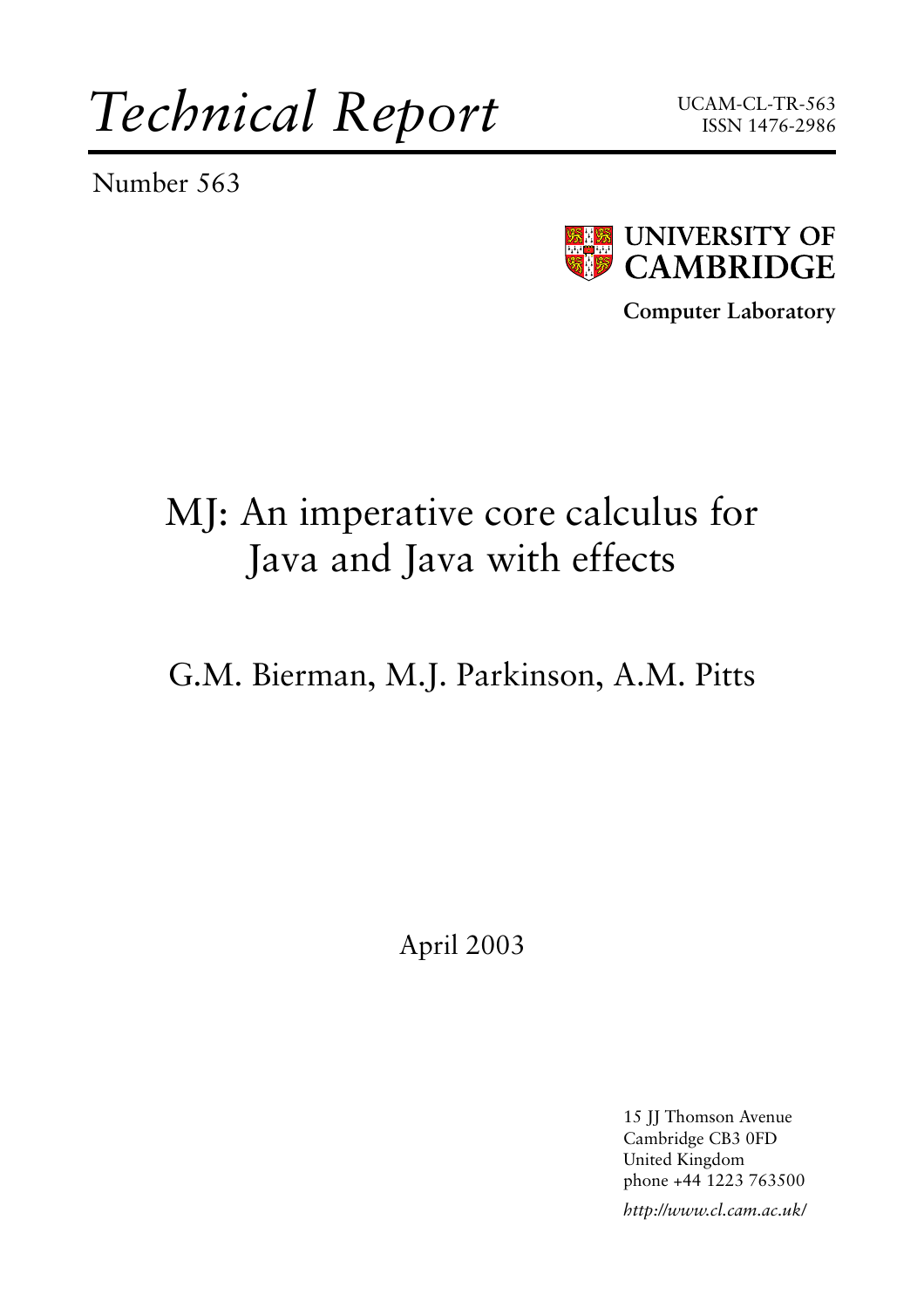c 2003 G.M. Bierman, M.J. Parkinson, A.M. Pitts

Technical reports published by the University of Cambridge Computer Laboratory are freely available via the Internet:

*http://www.cl.cam.ac.uk/TechReports/*

Series editor: Markus Kuhn

ISSN 1476-2986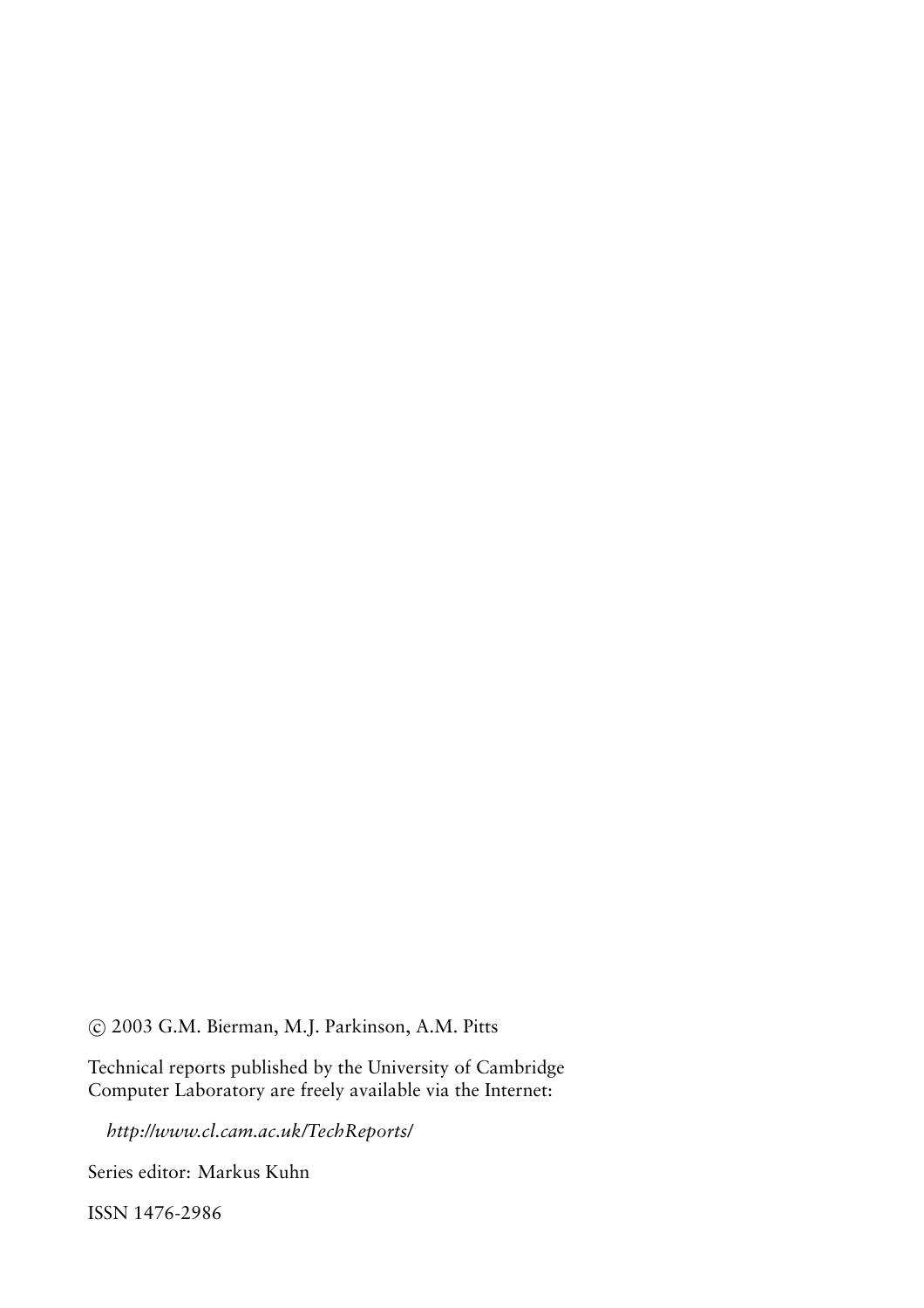# MJ: An imperative core calculus for Java and Java with effects

G.M. Bierman M.J. Parkinson A.M. Pitts University of Cambridge Computer Laboratory, J.J. Thomson Avenue, Cambridge. CB3 0FD. UK. {gmb,mjp41,amp12}@cl.cam.ac.uk

#### Abstract

In order to study rigorously object-oriented languages such as Java or  $C^{\sharp}$ , a common practice is to define lightweight fragments, or calculi, which are sufficiently small to facilitate formal proofs of key properties. However many of the current proposals for calculi lack important language features. In this paper we propose Middleweight Java, MJ, as a contender for a minimal imperative core calculus for Java. Whilst compact, MJ models features such as object identity, field assignment, constructor methods and block structure. We define the syntax, type system and operational semantics of MJ, and give a proof of type safety. In order to demonstrate the usefulness of MJ to reason about operational features, we consider a recent proposal of Greenhouse and Boyland to extend Java with an effects system. This effects system is intended to delimit the scope of computational effects within a Java program. We define an extension of MJ with a similar effects system and instrument the operational semantics. We then prove the correctness of the effects system; a question left open by Greenhouse and Boyland. We also consider the question of effect inference for our extended calculus, detail an algorithm for inferring effects information and give a proof of correctness.

# 1 Introduction

In order to understand the design of programming languages, and to develop better verification methods for programmers and compiler writers, a common practice is to develop a formal model. This formal model, or calculus, often takes the form of a small, yet interesting fragment of the programming language in question. Recently there has been a number of proposals for a core calculus for the Java programming language. Most notable is Featherweight Java [12], or FJ, which is a core calculus intended to facilitate the study of various aspects of the Java type system, including a proposal for extending Java with generic classes.

In contrast to the main motivation for FJ, we are as much interested in various operational properties of Java, as in its type system. To this extent, FJ is an oversimplification as it is simply a *functional* fragment of Java; many of the difficulties with reasoning about Java code arise from its various imperative features. Thus in this paper we propose Middleweight Java, or MJ, as a contender for a minimal imperative core calculus for Java. MJ can be seen as an extension of FJ big enough to include the essential imperative features of Java; yet small enough that formal proofs are still feasible. In addition to FJ, we model object identity, field assignment, null pointers, constructor methods and block structure.

MJ is intended to be a starting point for the study of various operational features of objectoriented programming in Java. To demonstrate this utility we consider extending the MJ type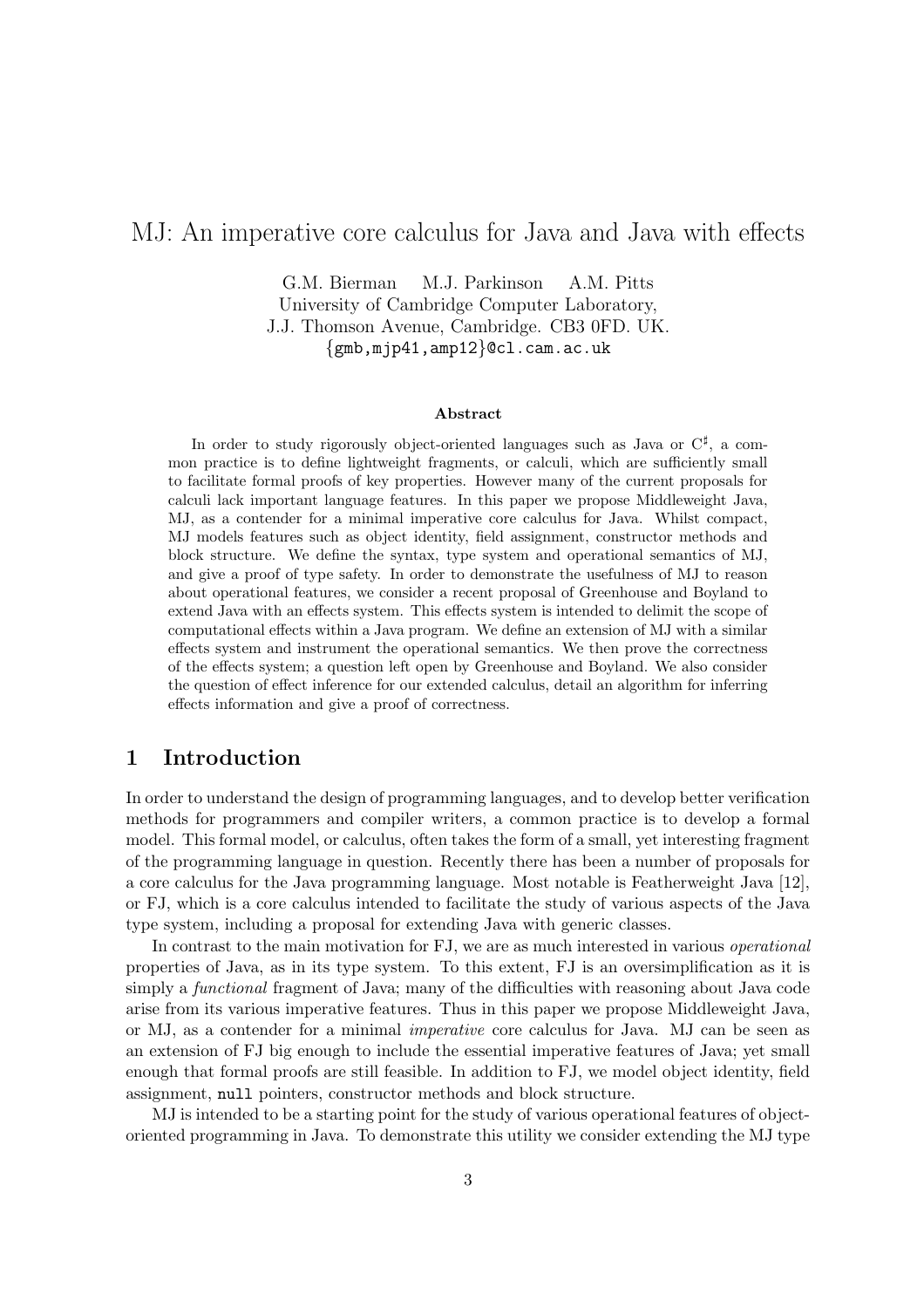system with *effects*. An effects system can be used to delimit the scope of computational effects within a program. Effects systems originated in work by Gifford and Lucassen [8, 16], and were pursued by Talpin and Jouvelot [19, 20], amongst others. Interestingly most of these systems were defined for *functional* languages with simple forms of state.<sup>1</sup> Greenhouse and Boyland [10] have recently suggested how an effects system could be incorporated within Java. The key difficulty is the interaction between the effects system and the abstraction facilities (mainly the notions of class and subclass) that makes Java, and object-oriented programming in general, attractive.

Although Greenhouse and Boyland give a precise description of their effects system and a number of examples, they do not give a proof of correctness. Having formally defined our MJ effects system and instrumented operational semantics we are able to prove it correct. In addition, Greenhouse and Boyland leave the question of effect inference to "further work". Again we formally define an algorithm to infer effect annotations and prove it correct. Thus our work in this paper can be seen as both an extension and a formal verification of their proposal: our theory underpins their computational intuitions.

This paper is organised as follows. In §2 we give the syntax, type system and operational semantics of MJ. In §2.5 we outline a proof of type soundness; the details are given in Appendix 5. In §3 we define MJe, which is an extension of MJ with effects in the style of Greenhouse and Boyland. In §3.3 we outline a proof of correctness for the effects system of MJe; again the details are given in Appendix 5. In §3.4 we consider the problem of effects inference, define an inference algorithm and prove it correct. We survey some related work in §4, and give conclusions and indications of further work in §5.

# 2 MJ: An imperative core Java calculus

In this section we define Middleweight Java, MJ, our proposal for an imperative core calculus for Java. It is important to note that MJ is an entirely valid subset of Java, in that all MJ programs are literally executable Java programs. Clearly this is a attractive feature of the MJ design, although we found in a number of places that it complicated matters. An alternative would be to allow extra-language features; for example, Classic Java uses annotations and let bindings which are not valid Java syntax in the operational semantics [7].

In the rest of this section we present the syntax, type system and single-step operational semantics for MJ. We conclude the section with a proof of correctness of the type system.

# 2.1 Syntax

The syntax, for MJ programs, is given in Figure 1. An MJ program is thus a collection of class definitions plus a sequence of statements,  $\overline{s}$ , to be evaluated. This sequence corresponds to the body of the main method in a Java program [9, §12.1.4].

For example, here are some typical MJ class definitions.

<sup>&</sup>lt;sup>1</sup>Another approach for lazy functional programming with state is the use of monads [21]. Wadler has shown that effects systems can easily be adapted to monads [22].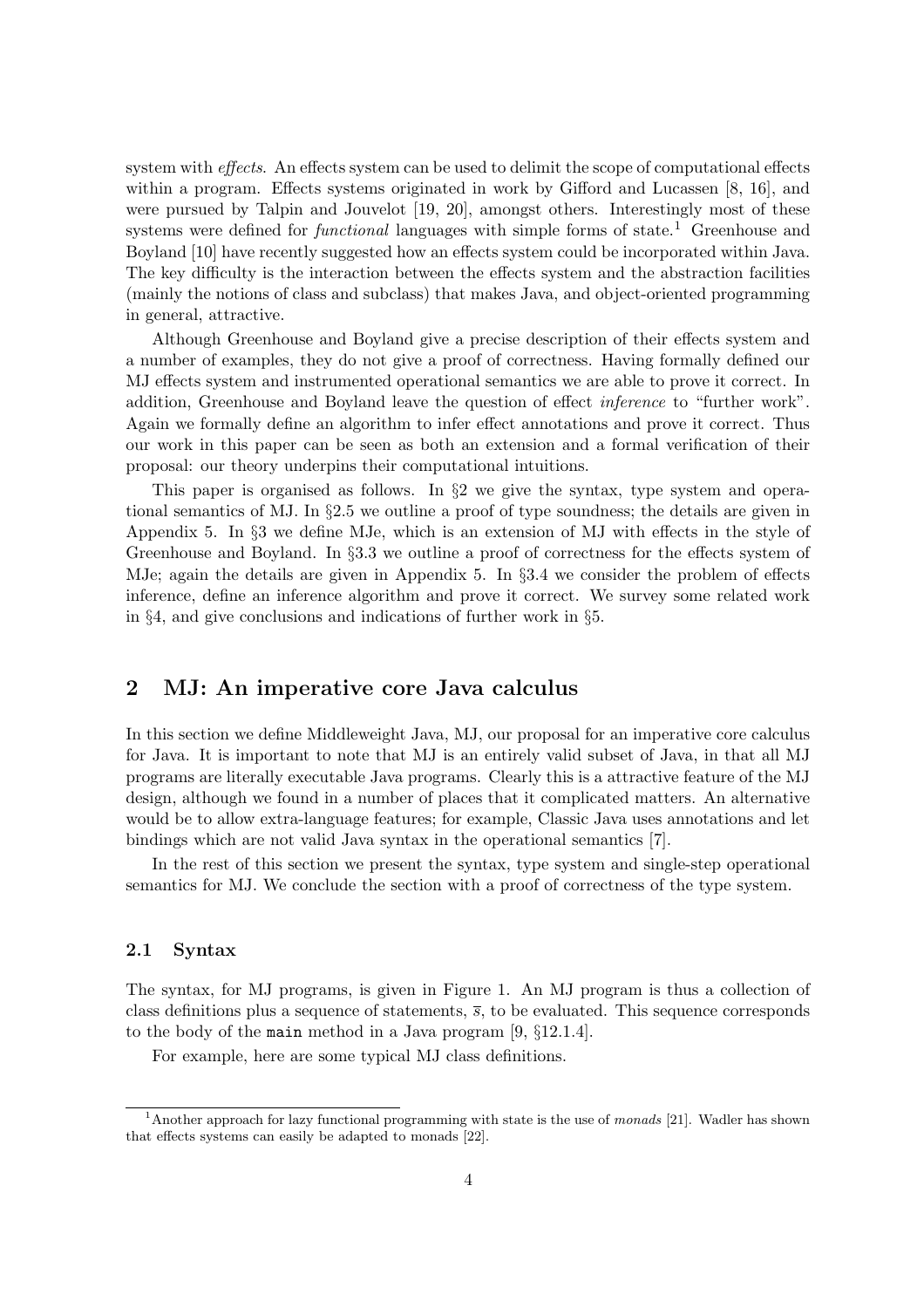Program  $p$  ::=  $cd_1 \dots cd_n; \overline{s}$ Class definition  $cd$  ::= class C extends C  ${fd_1 \dots fd_k}$ cnd  $md_1 \ldots md_n$ Field definition  $fd$  ::= C f; Constructor definition cnd ::=  $C(C_1 x_1, ..., C_j x_j)$ {super $(e_1, ..., e_k)$ ;  $s_1 ... s_n$ } Method definition  $md \ ::= \ \tau \ m(C_1 \ x_1, \ldots, C_n \ x_n) \{s_1 \ldots s_k\}$ Return type  $\tau$  ::=  $C$ |void Expression  $e$  ::=  $x$  Variable | null Null  $e.f$  Field access  $(C)e$  Cast  $(C)e$  Cast | pe Promotable expression Promotable expression  $pe$  ::=  $e.m(e_1, ..., e_k)$  Method invocation | new  $C(e_1, \ldots, e_k)$  Object creation Statement  $s$  ::= ; No-op pe;<br>  $\text{if } (e == e) \{s_1 \dots s_k\} \text{ else } \{s_{k+1} \dots s_n\}$  Conditional if  $(e == e){s_1 ... s_k}$  else  ${s_{k+1} ... s_n}$ <br> $e.f = e;$  $e.f = e$ ;<br>  $C x$ ;<br>  $\qquad \qquad$  Eield assignment<br>
Local variable de  $C x;$  Local variable declaration  $x = e;$  Variable assignment  ${\rm Variant}$   ${\rm Return}$ return  $e$ ; Return e; Return e; Return e; Return e; Return e; Return e; Return e; Return e; Return e; Return e; Return e; Return e; Return e; Return e; Return e; Return e; Return e; Return e; Return e; Return e; Return e;  $\{s_1 \ldots s_n\}$ 

Figure 1: Syntax for MJ programs

| class Cell extends Object{ | class Recell extends Cell{       |
|----------------------------|----------------------------------|
| Object contents;           | Object undo;                     |
| Cell (Object start){       | Recell (Object start){           |
| $super()$ ;                | super(start);                    |
| this.contents = $start$ ;  | this. undo = $null$ ;            |
| };                         | $\}$ :                           |
| void set (Object update) { | void set (Object update) {       |
| this.contents = update;    | $this.$ undo = $this.$ contents; |
| } ;                        | this.contents = $update;$        |
|                            | ን ፡ ን                            |

This code defines two classes: Cell which is a subclass of the Object class, and Recell which is a subclass of Cell. The Cell class has one field, contents. The constructor method simply assigns the field to the value of the parameter. The Cell class defines a method set, which sets the field to a given value.

Recell objects inherit the contents field from their superclass, and also have another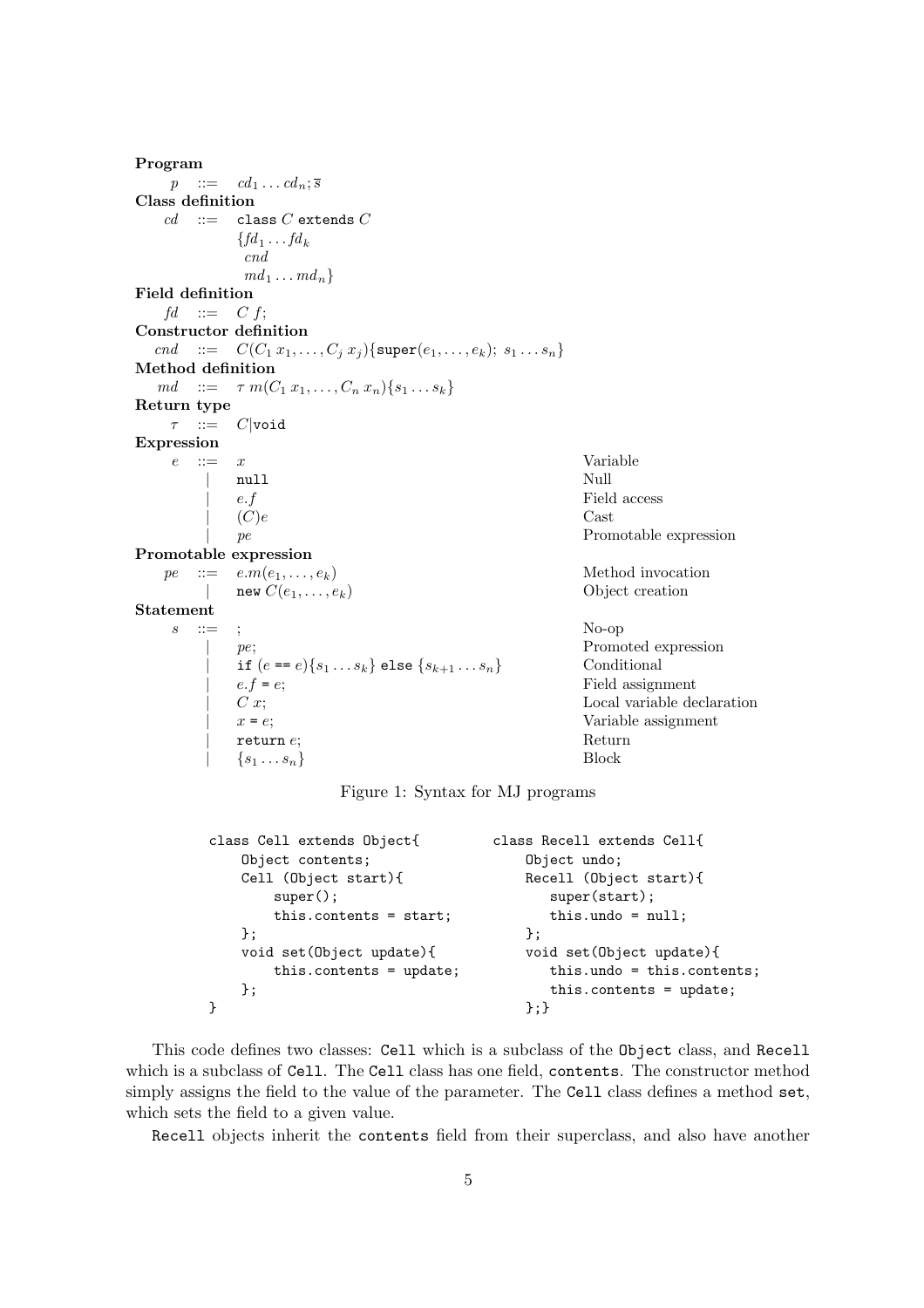field, undo. The constructor method first calls the superclass constructor method (which will assign the contents field) and then sets the undo field to the null object. The Recell class definition overrides the set method of its superclass.

As with Featherweight Java, we will insist on a certain amount of syntactic regularity in class definitions, although this is really just to make the definitions compact. We insist that all class definitions (1) include a supertype (we assume a distinguished class Object); (2) include a constructor method (currently we only allow a single constructor method per class); (3) have a call to super as the first statement in a constructor method; (4) have a return at the end of every method definition except for void methods (this constraint is enforced by the type system); and (5) write out field accesses explicitly, even when the receiver is this.

In what follows, again for compactness, we assume that MJ programs are well-formed, i.e. we insist that (1) they do not have duplicate definitions for classes, fields and methods (currently we do not allow overloaded methods for simplicity—as overloading is determined statically, overloaded methods can be simulated faithfully in MJ); (2) fields are not redefined in subclasses (we do not allow shadowing of fields); and (3) there are no cyclic class definitions (for example A extends B and B extends A). We do not formalise these straightforward conditions.

A class definition contains a collection of field and method definitions, and a single constructor definition. A field is defined by a type and a name. Methods are defined as a return type, a method name, an ordered list of arguments, where an argument is a variable name and type, and a body. A constructor is defined by the class name, an ordered list of arguments and a body. There are a number of well-formedness conditions for a collection of class definitions which are formalised in the next section.

The rest of the definition, in Figure 1, defines MJ expressions and statements. We assume a number of metavariables:  $f$  ranges over field names,  $m$  over method names, and  $x$  over variables. We assume that the set of variables includes a distinguished variable, this, which is not permitted to occur as the name of an argument to a method or on the left of an assignment. In what follows, we shall find it convenient to write  $\bar{e}$  to denote the possibly empty sequence  $e_0, \ldots, e_n$  (and similarly for  $\overline{C}, \overline{x}$ , etc.). We write  $\overline{s}$  to denote the sequence  $s_1 \ldots s_n$  with no commas (and similarly for  $\overline{fd}$  and  $\overline{md}$ ). We abbreviate operations on pairs of sequences in the obvious way, thus for example we write  $\overline{C}\overline{x}$  for the sequence  $C_1 x_1, \ldots, C_n x_n$ where *n* is the length of  $\overline{C}$  and  $\overline{x}$ .

The reader will note MJ has two classes of expressions: the class of 'promotable expressions', pe, defines expressions that can be can be promoted to statements by postfixing a semicolon  $\cdot$ ;  $\cdot$ ; the other,  $e$ , defines the other expression forms. This slightly awkward division is imposed upon us by our desire to make MJ a valid fragment of Java. Java [9, §14.8] only allows particular expression forms to be promoted to statements by postfixing a semicolon. This leads to some rather strange syntactic surprises: for example, x++; is a valid statement, but  $(x++)$ ; is not!

MJ includes the essential imperative features of Java. Thus we have fields, which can be both accessed and assigned to, as well as variables, which can be locally declared and assigned to. As with Java, MJ supports block-structure; consider the following valid MJ code fragment.

```
if(var1 == var2) { ; }
else {
   Object temp;
```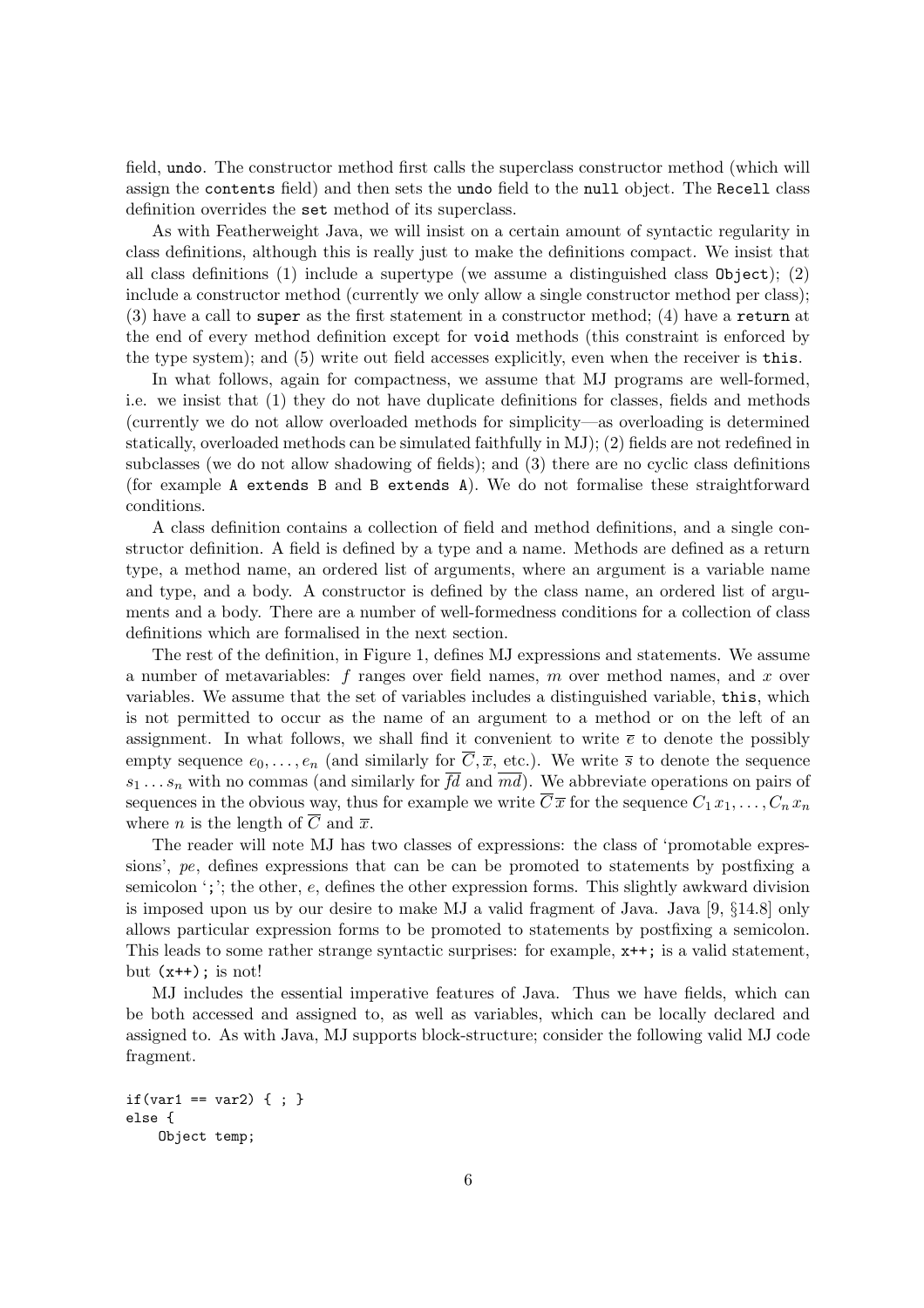```
temp = var1;var1 = var2;var2 = temp;
```
}

This code compares two variables, var1 and var2. If they are not equal then it creates a new locally scoped variable, temp, and uses this to swap the values of the two variables. At the end of the block, temp will no longer be in scope and will be removed from the variable stack.

### 2.2 Types

As with FJ, for simplicity, MJ does not have primitive types, sometimes called base types. Thus all well-typed expressions are of a class type, C. All well-typed statements are of type void, except for the statement form return  $e$ ; which has the type of  $e$  (i.e. a class type). We use  $\tau$  to range over valid statement types. The type of a method is a pair, written  $\overline{C} \to \tau$ , where  $\overline{C}$  is a sequence of argument types and  $\tau$  is the return type (if a method does not return anything, its return type is void). We use  $\mu$  to range over method types.

| <b>Expression types</b>                                    |  |
|------------------------------------------------------------|--|
| a valid class name, including a distinguished class Object |  |
| Statement types                                            |  |
| $\tau$ ::= void $ C $                                      |  |
| Method types                                               |  |
| $\mu$ ::= $C_1, \ldots, C_n \rightarrow \tau$              |  |

Java, and MJ, class definitions contain both typing information and code. This typing information is extracted and used to typecheck the code. Thus before presenting the typechecking rules we need to specify how this typing information is induced by MJ code.

This typing information consists of two parts: The subclassing relation, and a class table (which stores the types associated with classes). First let us consider the subclassing relation. Recall that in MJ we restrict class declarations so that they must give the name of class that they are extending, even if this class is the Object class.

A well-formed program,  $p$ , then induces an immediate subclassing relation, which we write  $\prec_1$ . We define the **subclassing relation**,  $\prec$ , as the reflexive, transitive closure of this immediate subclassing relation. This can be defined formally as follows.

|                                                      | [TR-IMMEDIATE] class $C_1$ extends $C_2\{ \} \in p$<br>$C_1 \prec C_2$ $C_2 \prec C_3$<br>$C_1 \prec C_2$ $C_2 \prec C_3$ |  |
|------------------------------------------------------|---------------------------------------------------------------------------------------------------------------------------|--|
| [TR-EXTENDS] $\frac{C_1 \prec_1 C_2}{C_1 \prec C_2}$ | [TR-REFLEXIVE] $C \prec C$                                                                                                |  |

A well-formed program p also induces a class table,  $\Delta_p$ . As the program is fixed, we will simply write this as  $\Delta$ . A class table,  $\Delta$ , is actually a triple,  $(\Delta_m, \Delta_c, \Delta_f)$ , which provides typing information about the methods, constructors, and fields, respectively.  $\Delta_m$  is a partial map from a class name to a partial map from a method name to that method's type. Thus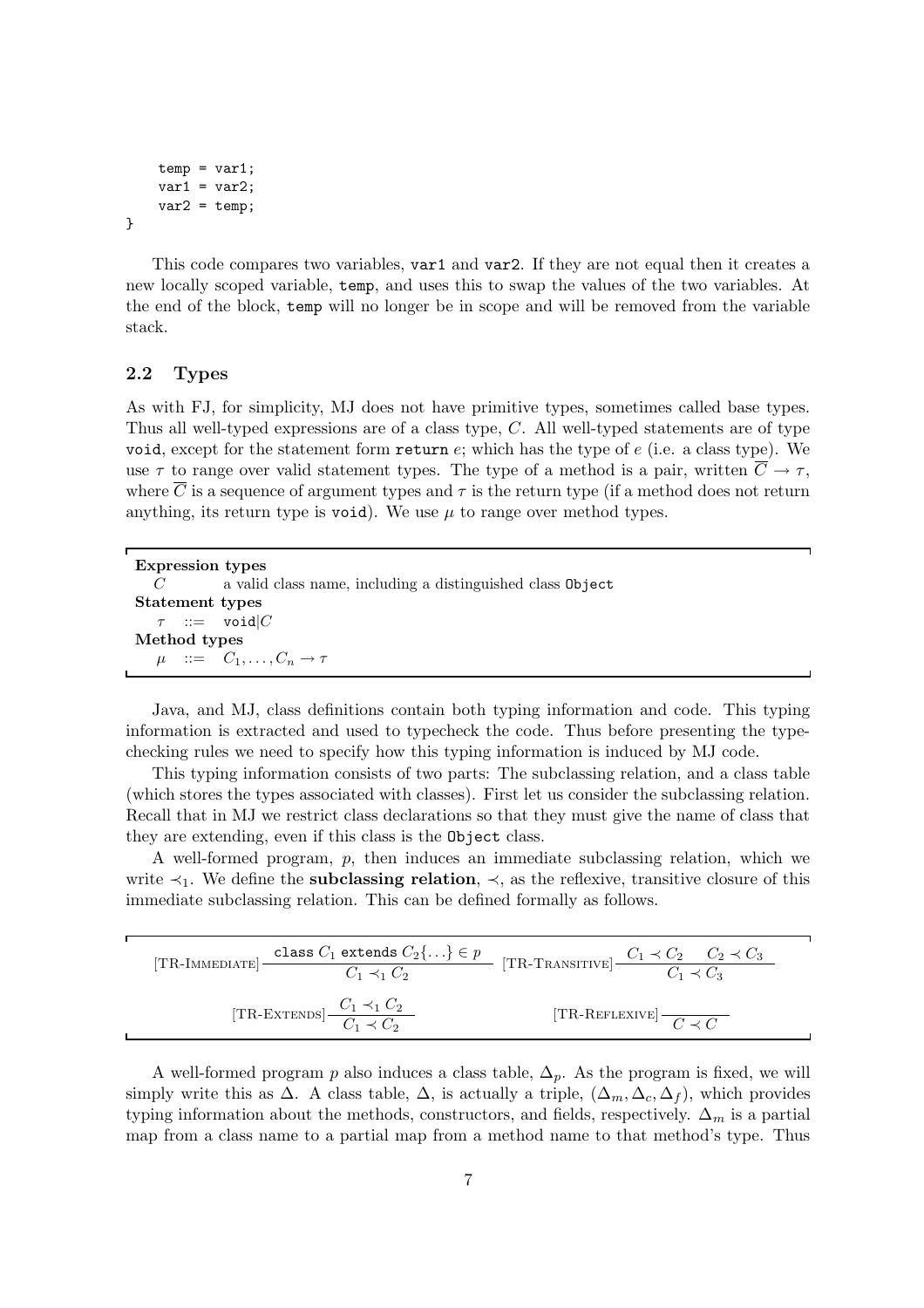$\Delta_m(C)(m)$  is intended to denote the type of method m in class C.  $\Delta_c$  is a partial map from a class name to the type of that class's constructor method.  $\Delta_f$  is a partial map from a class name to a map from a field name to a type. Thus  $\Delta_f(C)(f)$  is intended to denote the type of f in class C. The details of how a well-formed program p induces a class table  $\Delta$  are given below.

#### Method Type

 $\Delta_m(C)(m) \stackrel{{\rm def}}{=}$  $\int \overline{C} \to C''$  where  $m d_i = C'' m(\overline{C} \overline{x}) \{ \dots \}$ , for some  $i, 1 \le i \le n$  $\Delta_m(C')(m)$  where  $m \notin md_1 \dots md_n$ 

where class C extends  $C'\{fd\;cmd\;md_1\ldotsmd_n\}\in p$ 

#### Constructor Type

$$
\Delta_c(C) \stackrel{\text{def}}{=} C_1, \dots, C_j
$$

where class C extends  $C'\{fd\,end\} \in p$ and  $cnd = C(C_1 x_1, \ldots, C_j x_j) \{ \ldots \}$ 

### Field Type

$$
\Delta_f(C)(f) \stackrel{\text{def}}{=} \begin{cases} C'' & \text{where } fd_i = C'' \ f, \text{ for some } i, 1 \leq i \leq k \text{ and } \Delta_f(C')(f) \uparrow \\ \Delta_f(C')(f) & \text{otherwise} \end{cases}
$$

where class C extends  $C'\{fd_1 \dots fd_k \; cnd \; md\} \in p$ 

Up to now we have assumed that the class definitions are well-formed. Now let us define formally well-formedness of class definitions. First we will find it useful to define when a type (either a method type or statement type) is well-formed with respect to a class table. This is written as a judgement  $\Delta \vdash \mu$  ok which means that  $\mu$  is a valid type given the class table  $\Delta$ . We overload this judgement form for statement types. (We define  $dom(\Delta)$  to be the domain of  $\Delta_f$ ,  $\Delta_m$  or  $\Delta_c$ , which are all equal.)

> $\text{[T-CType]}\xrightarrow[\Delta\vdash C\text{ ok}]{\Delta\vdash C\text{ ok}}\text{ where }C\in dom(\Delta)$  $[T-VType]$   $\overline{\Delta}$   $\vdash$  void ok  $[T-MType] \triangleq \frac{\Delta \vdash C_1 \text{ ok} \dots \Delta \vdash C_n \text{ ok} \Delta \vdash \tau \text{ ok}}{A \vdash C_1 \dots C_n}$  $\Delta \vdash C_1, \ldots, C_n \rightarrow \tau$  ok

Now we define formally the judgement for well-formed class tables, which is written  $\vdash \Delta$  ok. This essentially checks two things: firstly that all types are valid given the classes defined in the class table, and secondly that if a method is overridden then it is so at the same type. The judgements are as follows.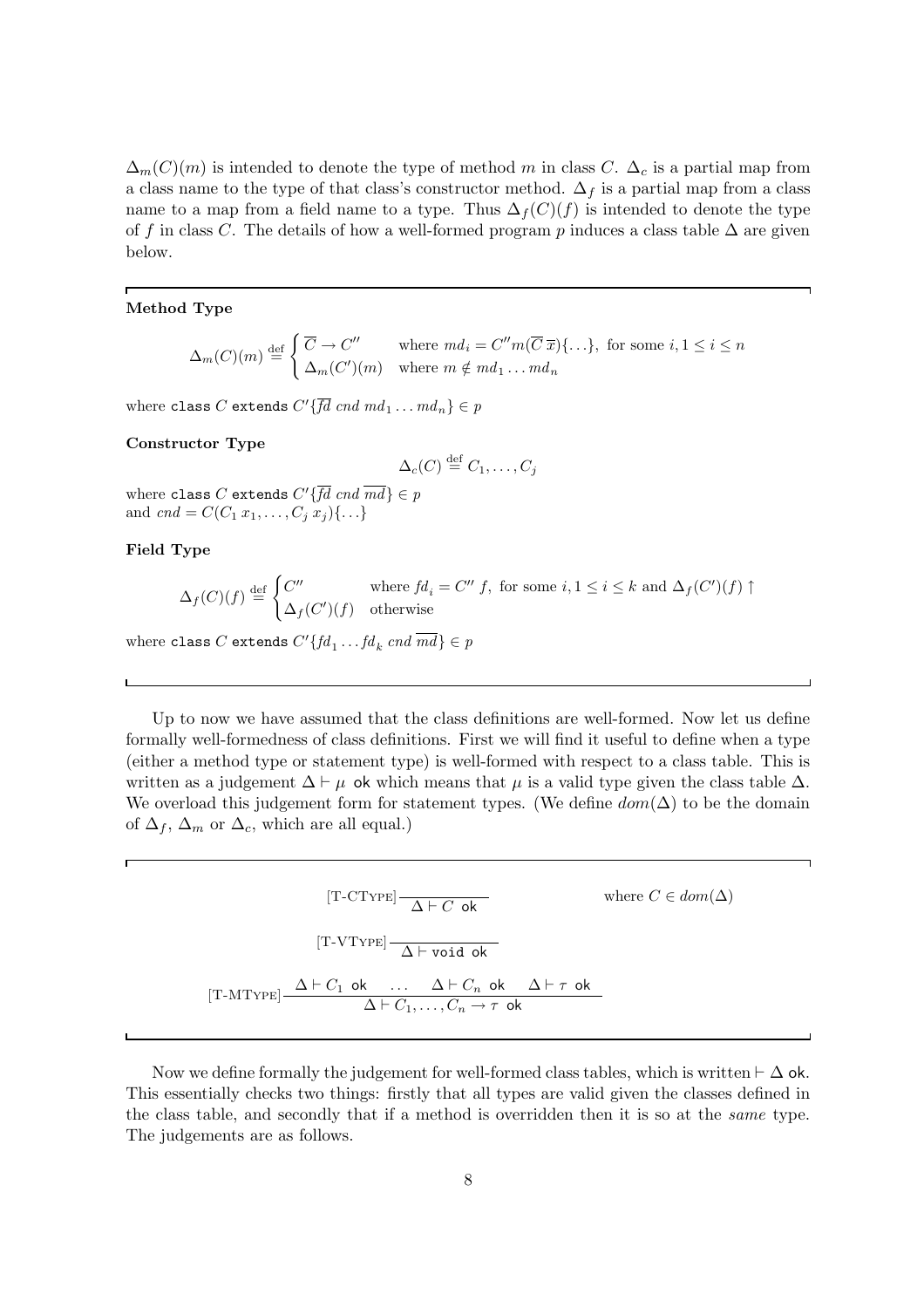$$
[\text{T-FIELDSOK}] \frac{\Delta \vdash \Delta_f(C)(f_1) \text{ ok}}{\Delta \vdash \Delta_f(C) \text{ ok}} \text{ where } dom(\Delta_f(C)) = \{f_1, \dots, f_n\}
$$
  
\n
$$
[\text{T-CONSOK}] \frac{\Delta \vdash C_1 \text{ ok}}{\Delta \vdash \Delta_c(C) \text{ ok}} \text{ where } \Delta_c(C) = C_1, \dots, C_n
$$
  
\n
$$
\text{where } \Delta_c(C) = C_1, \dots, C_n
$$
  
\n
$$
\text{where } \Delta_m(C)(m) = \mu
$$
  
\n
$$
[\text{T-METHOK1}] \frac{\Delta \vdash \mu \text{ ok}}{\Delta \vdash C.m \text{ ok}} \text{ where } \Delta_m(C')(m) = \mu
$$
  
\n
$$
[\text{T-METHOK2}] \frac{\Delta \vdash \mu \text{ ok}}{\Delta \vdash C.m \text{ ok}} \text{ where } \Delta_m(C)(m) = \mu
$$
  
\n
$$
\mu = \mu'
$$
  
\n
$$
[\text{T-METHOK2}] \frac{\Delta \vdash \mu \text{ ok}}{\Delta \vdash C.m \text{ ok}} \text{ where } \Delta_m(C)(m) = \mu
$$
  
\n
$$
\Delta_m(C)(m) = \mu
$$
  
\n
$$
\Delta_m(C)(m) = \mu
$$
  
\n
$$
\Delta_m(C)(m) = \mu
$$
  
\n
$$
\Delta_m(C)(m) = \mu
$$
  
\n
$$
\Delta_m(C)(m) = \mu
$$
  
\n
$$
\Delta_m(C)(m) = \mu
$$
  
\n
$$
\Delta_m(C)(m) = \mu
$$
  
\n
$$
\Delta_m(C)(m) = \mu
$$
  
\n
$$
\Delta_m(C)(m) = \mu
$$
  
\n
$$
\Delta_m(C)(m) = \mu
$$
  
\n
$$
\Delta_m(C)(m) = \mu
$$
  
\n
$$
\Delta_m(C)(m) = \mu
$$
  
\n
$$
\Delta_m(C)(m) = \mu
$$
  
\n
$$
\Delta_m(C)(m) = \mu
$$
  
\n
$$
\Delta_m(C)(m) = \mu
$$
  
\n
$$
\Delta_m(C)(m) = \mu
$$
  
\n
$$
\Delta_m(C)(m) = \mu
$$
  
\

We can now define the typing rules for expressions and promotable expressions. Our treatment of casting is the same as in FJ—thus we include a case for 'stupid' casting, where the target class is completely unrelated to the subject class. This is needed to handle the case where an expression without stupid casts may reduce to one containing a stupid cast. Consider the following expression, taken from [12], where classes A and B are both defined to be subclasses of the Object class, but are otherwise unrelated.

### (A)(Object)new B()

According to the Java Language Specification [9, §15.16], this is well-typed, but consider its operational behaviour: a B object is created and is dynamically upcast to Object (which has no dynamic effect). At this point we wish to downcast the B object to  $A$ —a 'stupid' cast! Thus if we wish to maintain a subject reduction theorem (that the result of a single step reduction of a well-typed program is also a well-typed program) we need to include the [TE-StupidCast rule. For the same reason, we also require two rules for typing an if statement. Java [9, §15.21.2] enforces statically that when comparing objects, one object should be a subclass of the other. However this is not preserved by the dynamics. Consider again the unrelated classes A and B. The following code fragment is well-typed but at runtime will end up comparing objects of unrelated classes.

#### if  $((Object)$ new  $A() == (Object)$ new  $D())$   $\{ \ldots \}$  else  $\{ \ldots \}$ ;

The reader should note that a *valid* Java/MJ program is one that does not have occurrences of [TE-StupidCast] or [TS-StupidIf] in its typing derivation.

A typing environment, Γ, is a map from program variables to expression types. We write Γ, x: C to denote the map Γ extended so that x maps to C. We write  $\Delta \vdash \Gamma$  ok to mean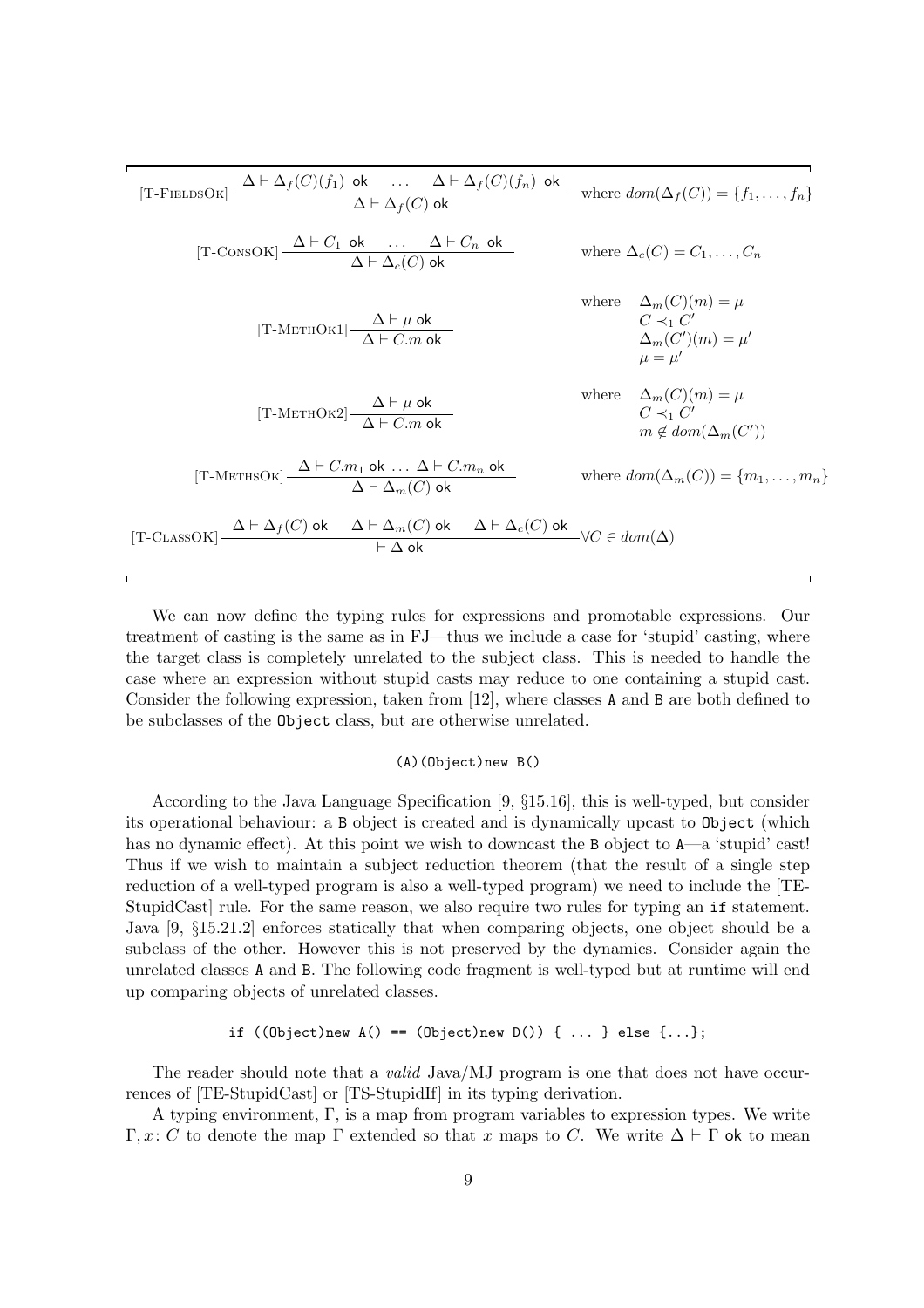that the types in the codomain of the typing environment are well-formed with respect to the class table,  $\Delta$ .

A typing judgement for a given MJ expression, e, is written  $\Delta; \Gamma \vdash e : C$  where  $\Delta$  is a class table and Γ is a typing environment. These rules are given below and are fairly intuitive except perhaps [TE-Null], which allows the null value to have any valid type (see [9, §4.1]). One interesting fact about the evaluation of null is  $(C)(Object)(B)e$  will only reduce, without generating an exception, if e evaluates to null, assuming B is not a subclass of C.

| $[TE-VAR] \frac{\Delta \vdash \Gamma \circ k \vdash \Delta \circ k}{\Delta \cdot \Gamma \cdot r \cdot C \vdash r \cdot C}$                                   |
|--------------------------------------------------------------------------------------------------------------------------------------------------------------|
| $[\text{TE-NULL}] \frac{\Delta \vdash C \text{ ok } \Delta \vdash \Gamma \text{ ok } \vdash \Delta \text{ ok } }{\Delta; \Gamma \vdash \texttt{null}: C}$    |
| [TE-FIELDACCESS] $\frac{\Delta; \Gamma \vdash e : C_2 \quad \Delta_f(C_2)(f) = C_1}{\Delta; \Gamma \vdash e.f : C_1}$                                        |
| [TE-UPCAST] $\frac{\Delta; \Gamma \vdash e: C_2 \quad C_2 \prec C_1 \quad \Delta \vdash C_1}{\Delta; \Gamma \vdash (C_1)e: C_1}$                             |
| [TE-DOWNCAST] $\frac{\Delta; \Gamma \vdash e: C_2 \quad C_1 \prec C_2 \quad \Delta \vdash C_1}{\Delta; \Gamma \vdash (C_1)e: C_1}$                           |
| [TE-STUPIDCAST] $\frac{\Delta; \Gamma \vdash e : C_2 \quad C_2 \nless C_1 \quad C_1 \nless C_2 \quad \Delta \vdash C_1}{\Delta; \Gamma \vdash (C_1)e : C_1}$ |

A typing judgement for a given promotable expression, pe, is also written  $\Delta; \Gamma \vdash pe : C$ where  $\Delta$  is a class table and  $\Gamma$  is a typing environment. The rules for forming these judgements are as follows.

$$
\Delta; \Gamma \vdash e \colon C' \quad \Delta; \Gamma \vdash e_1 \colon C_1 \quad \dots \quad \Delta; \Gamma \vdash e_n \colon C_n
$$
\n
$$
\Delta_m(C')(m) = C'_1, \dots, C'_n \to C
$$
\n[TE-METHOD]\n
$$
C_1 \prec C'_1 \quad \dots \quad C_n \prec C'_n
$$
\n
$$
\Delta; \Gamma \vdash e.m(e_1, \dots, e_n) \colon C
$$
\n
$$
\Delta; \Gamma \vdash e_1 \colon C'_1 \quad \dots \quad \Delta; \Gamma \vdash e_n \colon C'_n
$$
\n
$$
\Delta_c(C) = C_1, \dots, C_n
$$
\n[TE-New]\n
$$
\Delta; \Gamma \vdash \text{new } C(e_1, \dots, e_n) \colon C
$$

A typing judgement for a statement, s, is written  $\Delta; \Gamma \vdash s: \tau$  where  $\Delta$  is a class table and Γ is a typing environment. As we noted earlier, statements in Java can have a non-void type (see rule [TS-Return]). The rules for forming these typing judgements are as follows.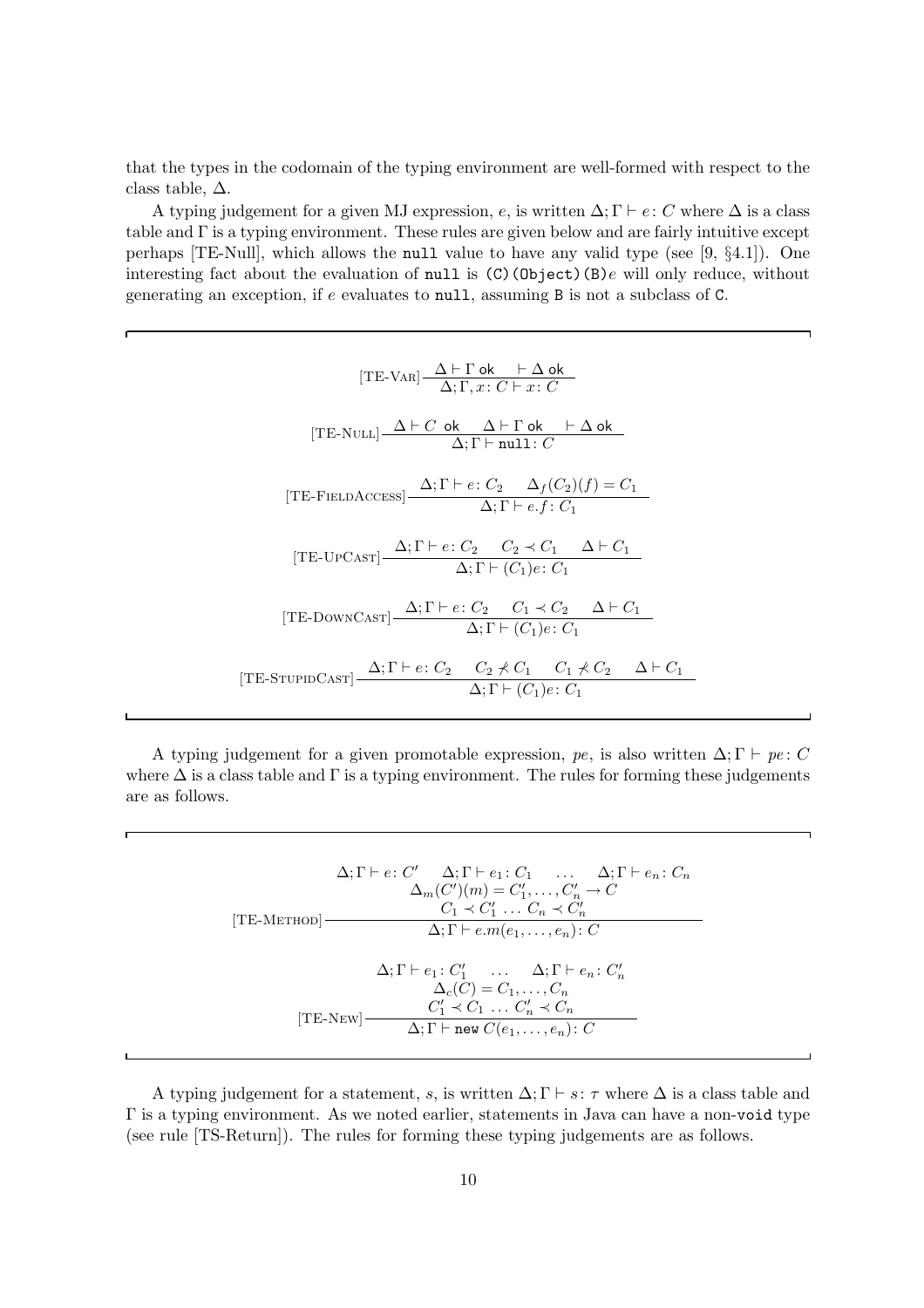[TS-NoOp] ` <sup>∆</sup> ok <sup>∆</sup> ` <sup>Γ</sup> ok ∆; Γ `; : void [TS-PE] ∆; <sup>Γ</sup> ` pe : <sup>τ</sup> ∆; Γ ` pe; : void ∆; Γ ` s<sup>1</sup> : void ∆; Γ ` s<sup>2</sup> : void ∆; Γ ` e<sup>1</sup> : C <sup>0</sup> ∆; Γ ` e<sup>2</sup> : C 00 where C <sup>00</sup> ≺ C <sup>0</sup> ∨ C <sup>0</sup> ≺ C [TS-If] 00 ∆; Γ ` if (e<sup>1</sup> == e2){s1} else {s2}: void ∆; Γ ` s<sup>1</sup> : void ∆; Γ ` s<sup>2</sup> : void ∆; Γ ` e<sup>1</sup> : C <sup>0</sup> ∆; Γ ` e<sup>2</sup> : C 00 [TS-StupidIf] where C <sup>00</sup> ⊀ C <sup>0</sup> ∧ C <sup>0</sup> ⊀ C 00 ∆; Γ ` if (e<sup>1</sup> == e2){s1} else {s2}: void ∆; Γ ` e<sup>1</sup> : C<sup>1</sup> C<sup>2</sup> ≺ C<sup>3</sup> ∆; Γ ` e<sup>2</sup> : C<sup>2</sup> ∆<sup>f</sup> (C1)(f) = C<sup>3</sup> [TS-FieldWrite] ∆; Γ ` e1.f = e2; : void [TS-VarWrite] ∆; <sup>Γ</sup> ` <sup>x</sup>: <sup>C</sup> ∆; <sup>Γ</sup> ` <sup>e</sup>: <sup>C</sup> 0 C <sup>0</sup> ≺ C x 6= this ∆; Γ ` x = e; : void [TS-Return] ∆; <sup>Γ</sup> ` <sup>e</sup>: <sup>C</sup> ∆; Γ ` return e; : C [TS-Block] ∆; <sup>Γ</sup> ` <sup>s</sup><sup>1</sup> . . . <sup>s</sup><sup>n</sup> : void ∆; Γ ` {s<sup>1</sup> . . . sn}: void 

Java allows variable declarations to occur at any point in a block. To handle this we introduce two typing rules for sequencing: one for the case where the first statement in the sequence is a variable declaration, and one for the other cases. An alternative approach would be to force each statement to return the new typing environment. We feel that our presentation is simpler. Typing judgements for a sequence of statements,  $\overline{s}$ , is written  $\Delta; \Gamma \vdash$  $\overline{s}$ :  $\tau$  where  $\Delta$  is a class table and  $\Gamma$  is a typing environment. The rules for forming these judgements are given below.

$$
[\text{TS-INTRO}] \frac{\Delta; \Gamma, x : C \vdash s_1 \dots s_n : \tau}{\Delta; \Gamma \vdash C \ x; s_1 \dots s_n : \tau}
$$

$$
[\text{TS-Seq}] \frac{\Delta; \Gamma \vdash s_1 : \text{void} \quad \Delta; \Gamma \vdash s_2 \dots s_n : \tau \quad s_1 \neq C \ x;}{\Delta; \Gamma \vdash s_1 \ s_2 \dots s_n : \tau}
$$

Finally we define the typing of the super call in the constructor of a class. A call to the empty constructor in a class that directly extends Object is always valid, and otherwise it must be a valid call to the constructor of the parents class. The expressions evaluated before this call are not allowed to reference this [9, §8.8.5.1]. This is because it is not a valid object until the parents constructor has been called.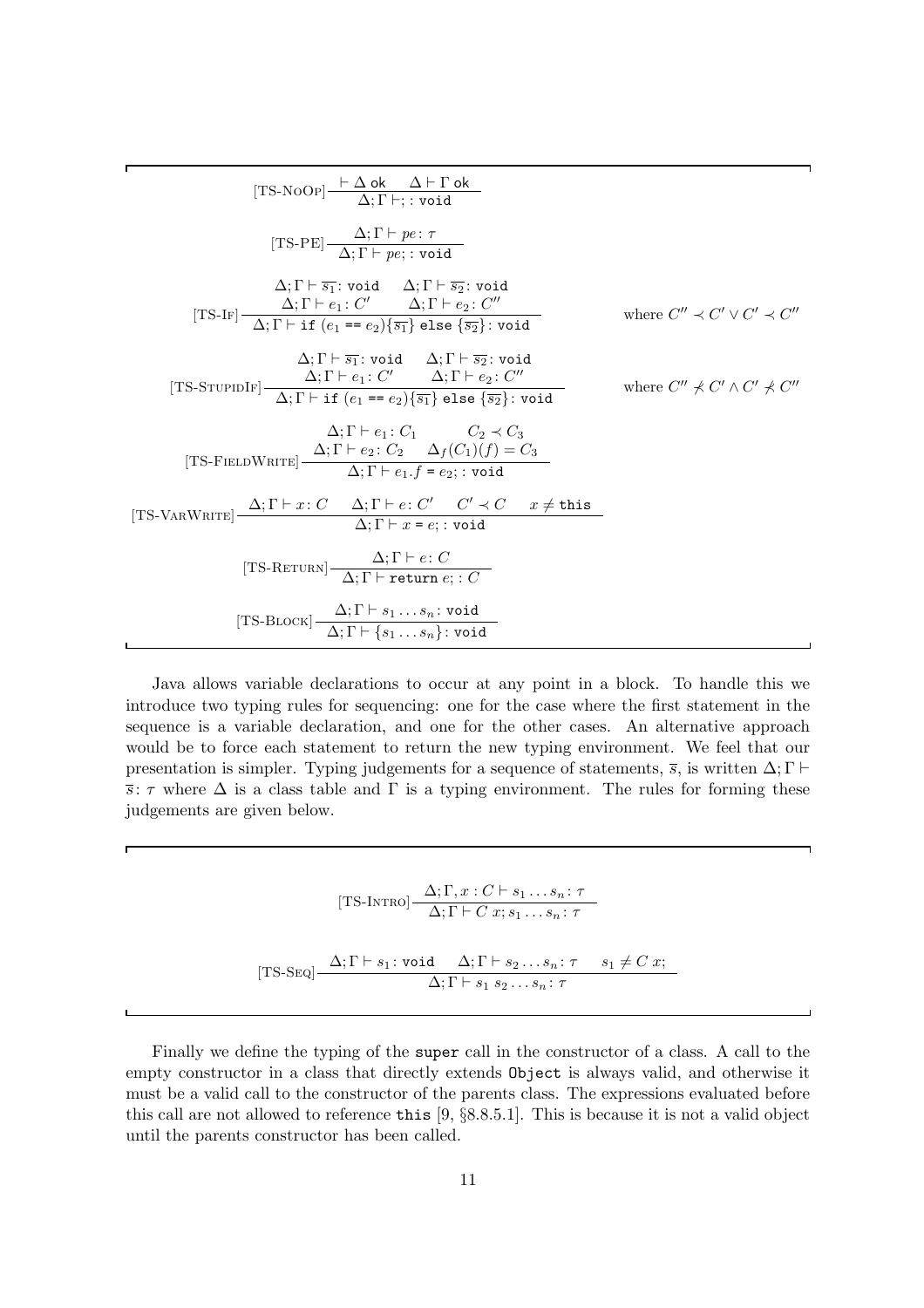$$
[\text{T-COBIECT}] \begin{array}{c|c} & C \prec_1 \text{Object} \\ \hline \Delta; \Gamma, \text{this}: C \vdash \text{super}(): \text{void} \\ & \text{where } \Gamma(\text{this}) = C, \Gamma = \Gamma' \uplus \{\text{this}: C\} \\ \text{where } \Gamma(\text{this}) = C, \Gamma = \Gamma' \uplus \{\text{this}: C\} \\ \hline \Delta; \Gamma \vdash \text{super}(e_1, \ldots, e_n); : \text{void} \\ & \text{and } \Delta_c(C') = C_1, \ldots, C_n \\ & \text{and } C \prec_1 C' \text{ and} \\ & C'_1 \prec C_1 \ldots C'_n \prec C_n \end{array}
$$

Before we give the typing rules involving methods we first define some useful auxiliary functions for accessing the bodies of constructors and methods.

### Method Body

'n

$$
mbody(C, m) \stackrel{\text{def}}{=} \begin{cases} (\overline{x}, \overline{s}) & \text{where } md_i = C''m(\overline{C}\overline{x})\{\overline{s}\} \\ mbody(C, m') & \text{where } m \notin md_1 \dots md_n \end{cases}
$$

where class C extends  $C'\{fd\,end\,md}$   $md_1 \ldots md_n\} \in p$ 

#### Constructor Body

$$
cnbody(C) \stackrel{\text{def}}{=} (\overline{x}, \overline{s})
$$

where class C extends  $C'\{fd\ C(C''\ \overline{x})\{\overline{s}\}\ md\} \in p$ 

We can now formalise the notion of a program being well-typed with respect to its class table. This is denoted by the judgement  $\Delta \vdash p$  ok. Informally this involves checking that each method body and constructor body is well-typed and that the type deduces matches that contained in  $\Delta$ .

We introduce two new judgement forms:  $\Delta \vdash C$  mok denotes that the methods of class C are well-typed, and  $\Delta \vdash C$  cok denotes that the constructor method of class C is well-typed. The rules for forming these judgements are given below.

| [T-MDEFN] $\frac{\Delta; \Gamma \vdash \overline{s} : \tau}{\Delta \vdash \text{mbody}(C, m) \text{ ok}}$                                                            | where $\Gamma = {\text{this}: C, \overline{x} : \overline{C}}$<br>and $mbody(C, m) = (\overline{x}, \overline{s})$<br>and $\Delta_m(C)(m) = (\overline{C} \to \tau)$    |
|----------------------------------------------------------------------------------------------------------------------------------------------------------------------|-------------------------------------------------------------------------------------------------------------------------------------------------------------------------|
| [T-MBODYS] $\frac{\Delta \vdash mbody(C, m_1)$ ok $\ldots \Delta \vdash mbody(C, m_n)$ ok $\Delta \vdash C$ mok                                                      | where<br>$dom(\Delta_m(C)) = \{m_1, \ldots, m_n\}$                                                                                                                      |
| [T-CDEFN] $\frac{\Delta; \Gamma \vdash \texttt{super}(\overline{e})$ ; : void $\Delta; \Gamma \vdash \overline{s}$ : void<br>$\Delta \vdash C$ cok                   | where $\Gamma = \text{this}: C, \overline{x} : \overline{C}$<br>and $\Delta_c(C) = \overline{C}$ and<br>$cnbody(C) = (\overline{x}, super(\overline{e}); \overline{s})$ |
| $\Delta \vdash C_1$ cok $\Delta \vdash C_n$ cok<br>$\text{[T-PROGDEF]}\xrightarrow{\Delta \vdash C_1 \text{ mok}} \dots \xrightarrow{\Delta \vdash C_n \text{ mok}}$ | where $dom(\Delta) = \{C_1, \ldots, C_n\}$                                                                                                                              |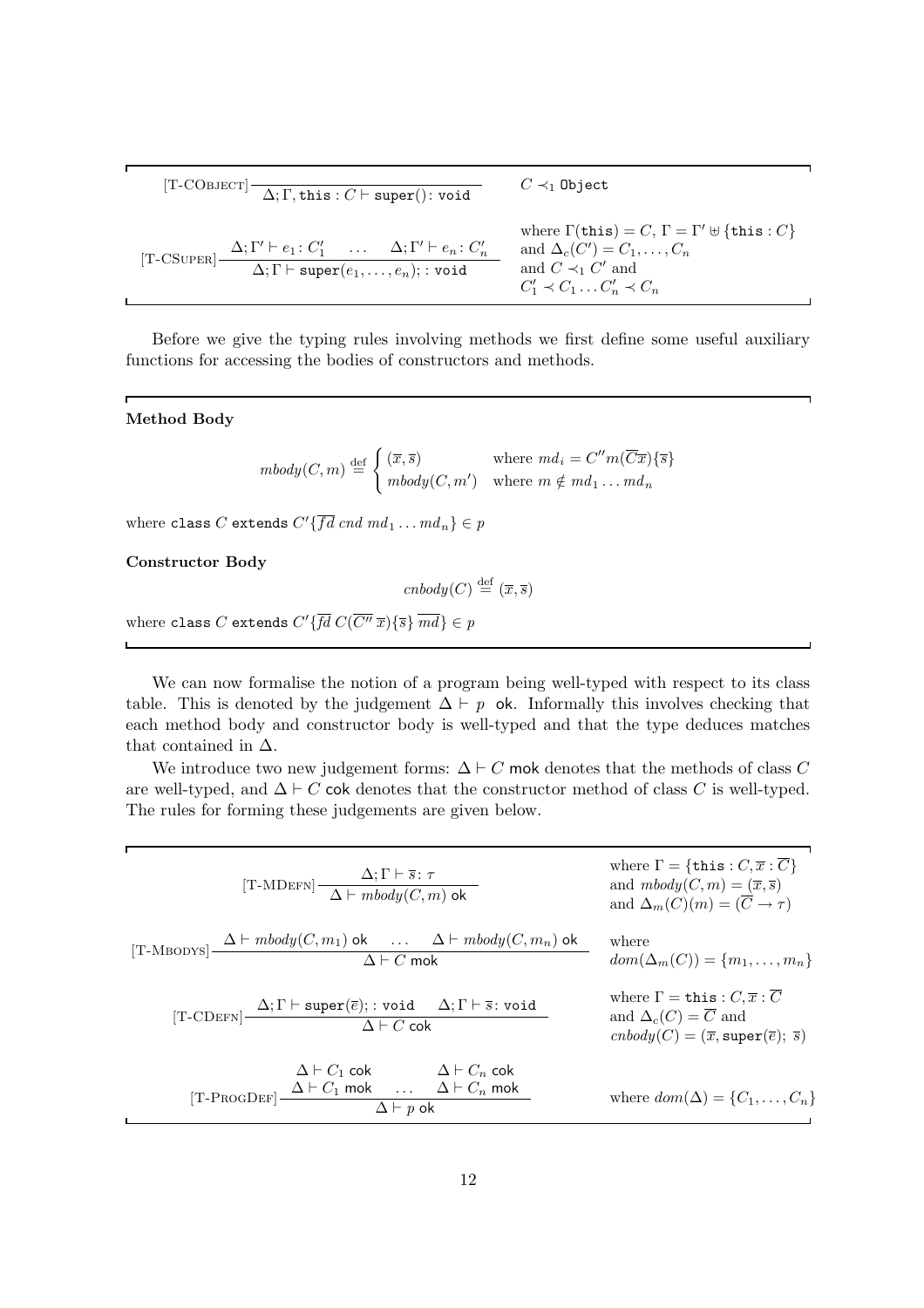### 2.3 Operational Semantics

We define the operational semantics of MJ in terms of transitions between *configurations*, rather than using Felleisen-style evaluation contexts. As the reader will see this style of semantics has the advantage that the transition rules are defined by case analysis rather than by induction, which simplifies some proofs.

A configuration is a four-tuple, containing the following information:

- 1. Heap: A finite partial function that maps oids to heap objects, where a heap object is a pair of a class name and a field function. A field function is a partial finite map from field names to values.
- 2. Variable Stack: This essentially maps variable names to oids. To handle static blockstructured scoping it is implemented as a list of lists of partial functions from variables to values. (This is explained in more detail later.) We use  $\circ$  to denote stack concatenation.
- 3. Term: The closed frame to be evaluated.
- 4. Frame stack: This is essentially the program context in which the term is currently being evaluated.

This can be defined formally as follows.

```
Configuration
 \text{confiq} ::= (H, VS, CF, FS)Frame Stack
     FS ::= F \circ FS|
Frame
      F ::= CF|OFClosed frame
    CF ::= \overline{s}|return e; |{ }|e|super(\overline{e})
Open frame
    OF ::= if (\bullet == e)\{\overline{s_1}\} else \{\overline{s_2}\};
                   if (v == \bullet) {\overline{s_1}} else {\overline{s_2}};
                   \bullet.f \bullet .f = e; |v.f = \bullet; |(C)\bulletv.m(v_1, \ldots, v_{i-1}, \bullet, e_{i+1}, \ldots, e_n)new C(v_1,\ldots,v_{i-1},\bullet,e_{i+1},\ldots,e_n){\tt super}(v_1, \ldots, v_{i-1}, \bullet, e_{i+1}, \ldots, e_n)x = \bullet; |return \bullet; | \bullet . m(\overline{e})Values
                                                                      v ::= null|oVariable Stack
                                                                   VS ::= MS \circ VS||
                                                                 Method Scope
                                                                   MS ::= BS \circ MS||
                                                                 Block Scope
                                                                   BS ::= is a finite partial function from
                                                                                  variables to pairs of expression
                                                                                  types and values
                                                                 Heap
                                                                     H ::= is a finite partial function from oids
                                                                                  to heap objects
                                                                 Heap Objects
                                                                    ho ::= (C, \mathbb{F})\mathbb{F} ::= is a finite partial function from
                                                                                  field names to values
```
 $CF$  is a closed frame (i.e. with no hole) and  $OF$  is an open frame (i.e. requires an expression to be substituted in for the hole).

The structure for representing the variable scopes may seem complicated but they are required to correctly model the block structure scoping of Java. The following example highlights this. The left hand side gives the source code and the right the contents of the variable stack.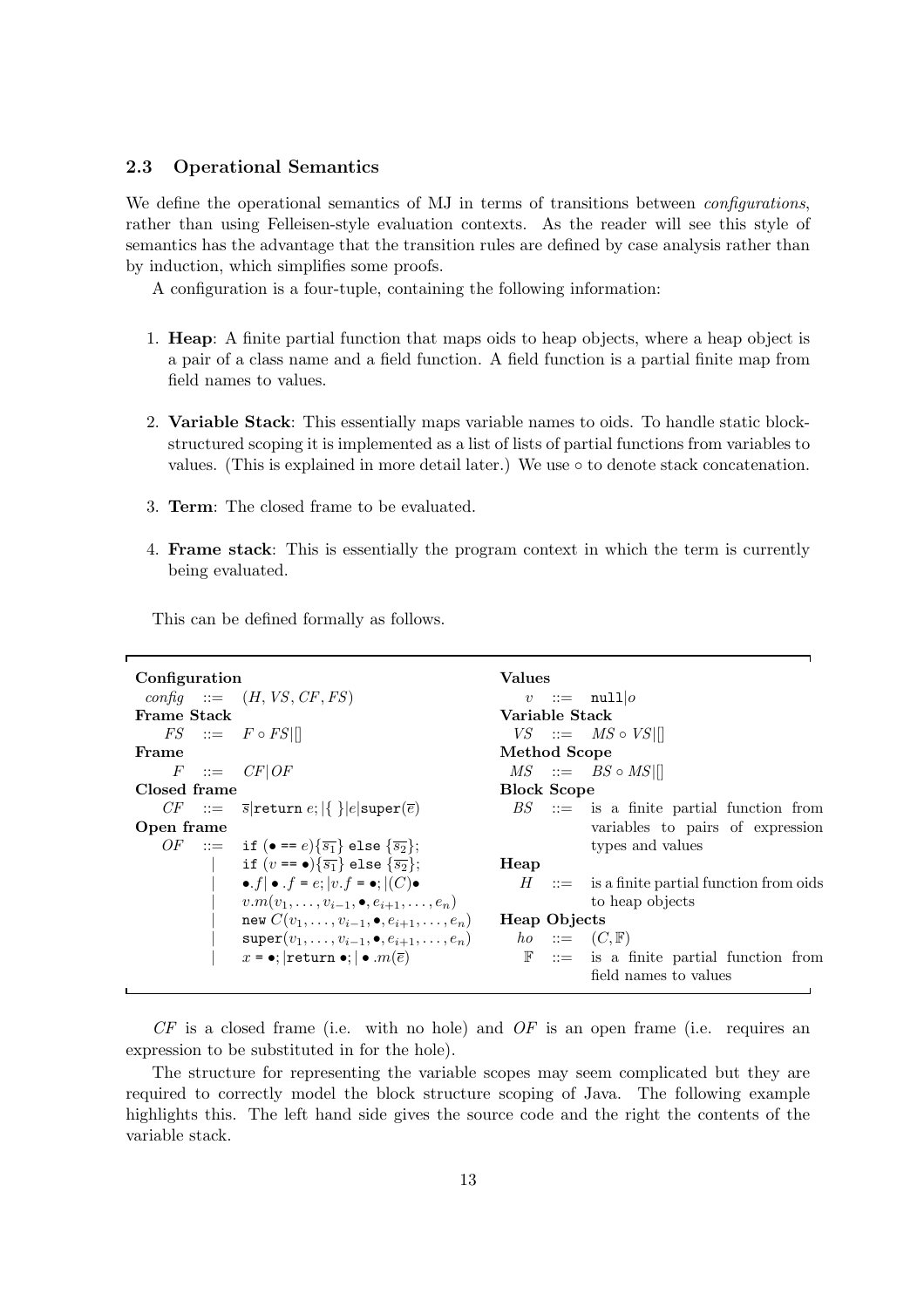```
1 B m(A a) {
 2 B r;
 3 if(this.x == arg) {
 4 r = arg;5 } else {
 6 A t;
 7 t = this.getVal();
 8 r = this.create(t,t); \left( \{t \mapsto (A, v_3) \circ \{r \mapsto (B, \text{null}), a \mapsto (A, v_2)\} \circ [] \right) \circ VS9 }
10 return r;
11 }
                                                      ← VS\longleftarrow (\{a \mapsto (A, v_1)\} \circ [] ) \circ VS\longleftarrow (\{r \mapsto (B, \text{null}), a \mapsto (A, v_1)\} \circ [] ) \circ VS\longleftarrow (\{\}\circ\{r\mapsto (B,\texttt{null}),a\mapsto (A,v_1)\}\circ\lbrack\!\rbrack)\circ V\}← ({t \mapsto (A, \text{null})} \circ {r \mapsto (B, \text{null}), a \mapsto (A, v_1)} \circ [] ﴾ V\!S\longleftarrow (\lbrace t \mapsto (A, v_3) \circ \lbrace r \mapsto (B, v_4), a \mapsto (A, v_2) \rbrace \circ [] ) \circ VS\longleftarrow (\{r \mapsto (B, v_4), a \mapsto (A, v_2)\}\circ []\circ VS←VS
```
Before calling this method, let us assume we have a variable scope, VS. A method call should not affect any variables in the current scopes, so we create a new method scope,  ${a \mapsto (A, v)} \circ \Box$ , on entry to the method. This scope consists of a single block scope that points the argument  $a$  at the value  $v$  with a type annotation of  $A$ . On line 2 the block scope is extended to contain the new variable r. On line 5 we assumed that **this.**  $x \neq \arg$  and enter into a new block. This has the effect to adding a new empty block scope, {}, into the current method scope. On line 6 this new scope is extended to contain the variable t. Notice how it is added to the current outermost scope, as was the variable  $r$ . Updates can however occur to block scopes anywhere in the current method scope. This can be seen on line  $8$  where  $r$  is updated from the outer scope. On line 9 the block scope is disposed of, and hence  $t$  can not be accessed by the statement on line 10.

We find it useful to define two operations on method scopes, in addition to the usual list operations. The first,  $eval(MS, x)$ , evaluates a variable, x, in a method scope, MS. This is a partial function and is only defined if the variable name is in the scope. The second,  $update(MS, x \rightarrow v)$ , updates a method scope MS with the value v for the variable x. Again this is a partial function and is undefined if the variable is not in the scope.

$$
eval((BS \circ MS), x) \stackrel{\text{def}}{=} \begin{cases} BS(x) & \text{where } x \in dom(BS) \\ eval(MS, x) & \text{otherwise} \end{cases}
$$
  

$$
update((BS \circ MS), (x \mapsto v)) \stackrel{\text{def}}{=} \begin{cases} BS[x \mapsto (v, C)] \circ MS & \text{where } BS(x) = (v', C) \\ BS \circ update(MS, (x \mapsto v)) & \text{otherwise} \end{cases}
$$

### 2.3.1 Reductions

This section defines the transition rules that correspond to meaningful computation steps. In spite of the computational complexity of MJ, there are only seventeen rules, one for each syntactic constructor.

We begin by giving the transition rules for accessing, assigning values to, and declaring variables. Notice that the side condition in the [E-VarWrite] rule ensures that we can only write to variables declared in the current method scope. The [E-VarIntro] rule follows Java's restriction that a variable declaration can not hide an earlier declaration within the current method scope.<sup>2</sup> (Note also how the rule defines the binding for the new variable in the current

<sup>2</sup>This sort of variable hiding is, in contrast, common in functional languages such as SML.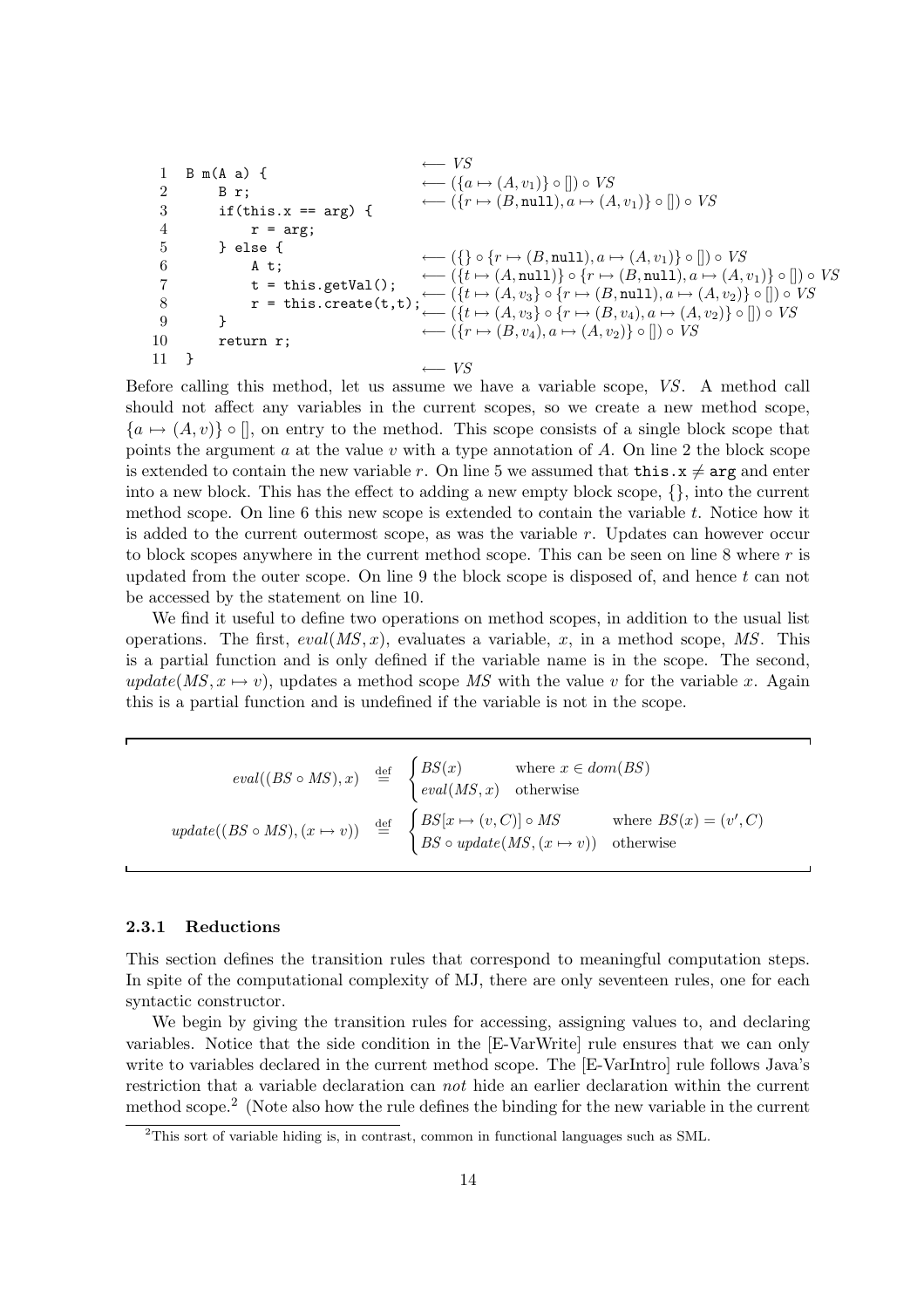block scope.)

| [E-VarAccess] | $(H, MS \circ VS, x, FS) \rightarrow (H, MS \circ VS, v, FS)$                                     | where $eval(MS, x) = (v, C)$                                             |
|---------------|---------------------------------------------------------------------------------------------------|--------------------------------------------------------------------------|
| [E-VarWrite]  | $(H, MS \circ VS, x = v; FS)$<br>$\rightarrow$ $(H, (update(MS, (x \mapsto v))) \circ VS$ ; ; FS) | where $eval(MS,x) \downarrow$                                            |
| [E-VarIntro]  | $(H, (BS \circ MS) \circ VS, C x; , FS) \rightarrow$<br>$(H, (BS' \circ MS) \circ VS, \cdot, FS)$ | where $x \notin dom(BS \circ MS)$<br>and $BS' = BS[x \mapsto (null, C)]$ |

Now we consider the rules for constructing and removing scopes. The first rule [E-BlockIntro] introduces a new block scope, and leaves a 'marker' token on the frame stack. The second [E-BlockElim] removes the token and the outermost block scope. The final rule [E-Return] leaves the scope of a method, by removing the top scope, MS.

|            | [E-BlockIntro] $(H, MS \circ VS, \{\overline{s}\}, FS) \rightarrow (H, (\{\}\circ MS) \circ VS, \overline{s}, (\{\}) \circ FS))$ |
|------------|----------------------------------------------------------------------------------------------------------------------------------|
|            | [E-BlockElim] $(H, (BS \circ MS) \circ VS, \{\,\}, FS) \rightarrow (H, MS \circ VS, \, ;, FS)$                                   |
| [E-Return] | $(H, MS \circ VS, \text{return } v; , FS) \rightarrow (H, VS, v, FS)$                                                            |

Next we give the transition rules for the conditional expression. One should note that the resulting term of the transition is a block.

| [E-If] $(H, VS, (\text{if } (v_1 == v_2)\{\overline{s_1}\})$ else $\{\overline{s_2}\};), FS) \rightarrow (H, VS, {\overline{s_1}\}, FS)$ | if $v_1 = v_2$    |
|------------------------------------------------------------------------------------------------------------------------------------------|-------------------|
| $\rightarrow (H, VS, \{\overline{s_2}\}, FS)$                                                                                            | if $v_1 \neq v_2$ |

Finally we consider the rules dealing with objects. First let us define the transition rule dealing with field access and assignment, as they are reasonably straightforward.

|                | [E-FieldAccess] $(H, VS, o.f, FS) \rightarrow (H, VS, v, FS)$ | where $o \in dom(H)$ and $H(o) = (C, \mathbb{F})$      |
|----------------|---------------------------------------------------------------|--------------------------------------------------------|
|                |                                                               | and $\mathbb{F}(f) = v$ and $\Delta_f(C)(f) = C'$      |
| [E-FieldWrite] | $(H, VS, o.f = v; , FS) \rightarrow (H', VS, ; , FS)$         | where $H(o) = (C, \mathbb{F}), f \in dom(\mathbb{F}),$ |
|                |                                                               | $\Delta_f(C)(f) = C'$                                  |
|                |                                                               | $H' = H[o \mapsto (C, \mathbb{F}')]$                   |

Now we consider the rules dealing with casting of objects. Rule [E-Cast] simply ensures that the cast is valid (if it is not, the program should enter an error state—this is covered in §2.3.2). Rule [E-NullCast] simply ignores any cast of a null object.

| [E-Cast] | $(H, VS, ((C_2)o), FS) \rightarrow (H, VS, o, FS)$                                 | where $H(o) = (C_1, \mathbb{F})$<br>and $C_1 \prec C_2$ |
|----------|------------------------------------------------------------------------------------|---------------------------------------------------------|
|          | [E-NullCast] $(H, VS, ((C) \text{null}), FS) \rightarrow (H, VS, \text{null}, FS)$ |                                                         |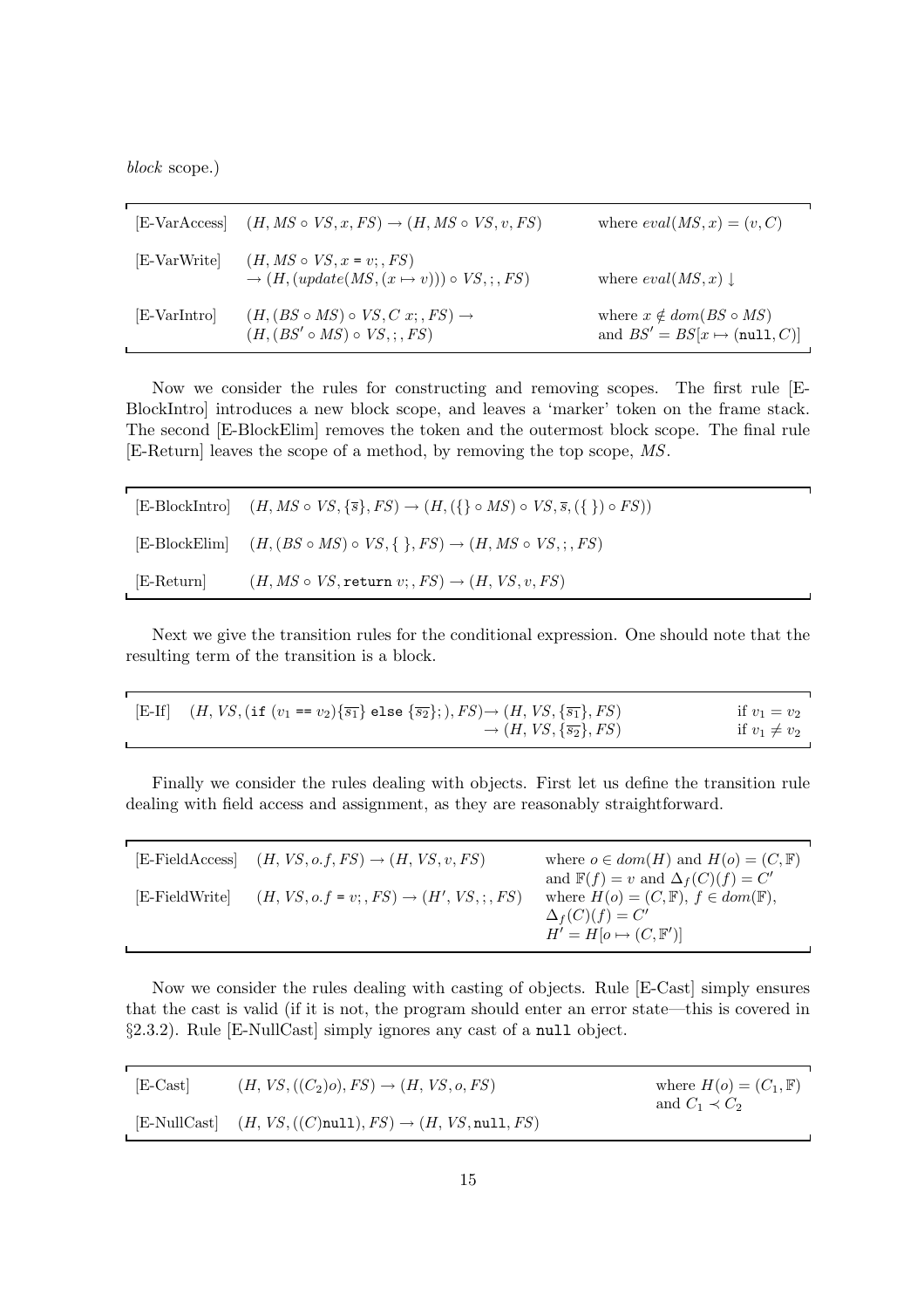Let us consider the transition rule involving the creation of objects. The [E-New] rule creates a fresh oid, o, and places on the heap the heap object consisting of the class C and assigns all the fields to null. As we are executing a new method, a new method scope is created and added on to the variable stack. This method scope initially consists of just one block scope, that consists of bindings for the method parameters, and also a binding for the this identifier. The method body  $B$  is then the next term to be executed, but importantly the continuation return  $o$ ; is placed on the frame stack. This is because the result of this statement is the oid of the object, and the method scope is removed.

| [E-New] $(H, VS, new C(\overline{v}), FS) \rightarrow$                                                 | where $cnbody(C) = (\overline{x}, \overline{s})$                                            |
|--------------------------------------------------------------------------------------------------------|---------------------------------------------------------------------------------------------|
| $(H[o \mapsto (C, \mathbb{F})], (BS \circ [] ) \circ VS, \overline{s}, (\text{return } o; ) \circ FS)$ | $\Delta_c(C) = \overline{C}, o \notin dom(H)$                                               |
|                                                                                                        | $\mathbb{F} = \{f \mapsto \text{null}\} \,\forall f \in \text{fields}(C)$                   |
|                                                                                                        | $BS = \{\texttt{this} \mapsto (o, C), \overline{x} \mapsto (\overline{v}, \overline{C})\}\$ |

Next we consider the transition rule for the super statement, which occurs inside constructor methods.

| $[E-Super]$ $(H, MS \circ VS, super(\overline{v}), FS) \rightarrow$                  | where $MS(\text{this}) = (o, C), C \prec_1 C'$                                     |
|--------------------------------------------------------------------------------------|------------------------------------------------------------------------------------|
| $(H, (BS' \circ [] ) \circ (MS \circ VS), \overline{s},$ (return $o;$ ) $\circ FS$ ) | $BS' = \{\texttt{this} \mapsto (o, C'), \overline{x} \mapsto (\overline{v}, C)\}\$ |
|                                                                                      | $\Delta_c(C) = C$ , cnbody $(C') = (\overline{x}, \overline{s})$                   |

Next we can give the transition rule for method invocation. Invocation is relatively straightforward: note how a new method scope is created, consisting of just the bindings for the method parameters and the this identifier. We require two rules as a method returning a void type requires an addition to the stack to clear the new method scope once the method has completed. Recall that in [E-Method] rule, the last statement in the sequence  $\overline{s}$ will be a **return** if the method is well typed.

| [E-Method]     | $(H, VS, o.m(\overline{v}), FS) \rightarrow$<br>$(H, (BS \circ []) \circ VS, \overline{s}, FS)$                            | where $mbody(C, m) = (\overline{x}, \overline{s})$<br>$H(o) = (C, \mathbb{F}), \Delta_m(C)(m) = \overline{C} \rightarrow C'$<br>$BS = {\text{this} \mapsto (o, C), \overline{x} \mapsto (\overline{v}, \overline{C})}$             |
|----------------|----------------------------------------------------------------------------------------------------------------------------|------------------------------------------------------------------------------------------------------------------------------------------------------------------------------------------------------------------------------------|
| [E-MethodVoid] | $(H, VS, o.m(\overline{v}), FS) \rightarrow$<br>$(H, (BS \circ []) \circ VS, \overline{s}, (\text{return } o; ) \circ FS)$ | where $H(o) = (C, \mathbb{F})$<br>$\Delta_m(C)(m) = \overline{C} \rightarrow \text{void}$<br>$mbody(C,m)=(\overline{x},\overline{s})$<br>$BS = \{\text{this} \mapsto (o, C), \overline{x} \mapsto (\overline{v}, \overline{C})\}\$ |

Finally we have two reductions rules for fully reduced terms. The first rule deals with completed statements, and the second for evaluated expressions.

| [E-Skip] $(H, VS, ;, F \circ FS) \rightarrow (H, VS, F, FS)$        |
|---------------------------------------------------------------------|
| [E-Sub] $(H, VS, v, F \circ FS) \rightarrow (H, VS, F[v] \circ FS)$ |

To assist the reader, all the reduction rules are repeated in full in Figure 2. There are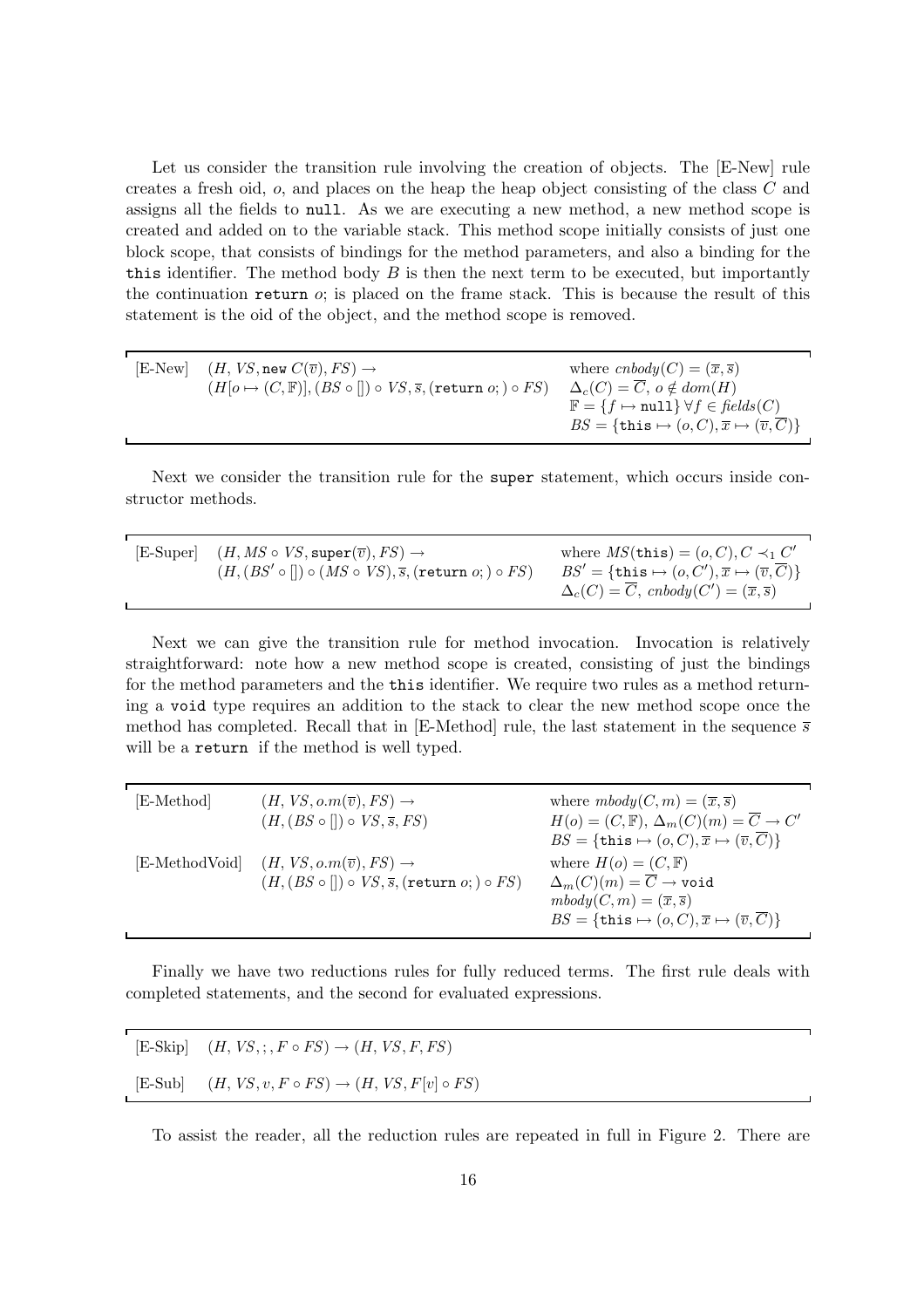a number of other reduction rules, that simply decompose terms. These rules essentially embody the order of evaluation, and are given in Figure 3.

### 2.3.2 Error states

A number of expressions will lead us to a predictable error state. These are errors that are allowed at run-time as they are dynamically checked for by the Java Virtual Machine. Java's type system is not capable of removing these errors statically. The two errors that can be generated, in MJ, are NullPointerException, written here NPE, and ClassCastException, CCE.

| [E-NullField]  | $(H, VS, null.f, FS) \rightarrow \textbf{NPE}$                          |                                                   |
|----------------|-------------------------------------------------------------------------|---------------------------------------------------|
| [E-NullWrite]  | $(H, VS, null.f = v, FS) \rightarrow \textbf{NPE}$                      |                                                   |
| [E-NullMethod] | $(H, VS, \text{null}.m(v_1, \ldots, v_n), FS) \rightarrow \textbf{NPE}$ |                                                   |
| E-InvCast      | $(H, VS, (C)$ o, $FS) \rightarrow$ CCE                                  | where $H(o) = (C', \mathbb{F})$ and $C' \nprec C$ |

**Definition 2.1 (Terminal configuration)** A configuration is said to be **terminal** if it is a valid error (NPE or CCE) or it is of the form  $(H, VS, v, []$ .

### 2.3.3 Example Execution

To help the reader understand our operational semantics, in this section we will consider a simple code fragment and see how the operational semantics captures its dynamic behaviour.

Consider the following MJ code whose effect is to swap the contents of two variables var1 and var2, using a temporary variable temp.

```
if(var1 == var2) {
  ;
} else {
 Object temp;
 temp = var1;var1 = var2;var2 = temp;}
```
We consider its execution in a configuration where  $\overline{MS}$  maps var1 to a value, say v1, and var2 to a value, say  $v2$ .

 $(H, MS \circ VS, \text{if } (\text{var1} == \text{var2})\}; \text{ else } \{...\}, FS)$  $\rightarrow$   $(H, MS \circ VS, \text{var1}, (\text{if } (\bullet == \text{var2})\{\};\} \text{ else } \{... \}) \circ FS)$  $\rightarrow$   $(H, MS \circ VS, v1, (\text{if } (\bullet == \text{var2})\{\cdot\} \text{ else } \{\dots\}) \circ FS)$  $\rightarrow$   $(H, MS \circ VS, (\text{if } (v1 == \text{var2})\{; \} \text{ else } \{... \}), FS)$  $\rightarrow$   $(H, MS \circ VS, \text{var2}, (\text{if } (v1 == \bullet) \{; \} \text{ else } \{... \}) \circ FS)$  $\rightarrow$   $(H, MS \circ VS, v2, (\text{if } (v1 == \bullet) \{ ; \} \text{ else } \{ ... \}) \circ FS)$  $\rightarrow$   $(H, MS \circ VS, (\text{if } (v1 == v2)\{\};\)$  else  $\{\ldots\}), FS)$ 

At this point there are two possibilities: we will consider the case where  $v1 \neq v2$ .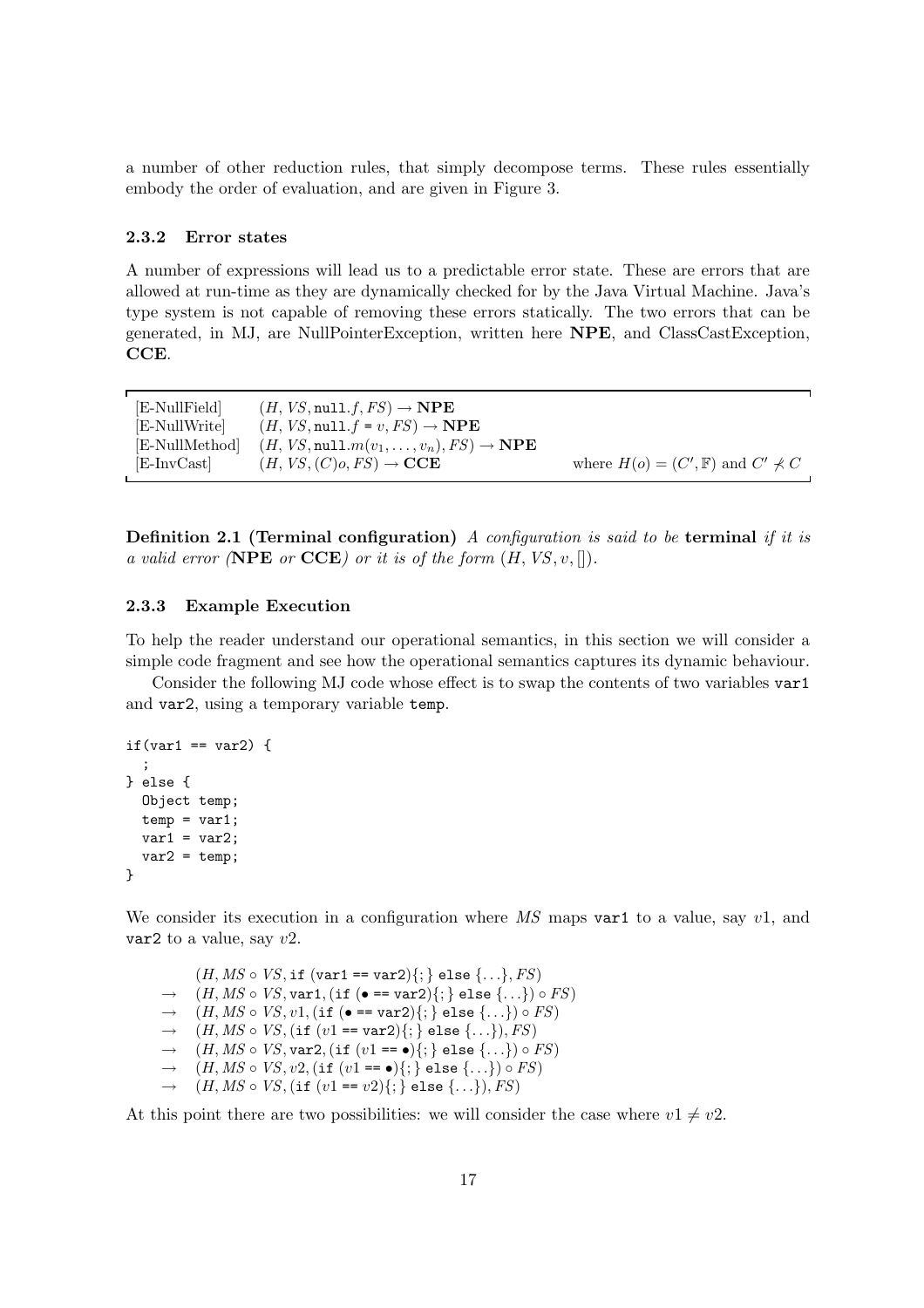| [E-VarAccess]   | $(H, MS \circ VS, x, FS) \rightarrow (H, MS \circ VS, v, FS)$                                                                                                                                        | where $eval(MS, x) = (v, C)$                                                                                                                                                                                                       |
|-----------------|------------------------------------------------------------------------------------------------------------------------------------------------------------------------------------------------------|------------------------------------------------------------------------------------------------------------------------------------------------------------------------------------------------------------------------------------|
| [E-VarWrite]    | $(H, MS \circ VS, x = v; , FS)$<br>$\rightarrow$ $(H, (update(MS, (x \mapsto v))) \circ VS$ , ; , FS)                                                                                                | where $eval(MS, x) \downarrow$                                                                                                                                                                                                     |
| [E-VarIntro]    | $(H, (BS \circ MS) \circ VS, C x; , FS) \rightarrow$<br>$(H, (BS' \circ MS) \circ VS, \cdot, FS)$                                                                                                    | where $x \notin dom(BS \circ MS)$<br>and $BS' = BS[x \mapsto (null, C)]$                                                                                                                                                           |
| [E-BlockIntro]  | $(H, MS \circ VS, \{\overline{s}\}, FS)$<br>$\rightarrow$ $(H, (\{\}\circ MS) \circ VS, \overline{s}, (\{\}) \circ FS))$                                                                             |                                                                                                                                                                                                                                    |
| [E-BlockElim]   | $(H, (BS \circ MS) \circ VS, \{ \}, FS) \rightarrow (H, MS \circ VS, \cdot, FS)$                                                                                                                     |                                                                                                                                                                                                                                    |
| [E-Return]      | $(H, MS \circ VS, \text{return } v; , FS) \rightarrow (H, VS, v, FS)$                                                                                                                                |                                                                                                                                                                                                                                    |
| $[E-If]$        | $(H, VS, (\text{if } (v_1 == v_2)\{\overline{s_1}\})$ else $\{\overline{s_2}\};), FS)$<br>$\rightarrow$ $(H, VS, {\overline{s_1}}, FS)$                                                              | if $v_1 = v_2$                                                                                                                                                                                                                     |
| $[E-If2]$       | $(H, VS, (\text{if } (v_1 == v_2)\{\overline{s_1}\}) \text{ else } \{\overline{s_2}\});), FS)$<br>$\rightarrow$ $(H, VS, \{\overline{s_2}\}, FS)$                                                    | if $v_1 \neq v_2$                                                                                                                                                                                                                  |
| [E-FieldAccess] | $(H, VS, o.f, FS) \rightarrow (H, VS, v, FS)$                                                                                                                                                        | where $o \in dom(H)$ and $H(o) = (C, \mathbb{F})$                                                                                                                                                                                  |
| [E-FieldWrite]  | $(H, VS, o.f = v; , FS) \rightarrow (H', VS, ; , FS)$                                                                                                                                                | and $\mathbb{F}(f) = v$ and $\Delta_f(C)(f) = C'$<br>where $H(o) = (C, \mathbb{F}), f \in dom(\mathbb{F}),$<br>$\Delta_f(C)(f) = C'$<br>$H' = H[0 \mapsto (C, \mathbb{F}')]$                                                       |
| $[E-Cast]$      | $(H, VS, ((C_2)o), FS) \rightarrow (H, VS, o, FS)$                                                                                                                                                   | where $H(o) = (C_1, \mathbb{F})$                                                                                                                                                                                                   |
| [E-NullCast]    | $(H, VS, ((C) \text{null}), FS) \rightarrow (H, VS, \text{null}, FS)$                                                                                                                                | and $C_1 \prec C_2$                                                                                                                                                                                                                |
| $[E-New]$       | $(H, VS, new C(\overline{v}), FS) \rightarrow$<br>$(H[o \mapsto (C, \mathbb{F})], (BS \circ [] ) \circ VS, \overline{s}, (\text{return } o; ) \circ FS) \Delta_c(C) = \overline{C}, o \notin dom(H)$ | where $cnbody(C) = (\overline{x}, \overline{s})$<br>$\mathbb{F} = \{f \mapsto \texttt{null}\} \,\forall f \in \text{fields}(C)$<br>$BS = \{\text{this} \mapsto (o, C), \overline{x} \mapsto (\overline{v}, \overline{C})\}$        |
| [E-Super]       | $(H, MS \circ VS, super(\overline{v}), FS) \rightarrow$<br>$(H, (BS' \circ [] ) \circ (MS \circ VS), \overline{s},$ (return $o; ) \circ FS)$                                                         | where $MS(\text{this}) = (o, C), C \prec_1 C'$<br>$BS' = {\text{this} \mapsto (o, C'), \overline{x} \mapsto (\overline{v}, \overline{C})}$<br>$\Delta_c(C) = \overline{C},\;cnbody(C') = (\overline{x}, \overline{s})$             |
| [E-Method]      | $(H, VS, o.m(\overline{v}), FS) \rightarrow$<br>$(H, (BS \circ [] ) \circ VS, \overline{s}, FS)$                                                                                                     | where $mbody(C, m) = (\overline{x}, \overline{s})$<br>$H(o) = (C, \mathbb{F}), \Delta_m(C)(m) = \overline{C} \rightarrow C'$<br>$BS = \{\text{this} \mapsto (o, C), \overline{x} \mapsto (\overline{v}, \overline{C})\}$           |
|                 | [E-MethodVoid] $(H, VS, o.m(\overline{v}), FS) \rightarrow$<br>$(H, (BS \circ [] ) \circ VS, \overline{s}, (return o; ) \circ FS)$                                                                   | where $H(o) = (C, \mathbb{F})$<br>$\Delta_m(C)(m) = \overline{C} \rightarrow \text{void}$<br>$mbody(C,m)=(\overline{x},\overline{s})$<br>$BS = \{\text{this} \mapsto (o, C), \overline{x} \mapsto (\overline{v}, \overline{C})\}\$ |
| $[E-Skip]$      | $(H, VS, \cdot, F \circ FS) \rightarrow (H, VS, F, FS)$                                                                                                                                              |                                                                                                                                                                                                                                    |
| $[E-Sub]$       | $(H, VS, v, F \circ FS) \rightarrow (H, VS, F[v] \circ FS)$                                                                                                                                          |                                                                                                                                                                                                                                    |

Figure 2: MJ reduction rules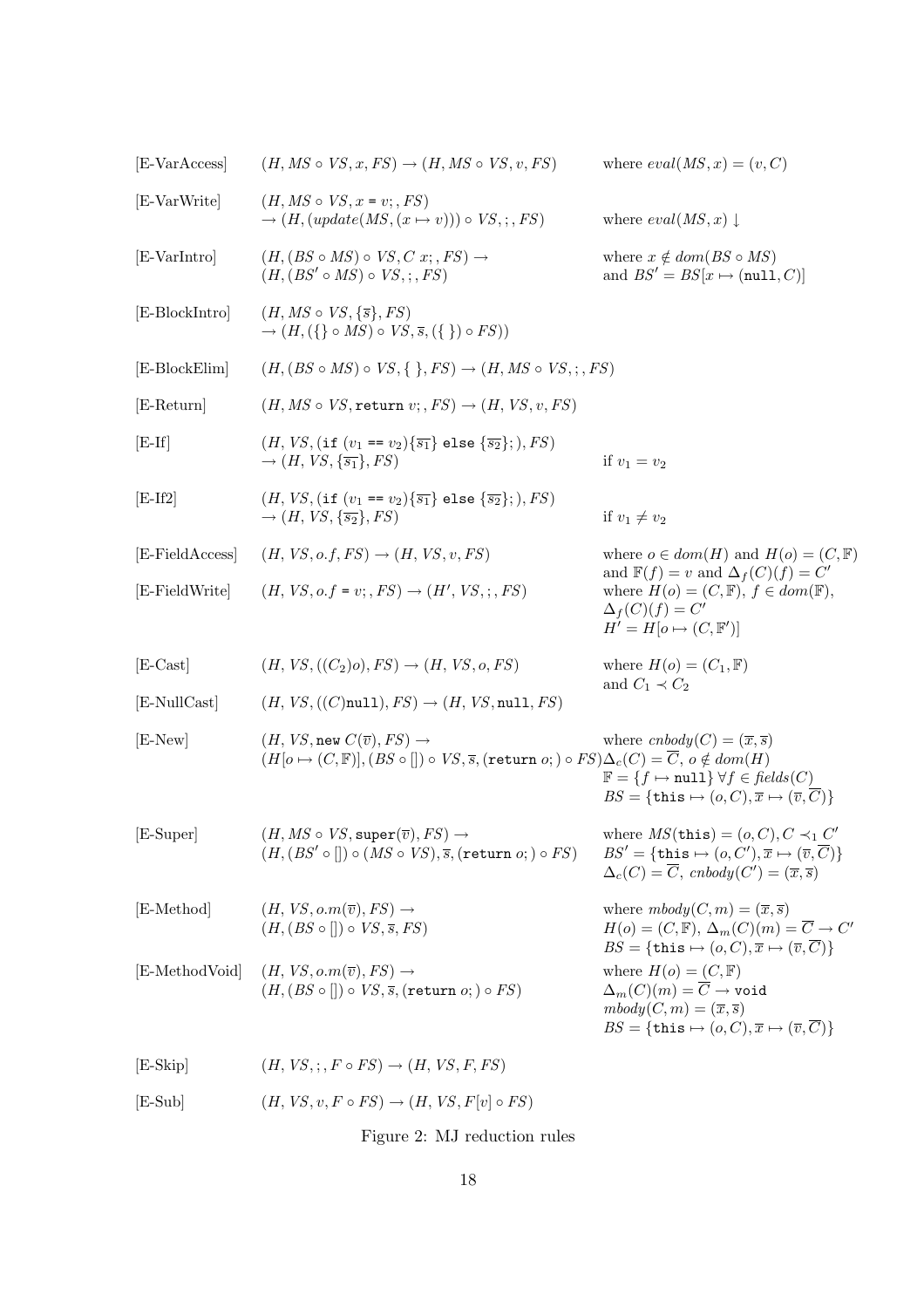| $[EC-Seq]$       | $(H, VS, s_1 s_2 \ldots s_n, FS) \rightarrow (H, VS, s_1, (s_2 \ldots s_n) \circ FS)$                                                                                                                                       |
|------------------|-----------------------------------------------------------------------------------------------------------------------------------------------------------------------------------------------------------------------------|
| $[EC-Return]$    | $(H, MS \circ VS, \texttt{return } e; , FS)$<br>$\rightarrow$ $(H, MS \circ VS, e,$ (return $\bullet$ ; ) $\circ FS$ )                                                                                                      |
| [EC-ExpState]    | $(H, VS, e';, FS) \rightarrow (H, VS, e', FS)$                                                                                                                                                                              |
| $[EC-If1]$       | $(H, VS, \text{if } (e_1 == e_2)\{\overline{s_1}\} \text{ else } \{\overline{s_2}\}; F_S)$<br>$\rightarrow$ $(H, VS, e_1, (\text{if } (\bullet == e_2)\{\overline{s}_1\} \text{ else } \{\overline{s}_2\}; ) \circ FS)$     |
| $[EC-If2]$       | $(H, VS, \text{if } (v_1 == e_2)\{\overline{s}_1\} \text{ else } \{\overline{s}_2\};, FS)$<br>$\rightarrow$ $(H, VS, e_2, (\text{if } (v_1 == \bullet) \{ \overline{s}_1 \} \text{ else } \{ \overline{s}_2 \};) \circ FS)$ |
| [EC-FieldAccess] | $(H, VS, e.f, FS) \rightarrow (H, VS, e, (\bullet, f) \circ FS)$                                                                                                                                                            |
| $[EC-Cast]$      | $(H, VS, (C)e, FS) \rightarrow (H, VS, e, ((C) \bullet) \circ FS)$                                                                                                                                                          |
| [EC-FieldWrite1] | $(H, VS, e_1.f = e_2; FS) \rightarrow (H, VS, e_1, (\bullet.f = e_2; ) \circ FS)$                                                                                                                                           |
| [EC-FieldWrite2] | $(H, VS, v_1.f = e_2; FS) \rightarrow (H, VS, e_2, (v_1.f = \bullet; ) \circ FS)$                                                                                                                                           |
| [EC-VarWrite]    | $(H, VS, x = e$ ; $FS) \rightarrow (H, VS, e, (x = \bullet; ) \circ FS)$                                                                                                                                                    |
| $[EC-New]$       | $(H, VS, new C(v_1, , v_{i-1}, e_i, , e_n), FS)$<br>$\rightarrow$ $(H, VS, e_i,$ (new $C(v_1, \ldots, v_{i-1}, \bullet, \ldots e_n)) \circ FS$ )                                                                            |
| [EC-Super]       | $(H, VS, super(v_1, \ldots, v_{i-1}, e_i, \ldots e_n), FS)$<br>$\rightarrow$ $(H, VS, e_i, (\text{super}(v_1, \ldots, v_{i-1}, \bullet, \ldots e_n)) \circ FS)$                                                             |
| [EC-Method1]     | $(H, VS, e.m(e_1, \ldots, e_n), FS) \rightarrow (H, e, (\bullet.m(e_1, \ldots, e_n)) \circ FS)$                                                                                                                             |
| [EC-Method2]     | $(H, VS, v.m(v_1, \ldots, v_{i-1}, e_i, \ldots e_n), FS)$<br>$\rightarrow$ $(H, VS, e_i, (v.m(v_1, \ldots, v_{i-1}, \bullet, \ldots e_n)) \circ FS)$                                                                        |
|                  |                                                                                                                                                                                                                             |

Figure 3: MJ decomposition reduction rules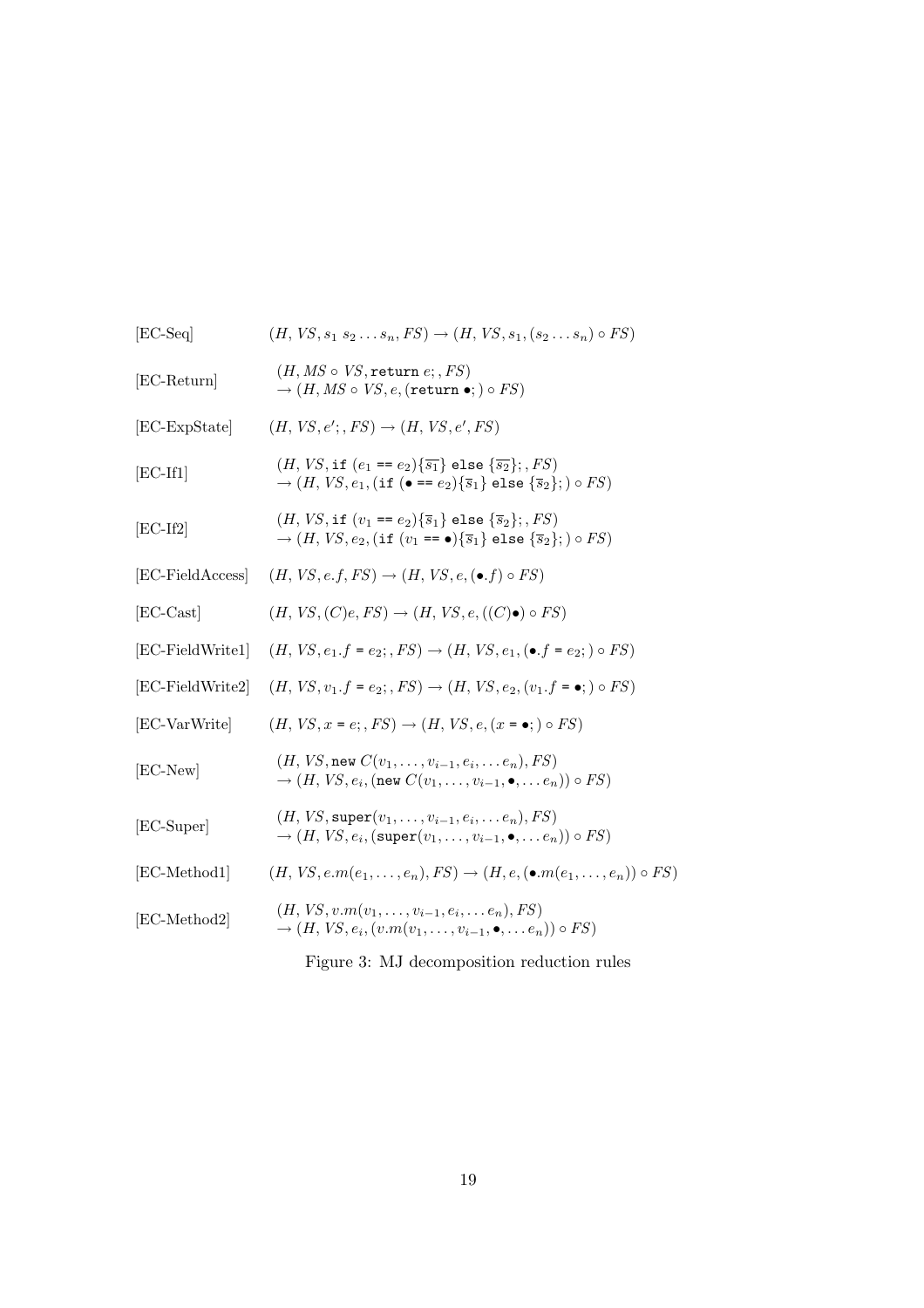$\rightarrow$   $(H, (\{\}) \circ MS \circ VS, o \text{ temp}; \dots, (\{\}) \circ FS)$  $\rightarrow$   $(H, (\{\}) \circ MS \circ VS, o \text{ temp}; (\text{temp} = \text{var1}; \ldots) \circ (\{\}) \circ FS$ <br>  $\rightarrow$   $(H, (\text{temp} \mapsto (\text{null} \ o) \circ MS \circ VS \cdot (\text{temp} = \text{var1}; \ldots) \circ (\}$  $(H,({\text{temp}} \mapsto (\text{null}, o)) \circ MS \circ VS$ ;,  $(\text{temp} = \text{var1};...) \circ ({\text{max}}) \circ FS)$  $\rightarrow$   $(H,({\text{temp}\mapsto(\text{null}, o)})) \circ MS \circ VS,({\text{temp}\text{ = var1}; \ldots), (\{\}) \circ FS})$  $\rightarrow$   $(H,({\text{temp}\mapsto(\text{null}, o)}\, \circ \, MS \circ \, VS, \text{temp} = \text{var1};$ ,  $(\text{var1} = \text{var2}; ...) \circ ({\{\}) \circ FS}$  $\rightarrow$   $(H,({\text{temp }\mapsto \text{(null}, o)} \circ MS \circ VS, \text{var1},({\text{temp = \bullet}};) \circ (\text{var1 = var2}; \ldots) \circ ({\text{}}) \circ FS)$  $\rightarrow$   $(H,({\text{temp}\mapsto(\text{null}, o)}\circ MS \circ VS, v1,({\text{temp}\text{ = o}};) \circ (\text{var1 = var2}; \ldots) \circ ({\text{}}) \circ FS)$  $\rightarrow$   $(H,({\text{temp}\mapsto(\text{null}, o)})) \circ MS \circ VS,$  temp =  $v1;$ ,  $(\text{var1 = var2};...) \circ ({\{\}) \circ FS})$ 

At this point we update the variable stack; note how the update does not change the type.

 $\rightarrow$   $(H,({\text{temp} \mapsto (v1, o)})) \circ MS \circ VS;$ ; ,  $(\text{var1 = var2};...) \circ ({\text{}}) \circ FS)$  $\rightarrow$   $(H,({\text{temp} \mapsto (v1, o)})) \circ MS \circ VS, \text{var1} = \text{var2}; \dots, (\{\}) \circ FS)$  $\rightarrow$   $(H,({\text{temp}\mapsto (v1,o)})) \circ MS \circ VS, \text{var1} = \text{var2};$ ,  $(\text{var2} = \text{temp};) \circ ({\{\}) \circ FS})$  $\rightarrow$   $(H,({\text{temp}\mapsto (v1,o)})) \circ MS \circ VS, \text{var2}, \text{var1} = \bullet; \circ(\text{var2} = \text{temp};) \circ ({\{\}) \circ FS})$  $\rightarrow$   $(H,({\{\text{temp }\mapsto (v1,o)\}})\circ MS \circ VS, v2, v2, \text{var1 = \bullet}; \circ(var2 = \text{temp};\circ) \circ ({\{\}) \circ FS})$  $\rightarrow$   $(H,({\text{temp}\mapsto (v1,o)}) \circ MS \circ VS, \text{var1} = v2;$ ,  $(\text{var2} = \text{temp}; ) \circ ({\text{ }}) \circ FS)$ 

Let MS' be a variable scope which is the same as MS except that var1 is mapped to  $v2$ instead of v1.

- $\rightarrow \quad (H,(\{\texttt{temp} \mapsto (v1,o)\}) \circ MS' \circ VS, \cdot, (\texttt{var2}=\texttt{temp};) \circ (\{\}) \circ FS)$  $\rightarrow$   $(H,(\{\text{temp} \mapsto (v1,o)\}) \circ MS' \circ VS, \text{var2} = \text{temp}; , (\{\}) \circ FS)$  $\rightarrow$   $(H,(\{\text{temp} \mapsto (v1,o)\}) \circ MS' \circ VS, \text{temp},(\text{var2} = \bullet;)\circ (\{\}) \circ FS)$
- $\rightarrow$   $(H,(\{\text{temp} \mapsto (v1,o)\}) \circ MS' \circ VS, v1,(\text{var2} = \bullet)) \circ (\{\}) \circ FS)$  $\rightarrow$   $(H,(\{\text{temp} \mapsto (v1,o)\}) \circ MS' \circ VS, \text{var2} = v1; ,(\{\}) \circ FS)$
- Let  $MS''$  be a variable scope which is the same as  $MS'$  except that var2 is mapped to v1. Also let  $FS = F \circ FS'$ .
	- $\rightarrow$   $(H,(\{\text{temp} \mapsto (v1, o)\}) \circ MS'' \circ VS;$ ;  $(\{\}) \circ FS$
	- $\rightarrow$   $(H, (\{\text{temp} \mapsto (v1, o)\}) \circ MS'' \circ VS, \{\}, FS)$
	- $\rightarrow$   $(H, MS'' \circ VS, F, FS')$

At this point the execution of the if statement has been completed and its temporary variable, temp has been removed from the scope. The variable stack has had the values of var1 and var2 correctly swapped.

### 2.4 Well-Typed Configuration

To prove type soundness for MJ, we need to extend our typing rules to configurations. We write  $\Delta \vdash (H, VS, CF, FS)$ :  $\tau$  to mean  $(H, VS, CF, FS)$  is well-typed with respect to  $\Delta$  and will result in a value of type  $\tau$  (or a valid error state). We break this into three properties:  $\Delta \vdash H$  ok,  $\Delta, H \vdash VS$  ok and  $\Delta, H, VS \vdash CF \circ FS : \text{void} \to \tau$ .

The first,  $\Delta \vdash H$  ok, ensures that every field points to a valid object or null, and all the types mentioned in the heap are in  $\Delta$ .

$$
[{\rm ObJECTType D}] \frac{H(o) = (C, \mathbb{F}) \quad C \prec \tau \quad \Delta \vdash C \text{ ok}}{\Delta, H \vdash o : \tau} \qquad [{\rm NULL Type D}] \frac{\Delta \vdash C \text{ ok}}{\Delta, H \vdash \texttt{null} : C}
$$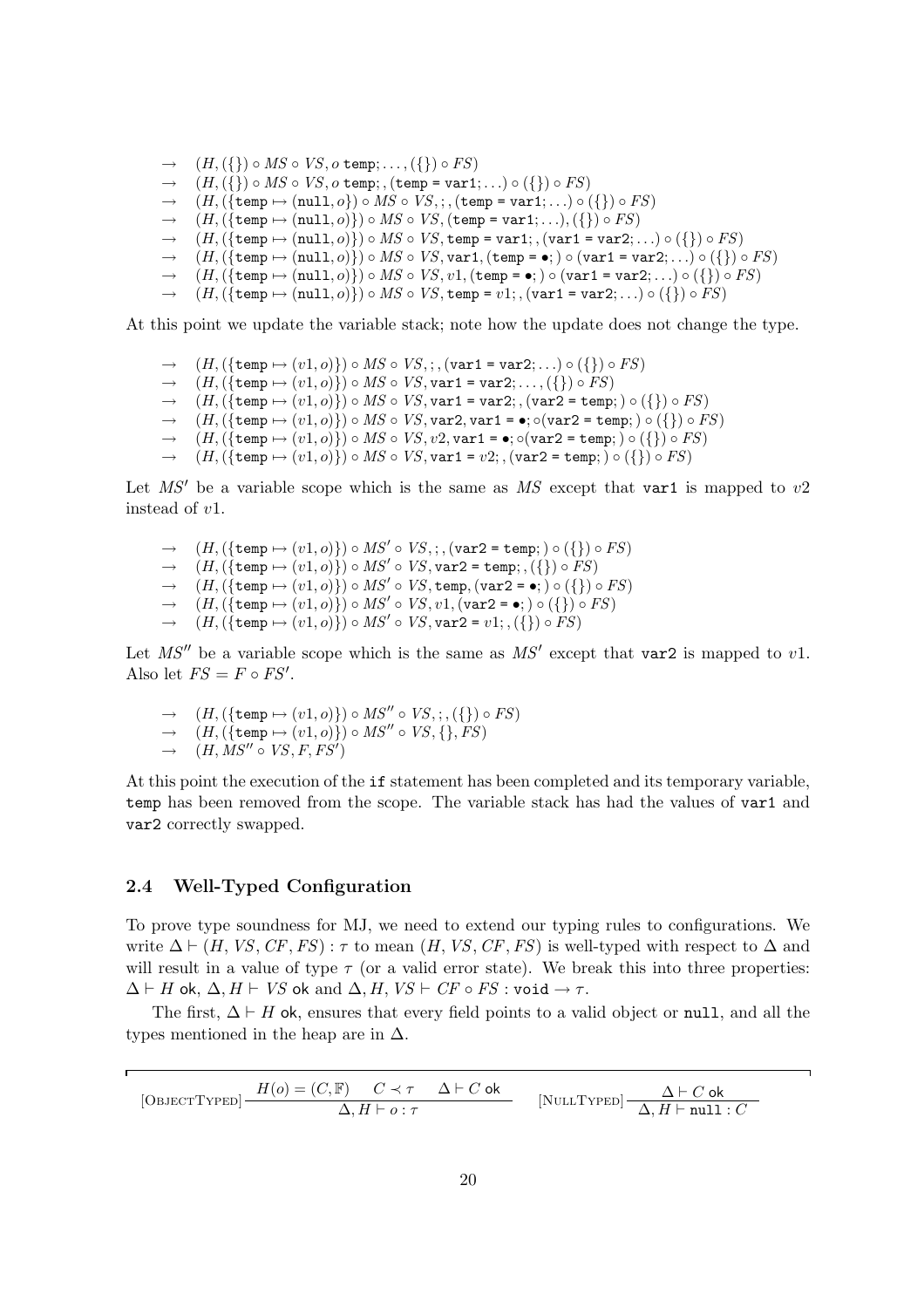[
$$
[O\text{BJECTOK}] \xrightarrow{\Delta, H \vdash \mathbb{F}(f_i) : \Delta_f(C)(f_i) \quad \forall i. 1 \le i \le n} \quad \text{where } H(o) = (C, \mathbb{F}),
$$
  

$$
\Delta, H \vdash o \text{ ok } \quad \text{dom}(\mathbb{F}) = dom(\Delta_f(C)) = f_1 \dots f_n
$$
  
[
$$
[HEAPOK] \xrightarrow{\Delta, H \vdash o_1 \text{ ok } \dots \quad H \vdash o_2 \text{ ok } \dots \quad H \vdash o_2 \text{ ok } \dots \text{ where } dom(H) = \{o_1, \dots, o_n\}
$$

The second,  $\Delta$ ,  $H \vdash VS$  ok, constrains every variable to be either a valid object identifier, or null.

[VARS] 
$$
\frac{\Delta, H \vdash v_1 : C_1 \qquad \dots \qquad \Delta, H \vdash v_n : C_n}{\Delta, H \vdash BS \text{ ok}}
$$
 where  $BS = \{x_1 \mapsto (v_1, C_1), \dots, (x_n \mapsto (v_n, C_n)\}$   
\n[VARSTACKEMENT]  $\frac{}{\Delta, H \vdash \Box$  ok  $\frac{}{\Delta, H \vdash \Box \circ VS \text{ ok}}$   
\n[VARSTACK]  $\frac{}{\Delta, H \vdash BS \text{ ok}} \qquad \Delta, H \vdash MS \circ VS \text{ ok}}$   
\n[VARSTACK]  $\frac{}{\Delta, H \vdash BS \text{ ok}} \qquad \Delta, H \vdash MS \circ VS \text{ ok}}$ 

The final property,  $\Delta, H, VS \vdash FS : \tau \to \tau'$ , types each frame in the context formed from the heap and variable stack. This requires us to define a collapsing of the context to form a typing environment. We must extend the typing environment to map, in addition to variables, object identifiers,  $o$ , and holes,  $\bullet$ , to values. The collapsing function is defined as follows.

 $context({}, |) \stackrel{\text{def}}{=} {\{ \}}$ <br> $\{ \} \circ MS \circ VS \stackrel{\text{def}}{=} cc$  $context({},({}) \circ MS) \circ VS)$  $\stackrel{\text{def}}{=} \text{context}(\{\}, MS \circ VS)$  $\stackrel{\text{def}}{=} \text{context}(\{\}, (BS \circ MS)$  $context({}, (BS[x \mapsto v, C] \circ MS) \circ VS')$ context({},(BS ◦ MS) ◦ VS)  $\uplus$  {x  $\mapsto C$ } where  $x \notin dom(BS)$  and  $x \notin dom(context({}, BS \circ MS) \circ VS)$  $context(H[o \mapsto C, \mathbb{F}], VS)$  $\stackrel{\text{def}}{=} \text{context}(H, VS) \uplus \{o \mapsto C\}$ where  $o \notin dom(H)$ 

The syntax of expressions in framestacks is extended to contain both object identifiers and holes. Hence we require two additional expression typing rules.

|  | $[TE-OLD]$ $\frac{o: C \in \Gamma$ $\Delta \vdash \Gamma$ ok $\vdash \Delta$ ok | $[TE\text{-Hole}]$ $\bullet: C \in \Gamma$ $\Delta \vdash \Gamma$ ok $\vdash \Delta$ ok |                                     |  |
|--|---------------------------------------------------------------------------------|-----------------------------------------------------------------------------------------|-------------------------------------|--|
|  | $\Delta: \Gamma \vdash o:C$                                                     |                                                                                         | $\Delta: \Gamma \vdash \bullet : C$ |  |

We can know define frame stack typing as follows. We have the obvious typing for an empty stack. We require special typing rules for the frames that alter variable scoping. We also require a rule for unrolling sequences because the sequence can contain items to alter scoping. We then require two rules for typing the rest of the frames; one for frames that require an argument and one for frames that do not.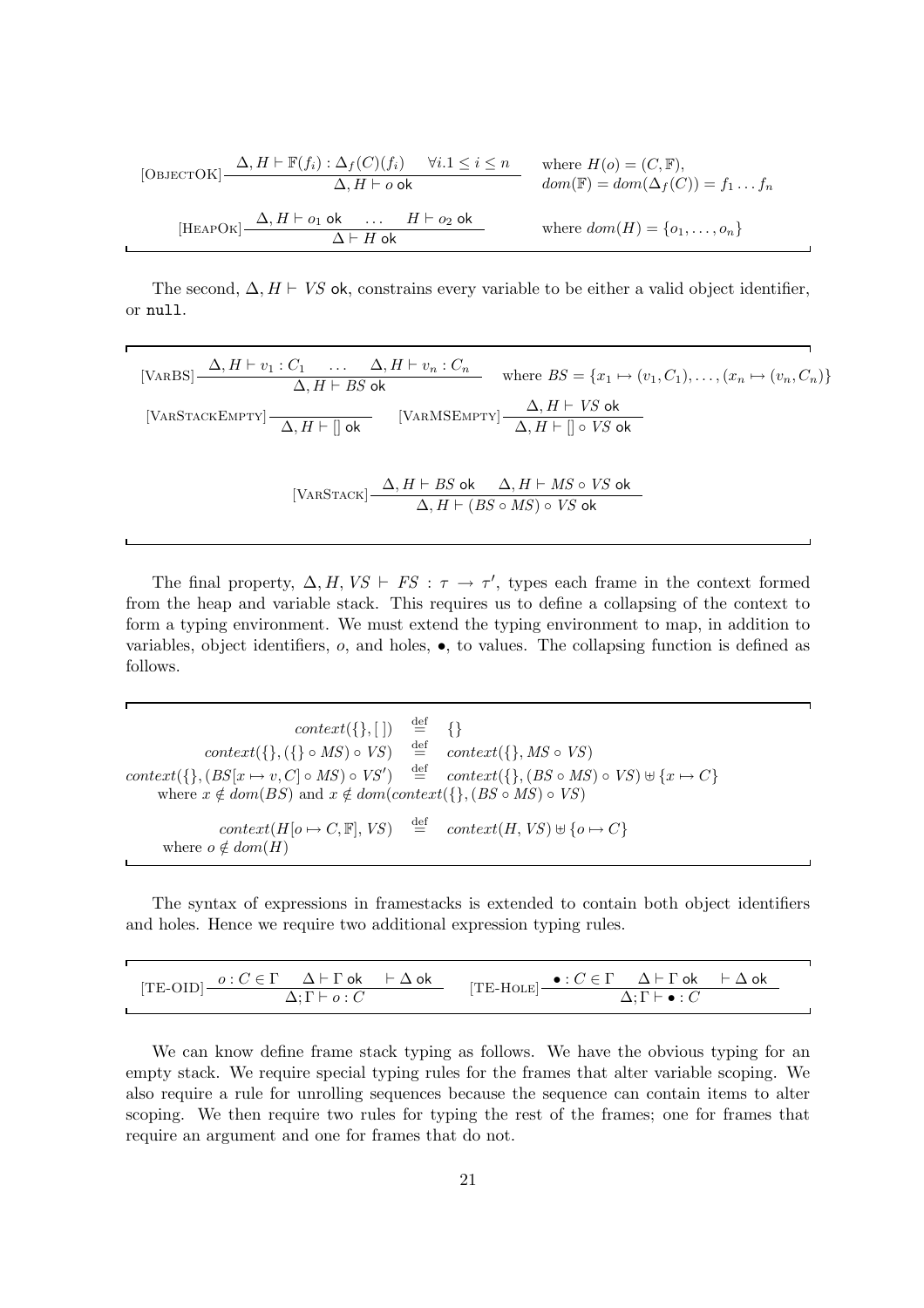[TF-STATEMPT] 
$$
\Delta
$$
,  $H$ ,  $(BS \circ [] ) \circ [] + [] : \tau \rightarrow \tau$   
\n[TF-STATEBLOCK]  $\Delta$ ,  $H$ ,  $MS \circ VS \vdash FS : void \rightarrow \tau$   
\n[TF-STATEMETHOD]  $\Delta$ ,  $H$ ,  $(BS \circ MS) \circ VS \vdash (\{\}) \circ FS : \tau' \rightarrow \tau$   
\n[TF-STATEMETHOD]  $\Delta$ ,  $H$ ,  $(BS \circ [] ) \circ VS \vdash (\text{return } \bullet)$ ,  $\circ FS : \tau \rightarrow \tau'$   
\n[TF-STATEMETHOD2]  $\Delta$ ;  $context(H, MS \circ VS) \vdash e : \tau$   $H$ ,  $VS \vdash FS : \tau \rightarrow \tau'$   
\n[TF-STATEMETHOD2]  $\Delta$ ;  $context(H, MS \circ VS) \vdash e : \tau$   $H$ ,  $VS \vdash FS : \tau \rightarrow \tau'$   
\n[TF-STATEMETHOD]  $\Delta$ ,  $H$ ,  $MS \circ VS \vdash (\text{return } e; ) \circ FS : \tau'' \rightarrow \tau'$   
\n[TF-STATEMETRO]  $\frac{\Delta}{H}$ ,  $(BS \circ MS) \circ VS \vdash (Cx; ) \circ FS : \tau' \rightarrow \tau$   
\nwhere  $x \notin dom(BS \circ MS)$   
\n[TF-SEQUENCE]  $\frac{\Delta}{H}$ ,  $VS \vdash (s_1) \circ (s_2 \ldots s_n) \circ FS : \tau \rightarrow \tau'$   
\n $\Delta$ ,  $H$ ,  $VS \vdash (s_1s_2 \ldots s_n) \circ FS : \tau \rightarrow \tau'$ 

[TF-STATEOPEN] 
$$
\frac{\Delta; context(H, VS), \bullet : C \vdash OF : \tau \quad H, VS \vdash FS : \tau \to \tau'}{\Delta, H, VS \vdash OF \circ FS : C \to \tau'}
$$

where  $OF \neq$  (return •;)

[TF-STATEUCSED] 
$$
\frac{\Delta; context(H, VS) \vdash CF : \tau \quad H, VS \vdash FS : \tau \to \tau'}{\Delta, H, VS \vdash CF \circ FS : \tau'' \to \tau'}
$$

where  $CF \neq$  (return e; ),  $CF \neq (\{\})$ ,  $CF \neq s_1 \dots s_n \land n > 1$  and  $CF \neq C x$ 

### 2.5 Type Soundness

Our main technical contribution in this section is a proof of type soundness of the MJ type system. In order to prove correctness we first prove two useful propositions in the style of Wright and Felleisen[23]. The first proposition states that any well typed non-terminal configuration can make a reduction step.

**Proposition 2.2 (Progress)** If  $(H, VS, F, FS)$  is not terminal and  $\Delta \vdash (H, VS, F, FS) : \tau$ then  $\exists H',\,VS',\,F',\,FS'.(H,\,VS,\,F,\,FS)\rightarrow (H',\,VS',\,F',\,FS')\,$ .

Proof. By case analysis of F. Details are given in Appendix A.1.

Next we find it useful first to prove the following lemma, which states that subtyping on frame stacks is covariant.

Lemma 2.3 (Covariant subtyping of frame stack)  $\forall H, VS, \tau_1, \tau_2, \tau_3$ . if  $\Delta, H, VS \vdash FS$ :  $\tau_1 \rightarrow \tau_2$  and  $\tau_3 \prec \tau_1$  then  $\exists \tau_4.H, VS \vdash FS : \tau_3 \rightarrow \tau_4$  and  $\tau_4 \prec \tau_2$ .

 $\blacksquare$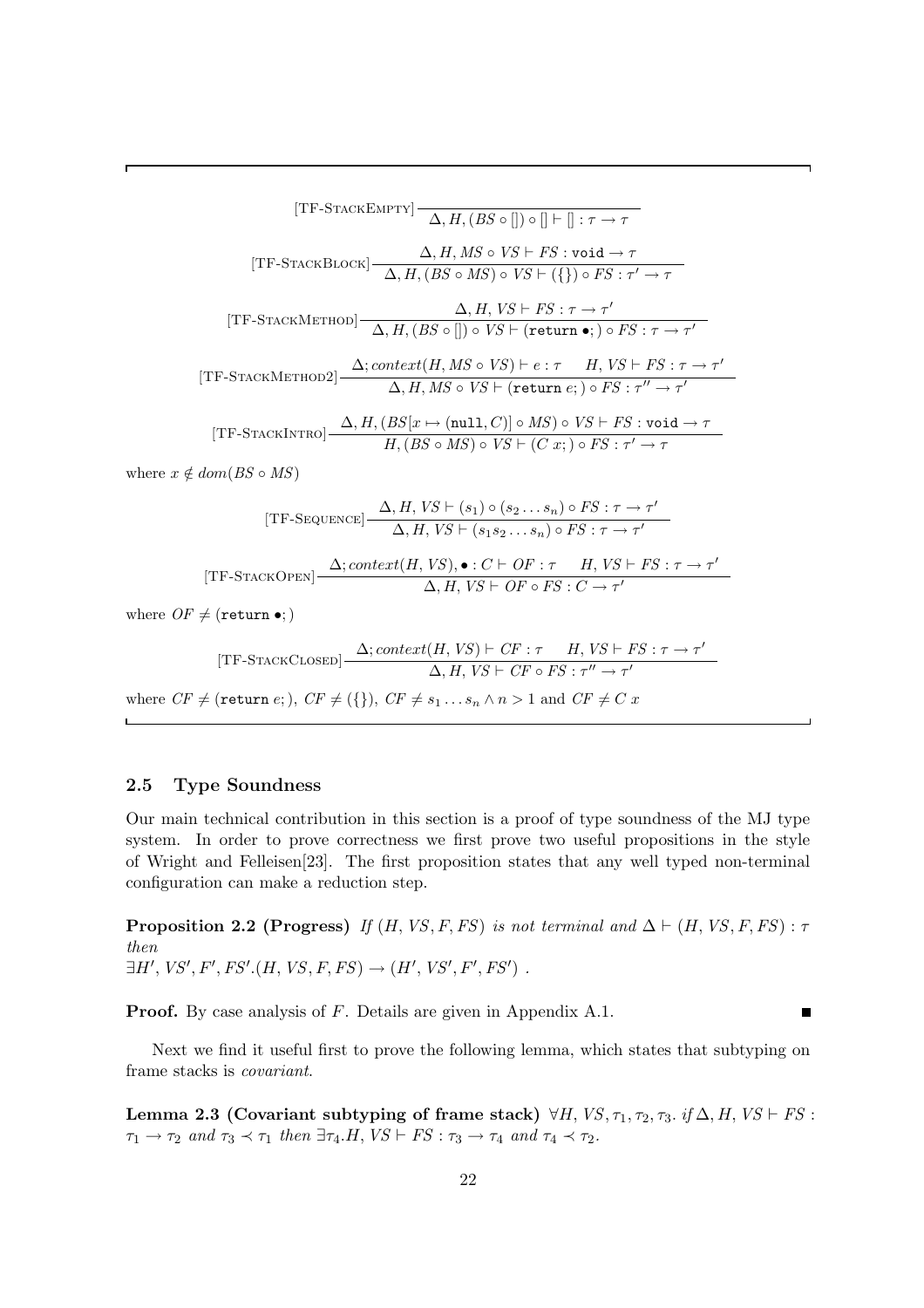**Proof.** By induction on the length of FS. Note we only have to consider open frames as all closed frames ignore their argument. Appendix A.4 contains full details.

We can now prove the second important proposition, which states that if a configuration can make a transition, then the resulting configuration is of the appropriate type. (This is sometimes referred to as a subject reduction theorem.)

Proposition 2.4 (Type Preservation)  $If (H, VS, F, FS): \tau$  and  $(H, VS, F, FS) \rightarrow (H', VS', F', FS')$ then  $\exists \tau'.(H',\textit{VS}',\textit{F}',\textit{FS}') : \tau'$  where  $\tau' \prec \tau$ .

Proof. By case analysis on the reduction step. Lemma 3.2 is needed for the reduction rules that generate subtypes. Appendix A.5 contains full details of this proof.

We can now combine the two propositions to prove the type soundness of the MJ type system.

**Theorem 2.5 (Type Soundness)** If  $(H, VS, F, FS)$  :  $\tau$  and  $(H, VS, F, FS) \rightarrow^* (H', VS', F', FS')$ where  $(H', VS', F', FS')$  is terminal then either  $(H', VS', F', FS')$  :  $\tau'$  where  $\tau' \prec \tau$  or the configuration is of the form NPE or CCE.

# 3 MJe: A core Java calculus with effects

The usefulness of MJ as an imperative core calculus for Java hinges on whether it can be used as a basis for investigations into various operational properties of Java. In this section, we give the details of one such investigation: the formal development and analysis of an effects systems for Java, following closely the suggestions of Boyland and Greenhouse [10]. Thus we will describe a simple extension of MJ with an effects system, calling the resulting language MJe.

In the rest of this section we begin by giving an overview of the key features of the effects system of Boyland and Greenhouse. We then define formally MJe, giving the required extension to the MJ type system, and instrumenting the operational semantics. We conclude by proving the correctness of our effects system. This question was left open by Greenhouse and Boyland.

### 3.1 Greenhouse-Boyland effects system

The *effects* of Java computation includes the reading and writing of mutable state. As Greenhouse and Boyland observe, given some simple assumptions, knowing the read-write behaviour of code enables a number of useful optimisations of code. Most effects systems have been defined for functional languages with simple state. The key problem in defining an effects system for an object-oriented language is to preserve the abstraction facilities that make this style of programming attractive.

The first problem is deciding how to describe effects. Declaring the effects of a method should not reveal hidden implementation details. In particular, private field names should not be mentioned. To solve this, Greenhouse and Boyland introduce the notion of a region in an object. Thus the regions of an object can provide a covering of the notional state of an object. The read and write effects of a method are then given in terms of the regions that are visible to the caller. (Greenhouse and Boyland also introduce two extra notions that we do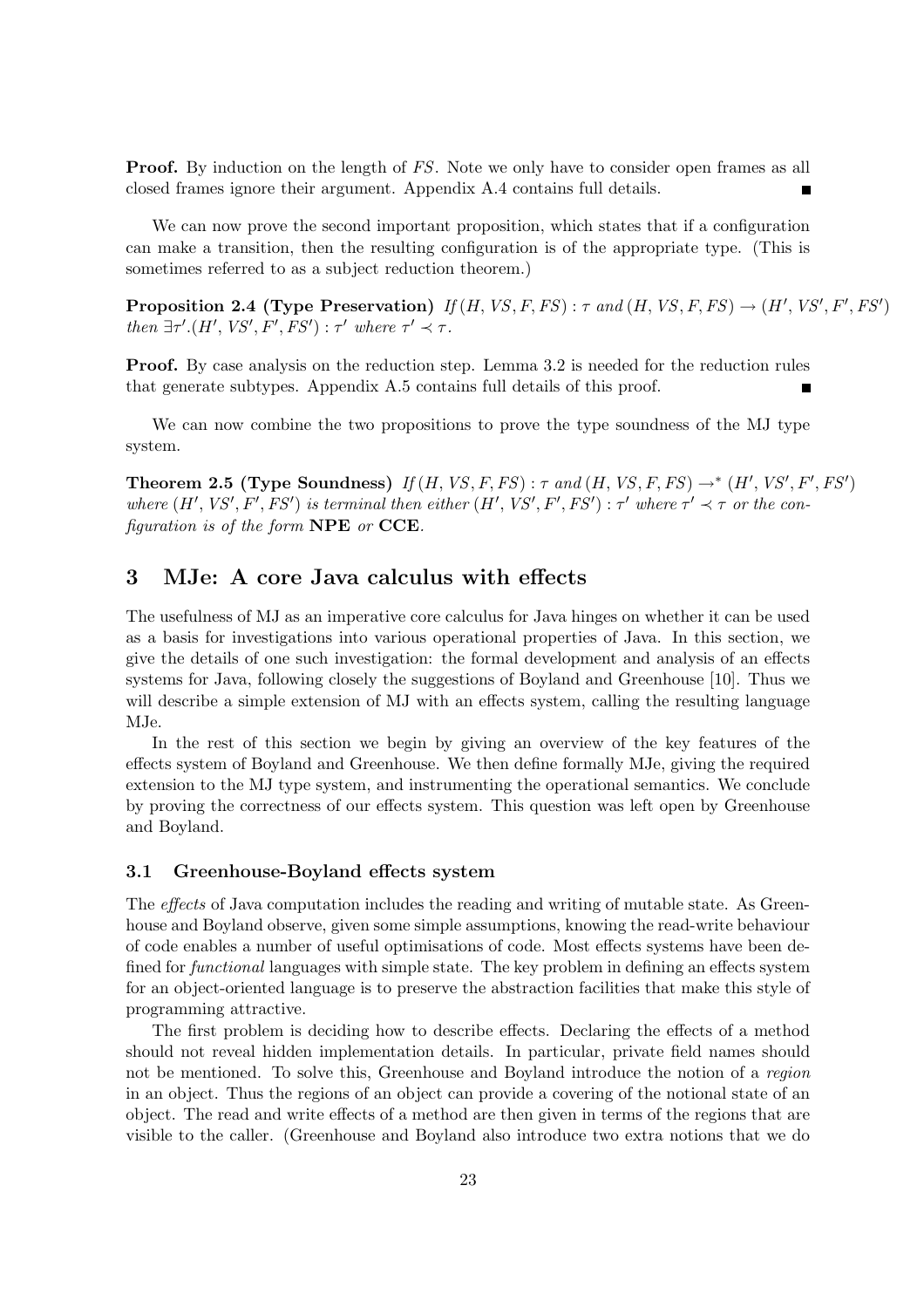not address in this paper for simplicity: (1) Hierarchies of regions; and (2) unique references of objects.)

Greenhouse and Boyland introduce new syntax for Java to (1) define new regions; (2) to specify which region a field is in; and (3) to specify the read/write behaviour of methods. Rather than introduce new syntax we insist that these declarations are inserted in the appropriate place in the MJe code as comments. (This is similar to the use of comments for annotations in Extended Static Checking [4].) For example, here are MJe class declarations for Point1D and Point2D objects.

| class Point1D extends Object{        | class Point2D extends Point1D{      |
|--------------------------------------|-------------------------------------|
| int $x$ /*in Position*/;             | int $y$ /*in Position*/;            |
| Point1D(int x)                       | Point2D(int x, int y) {             |
| /* reads Position writes Position */ | /* reads nothing writes Position */ |
| this. $x = x$ ;<br>⊀                 | { $super(x)$ ; this.y = y;          |
|                                      |                                     |
| void scale(int n)                    | void scale(int n)                   |
| /* reads Position writes Position */ | /* reads Position writes Position*/ |
| $\{x = \text{this.x} * n\}$          | { this.x = this.x $*$ n;            |
|                                      | this. $y = this.y * n$ ;            |
|                                      | ļ}                                  |

Consider the class Point1D. This defines a field x which is in region Position, and a method scale that clearly has both a read and a write effect to that region. Class Point2D is a subclass of Point1D. It inherits field x but also defines a new field y, that is also defined to be in region Position. It overrides the method scale, but with the same effects annotation, so it is correct. (Note that this would *not* have been the case if we simply expressed effects at the level of fields. Then the scale method in the Point2D class would have more effects—it writes both fields x and y—than the method it is overriding, and so would be invalid. This demonstrates the usefulness of the regions concept.)

### 3.2 MJe definitions

In this section we give the extensions to the definitions of MJ to yield MJe.

Syntax. As we have mentioned above, we have chosen not to extend the Java syntax, but rather insist that the effects annotations are contained in comments. This ensures the rather nice property that valid MJe programs are still valid, executable Java programs. Thus the syntax of MJe is exactly the same as for MJ, with the following exceptions, where  $r$  ranges over region names.

```
Field definition
       fd ::= C f /* in r */;
Method definition
      md ::= \tau m \neq \text{eff} \neq (C_1 x_1, \ldots, C_n x_n) \{s_1 \ldots s_k\};Constructor definition
      cnd ::= C /* eff */(C_1 x_1, ..., C_j x_j) {super(e_1, ..., e_k); s_1 ... s_n};
Effect annotation
       \textit{eff} ::= reads reglist writes reglist
   \text{reglist} ::= r_1, \ldots, r_n nothing
```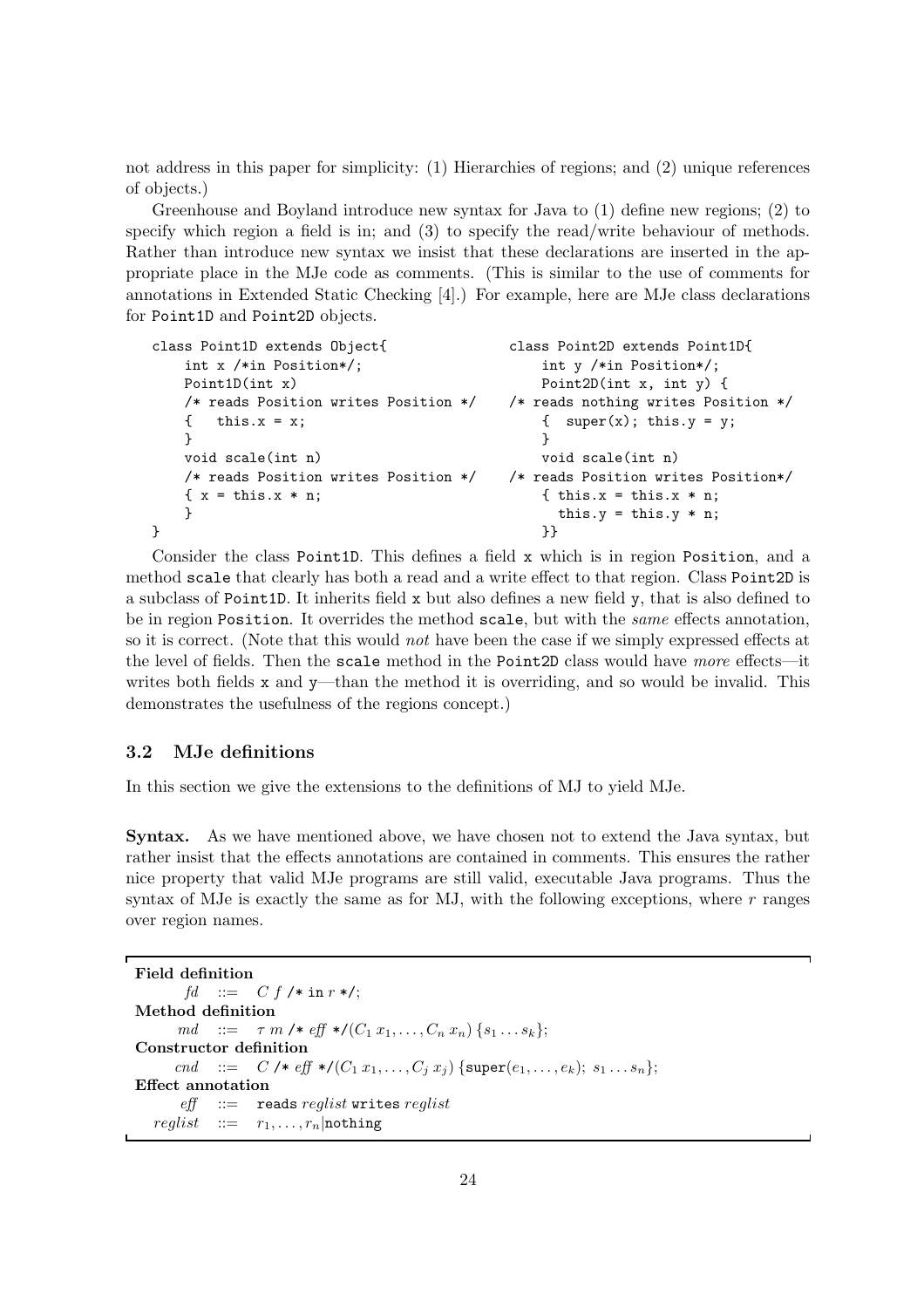**Effects.** An effect is either empty,  $\emptyset$ , (written nothing in MJe source code), the union of two effects, written e.g.  $E_1 \cup E_2$ , a read effect,  $R(r)$ , or a write effect,  $W(r)$ .

| Effect |                                           |  |  |
|--------|-------------------------------------------|--|--|
|        |                                           |  |  |
|        |                                           |  |  |
|        | $E$ ::= $\emptyset  W(r)  R(r)  E \cup E$ |  |  |
|        |                                           |  |  |

Equality of effects is modulo the assumption that ∪ is commutative, associative and idempotent, and has  $\emptyset$  as the unit. A subeffecting relation,  $\leq$ , is naturally induced on effects:

$$
E_1 \le E_2 \Leftrightarrow \exists E_3.E_2 = E_1 \cup E_3
$$

Clearly this relation is reflexive and transitive by definition.

There is a curious subtlety with effects and method overriding. Clearly when overriding a method its effect information must be the same or a subeffect of the overridden method's effect. However, consider the following example (where we have dropped the constructor methods for brevity).

```
class Cell extends Object{ class Recell extends Cell{
  Object content /* in value */; Object undo /* in value */;
  void set(Object update) void set(Object update)
  /*reads nothing writes value*/{ /* reads value writes value */{
     this.contents = update; this.undo = this.contents;
  }; this.contents = update;
} }; }
```
As it stands, Recell is *not* a valid subclass of Cell as its set method has more effects than in Cell. Greenhouse and Boyland [10] (and subsequently [3]) solve this by adding  $R(r) \leq W(r)$  for all regions r to the subeffecting relation. To keep the subeffecting relation simple, especially when considering correctness and effect inference, we define the effects system such that writing to a field has *both* a read and write effect.

Effects system. We now formally define the effects system. As with MJ, we must initially describe functions for extracting typing information from the program before we give the typing rules.

The class table,  $\Delta$ , must now take account of the effect and region information contained in the MJe annotations.  $\Delta_m$  and  $\Delta_c$  are extended to return the effects of the methods and constructors, and  $\Delta_f$  is extended to provide the region for each field. We also define a function, *effect*, that translates an MJe effect annotation into its associated effect. Because of the difficulties mentioned above, this function translates a write effect annotation, writes r to the effect  $R(r) \cup W(r)$ , for some region r.

### Method Type

$$
\Delta_m(C)(m) \stackrel{\text{def}}{=} \begin{cases} \overline{C} \to \tau! \, \text{effect}(\text{eff}) & \text{where } md_i = \tau m \cdot \text{eff} \cdot \text{tf} \cdot \text{tf} \cdot (\overline{C} \, \overline{x}) \{ \dots \} \\ \Delta_m(C')(m) & \text{where } m \notin md_1 \dots md_n \end{cases}
$$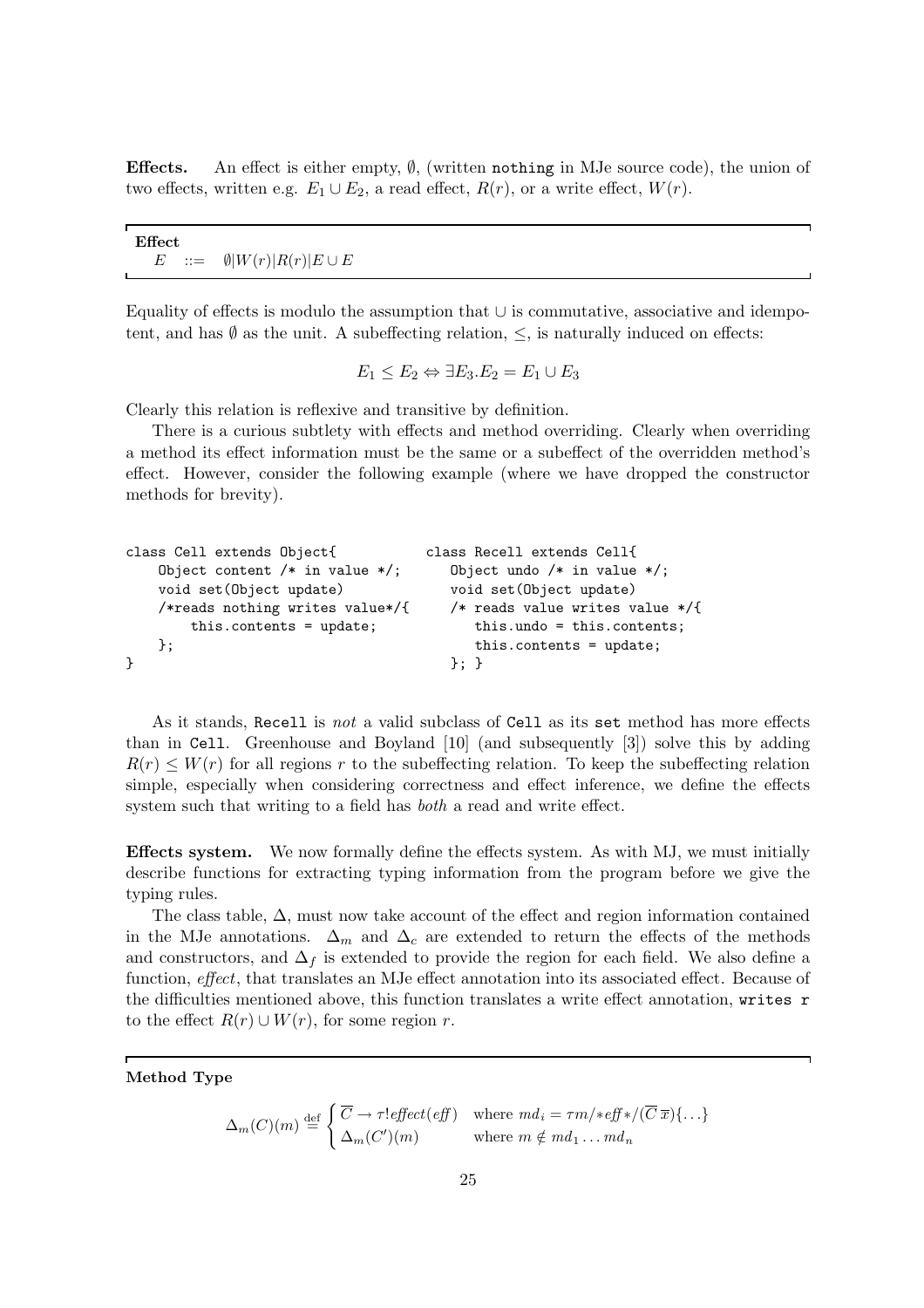where class C extends  $C'\{fd\; end\; md_1 \dots m d_n\} \in p$ 

Constructor Type

$$
\Delta_c(C) \stackrel{\text{def}}{=} \overline{C!} \text{effect}(\text{eff})
$$

where class C extends  $C'\{fd\,end\} \in p$ and cnd =  $C$ /\*eff\*/( $\overline{C} \overline{x}$ ){ $\overline{s}$ }

### Field Type

 $\Delta_f(C)(f) \stackrel{\text{def}}{=}$  $\int (C'', r_i)$  where  $fd_i = C'' f$ /\* in  $r_i$ \*/;, for some  $i, 1 \le i \le k$  and  $\Delta_f(C')(f)$   $\uparrow$  $\Delta_f(C')(f)$  otherwise

where class C extends  $C'\{fd_1 \dots fd_k \; cnd \; md\} \in p$ 

Effect annotation translation

$$
effect(\text{reads } r_1, \ldots, r_n \text{writes } r_{n+1}, \ldots, r_{n+m})
$$
  
\n
$$
\stackrel{\text{def}}{=} R(r_1) \cup \ldots \cup R(r_n) \cup W(r_{n+1}) \cup R(r_{n+1}) \cup \ldots \cup W(r_{n+m}) \cup R(r_{n+m})
$$

When a method is overridden, to preserve subtyping the new method must not modify any additional regions. Hence we must add a subeffecting constraint to the judgement for forming well-formed methods, as follows.

| [T-METHOK1] $\frac{\Delta \vdash \mu \text{ ok}}{\Delta \vdash C.m \text{ ok}}$ | where $\Delta_m(C)(m) = \mu E, C \prec_1 C', \Delta_m(C')(m) = \mu' E', \mu = \mu'$<br>and $E \prec E'$ |
|---------------------------------------------------------------------------------|---------------------------------------------------------------------------------------------------------|
| [T-METHOK2] $\frac{\Delta \vdash \mu \text{ ok}}{\Delta \vdash C.m \text{ ok}}$ | where $\Delta_m(C)(m) = \mu E$ , $C \prec_1 C'$ and $m \notin dom(\Delta_m(C'))$                        |

The typing rules must also be extended to carry the effect information. Typing judgements are now of the form  $\Delta; \Gamma \vdash e: \tau!E$ , where  $\Delta, \Gamma$  and  $\tau$  are as before, and E is the effect. Only four rules actually introduce effects and are given below. The [TS-FieldWrite] rule handles method subtyping by introducing both read and write effects. [TE-Method] and [TE-New] are both extended to lookup the effects of the code from the annotation.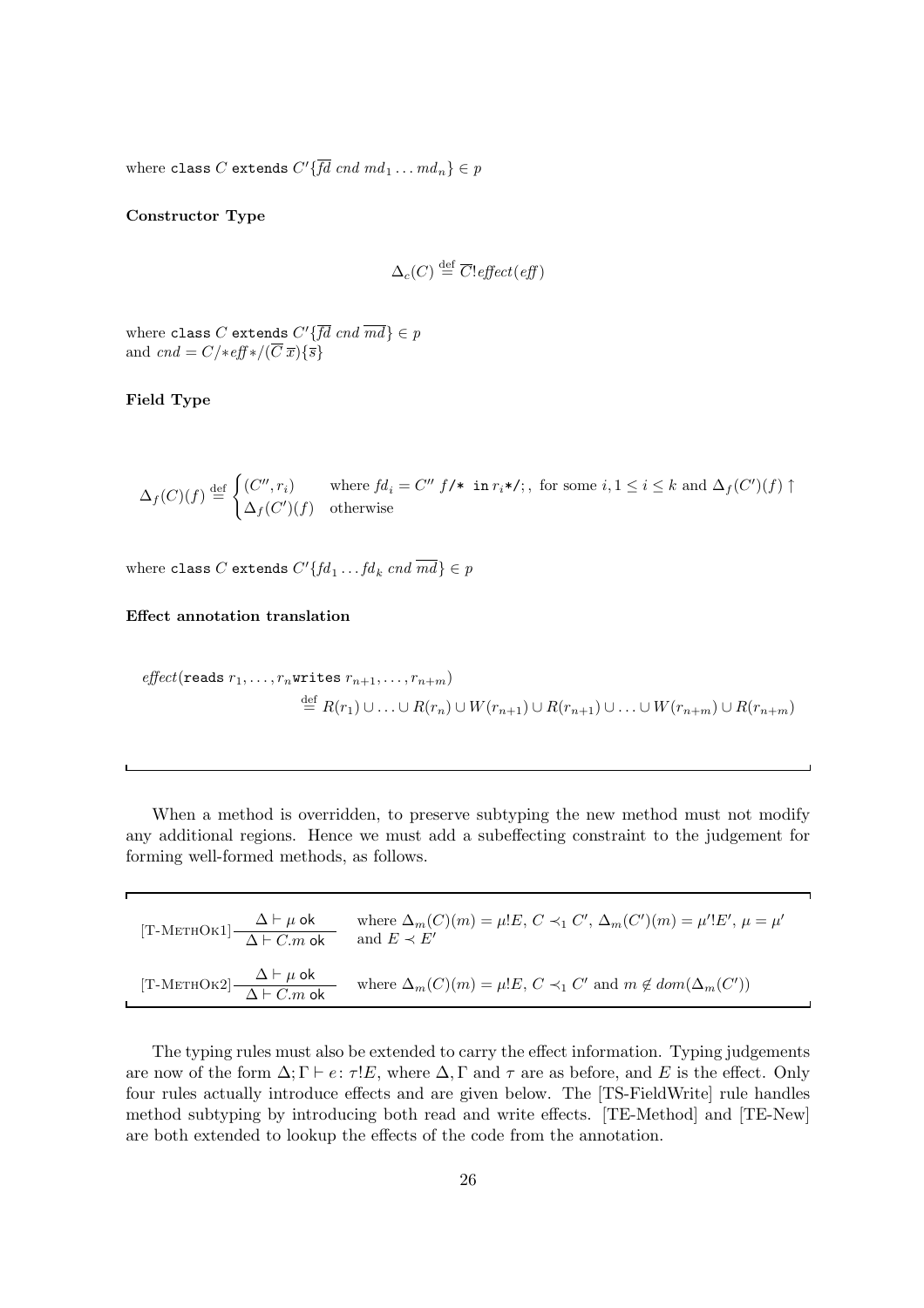[TE-FELDACCES] 
$$
\frac{\Delta; \Gamma \vdash e : C_2!E}{\Delta; \Gamma \vdash e.f : C_1!E \cup R(r)}
$$
 where  $\Delta_f(C_2)(f) = (C_1, r)$   
\n[TS-FELDWRTTE] 
$$
\frac{\Delta; \Gamma \vdash e_1 : C_1!E_1 \quad \Delta; \Gamma \vdash e_2 : C_2!E_2}{\Delta; \Gamma \vdash e_1.f = e_2; : \text{void}!E_1 \cup E_2 \cup W(r) \cup R(r)}
$$
 and  $C_2 \prec C_3$   
\n
$$
\Delta, \Gamma \vdash e_1 : C_1!E_1 \quad \dots \quad \Delta, \Gamma \vdash e_n : C_n!E_n
$$
 where  
\n[TE-METHOD] 
$$
\frac{\Delta, \Gamma \vdash e_1 : C_1!E_1 \quad \dots \quad \Delta, \Gamma \vdash e_n : C_n!E_n}{\Delta, \Gamma \vdash e.m(e_1, \dots, e_n) : C!E \cup E' \cup E_1 \cup \dots \cup E_n}
$$
 where  $\Delta_m(C')(m) = C'_1, \dots, C'_n \rightarrow C!E'$   
\n[TE-NEW] 
$$
\frac{\Delta, \Gamma \vdash e_1 : C'_1!E_1 \quad \dots \quad \Delta, \Gamma \vdash e_n : C'_n!E_n}{\Delta, \Gamma \vdash \text{new } C(e_1, \dots, e_n) : C!E \cup E_1 \cup \dots \cup E_n}
$$
 where  $\Delta_c(C) = C_1, \dots, C_n!E$   
\nand  $C'_1 \prec C_1 \quad \dots \quad C'_n \prec C_n$ 

The other typing rules require trivial modifications. The axioms introduce the empty effect and the other rules simply combine the effects from their premises.

The final extension to the typing rules is to check that the effects of method and constructor bodies are valid with respect to the annotations.

[T-*CDEFN*] 
$$
\frac{\Delta, \Gamma \vdash \overline{s} : \tau!E'}{\Delta \vdash \text{m}body(C, m) \text{ ok}}
$$
\nwhere  $\Gamma = \{\text{this} : C, \overline{x} : \overline{C}\}$  and  $\text{m}body(C, m) = (\overline{x}, \overline{s})$  and  $\Delta_m(C)(m) = (\overline{C} \rightarrow \tau!E)$  and  $C' \prec C''$  and  $E' \leq E$   
\n[T-C  
\n[T-C  
\n**CDEFN**] 
$$
\frac{\Delta, \Gamma \vdash e_1 : C_1'!E_1 \dots \Delta, \Gamma \vdash e_n : C_n'!E_n}{\Delta, \Gamma \vdash \text{super}(e_1, \dots, e_n); : \text{void}!E \cup E_1 \cup \dots \cup E_n}
$$
\nwhere  $\Gamma(\text{this}) = C$  and  $C \prec_1 C'$   
\nand  $\Delta_c(C') = C_1, \dots, C_n'!E$   
\nand  $C_1' \prec C_1, \dots, C_n' \prec C_n$   
\n[T-C  
\n**CDEFN**] 
$$
\frac{C \prec_1 \text{Object}}{\Delta, \Gamma \vdash \text{super}(E); : \text{void}!E_1 \Delta, \Gamma \vdash \overline{s} : \text{void}!E_2}
$$
\nwhere  $\Gamma = \text{this} : C, \overline{x} : \overline{C}$   
\nand  $\Delta_c(C) = \overline{C}!E$  and  $\Delta_c(C) = \overline{C}!E$  and  $\Delta_c(C) = \overline{C}!E$  and  $\Delta_c(C) = \overline{C}!E$  and  $\Delta_c(C) = \overline{C}!E$  and  $\Delta_c(C) = \overline{C}!E$  and  $\Delta_c(C) = \overline{C}!E$  and  $\Delta_c(C) = \overline{C}!E$  and  $\Delta_c(C) = \overline{C}!E$  and  $\Delta_c(C) = \overline{C}!E$  and  $\Delta_c(C) = \overline{C}!E$  and  $\Delta_c(C) = \overline{C}!E$  and  $\Delta_c(C) = \overline{C}!E$  and  $\Delta_c(C) = \overline{C}!E$ 

Now let us consider the dynamics of MJe. We shall instrument the MJ operational semantics to trace effectful computations. (This is used to demonstrate consistency between the semantics and effects). A single reduction step is now written  $(H, VS, CF, FS) \xrightarrow{E}$  $(H', VS', CF', FS')$ , where E is a trace of the effects of the step. The only significant instrumentation is in the [E-FieldAccess] and [E-FieldWrite] rules, which are annotated with  $R(r)$ and  $W(r)$  respectively. The rest of the rules have the  $\emptyset$  effect annotation. We define the transitive and reflexive closure of this relation,  $\frac{E}{\sqrt{2}}$ −→<sup>∗</sup> , as the obvious union of the annotations.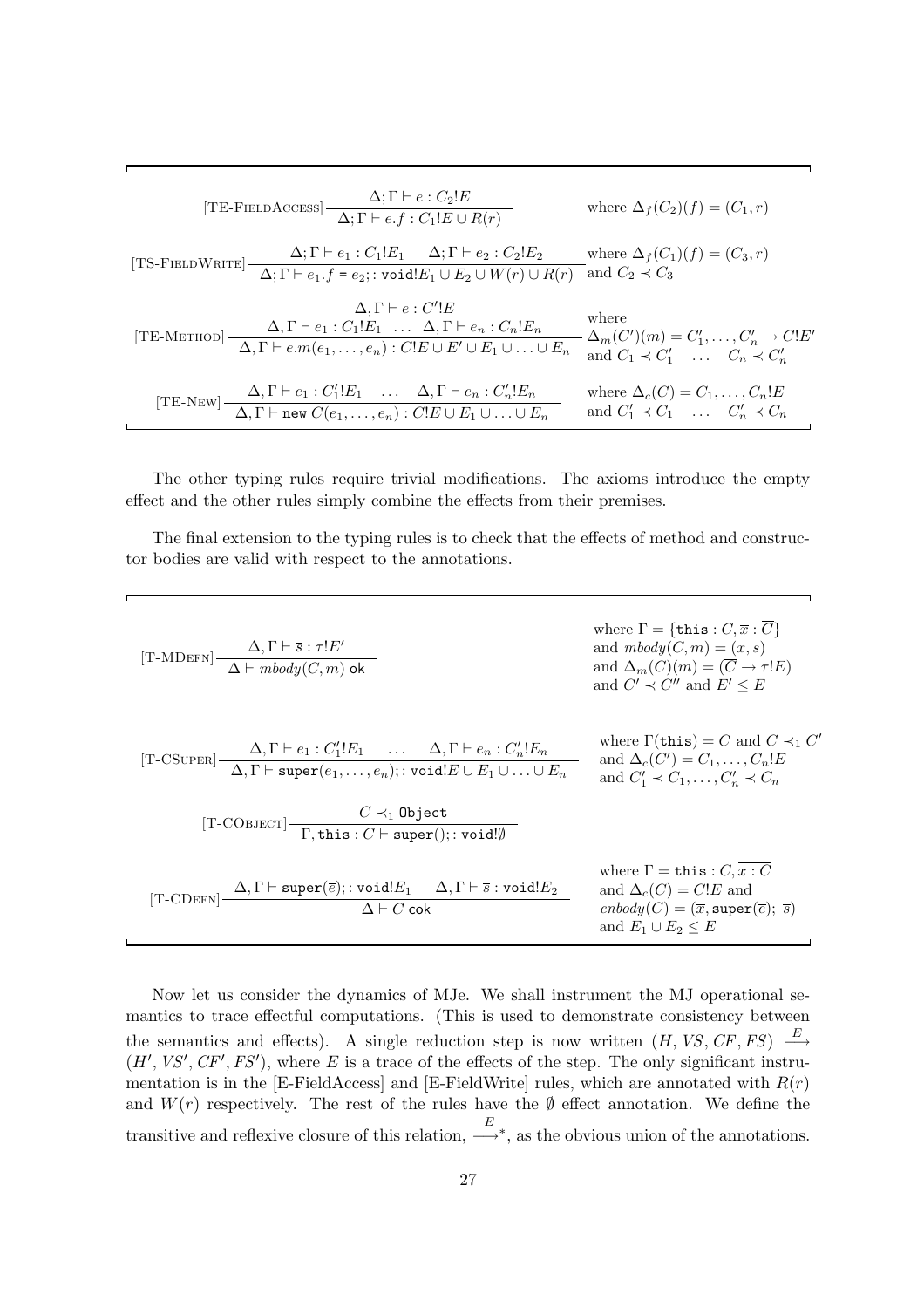[E-FieldAccess]  $(H, VS, o.f, FS) \xrightarrow{R(r)}$ where  $o \in dom(H)$  and  $H(o) = (C, \mathbb{F})$ and  $\mathbb{F}(f) = v$  and  $\Delta_f(C)(f) = (C', r)$ [E-FieldWrite]  $(H, VS, o.f = v; , FS) \stackrel{W(r)}{\longrightarrow} (H', VS, ; , FS)$  where  $H(o) = (C, \mathbb{F}), f \in dom(\mathbb{F}),$  $\mathbb{F}' = \mathbb{F}[f \mapsto v], \Delta_f(C)(f) = (C', r)$  $H' = H[o \mapsto (C, \mathbb{F}')]$ 

### 3.3 Correctness

Our main technical contribution in this section is a proof of correctness of the effects system of MJe. As we have mentioned earlier, this was not addressed by Greenhouse and Boyland. Our choice of instrumenting the MJ operational semantics means that the correctness proof is essentially an adaptation of the type soundness proof for the MJ type system. Thus in order to prove correctness we first prove two useful propositions.

The first proposition states that any well typed non-terminal configuration can both make a reduction step, and that any resulting effect is contained in the effects inferred by the effects system.

**Proposition 3.1 (Progress)** If  $(H, VS, F, FS)$  is not terminal and  $(H, VS, F, FS)$ :  $\tau$ !E then  $\exists H',\,VS',F',\,FS'.(H,\,VS,F,\,FS)\xrightarrow{E'}(H',\,VS',\,F',\,FS')$  and  $E'\leq E$ .

Proof. By case analysis of the frame F. Further details are given in Appendix A.6.

Next we find it useful first to prove the following lemma, which states that subtyping on frame stacks is covariant.

Lemma 3.2 (Covariant subtyping of frame stack with effects)  $\forall H, VS, \tau_1, \tau_2, \tau_3, E$ . if  $H, VS \vdash FS : \tau_1 \rightarrow \tau_2!E_1$  and  $\tau_3 \prec \tau_1$  then  $\exists \tau_4, E_2.H, VS \vdash FS : \tau_3 \rightarrow \tau_4!E_2$ ,  $\tau_4 \prec \tau_2$  and  $E_2 \leq E_1$ .

**Proof.** By induction on the length of the frame stack FS. Note we only have to consider open frames as all closed frames ignore their argument. Further details are given in Appendix A.7.

We can now prove the second important proposition, which states that if a configuration can make a transition, then the resulting configuration is of the appropriate type and effect.

**Proposition 3.3 (Type Preservation)** If  $(H, VS, F, FS)$  :  $\tau E_1$  and  $(H, VS, F, FS) \rightarrow$  $(H', VS', F', FS')$  then  $\exists \tau', E_2.(H', VS', F', FS') : \tau'!E_2$  where  $\tau' \prec \tau$  and  $E_2 \leq E_1$ .

Proof. By case analysis on the reduction step. Lemma 3.2 is needed for the reduction rules that generate subtypes. Full details are given in Appendix A.8.

We can now combine the two propositions to prove the correctness of the MJe effects system.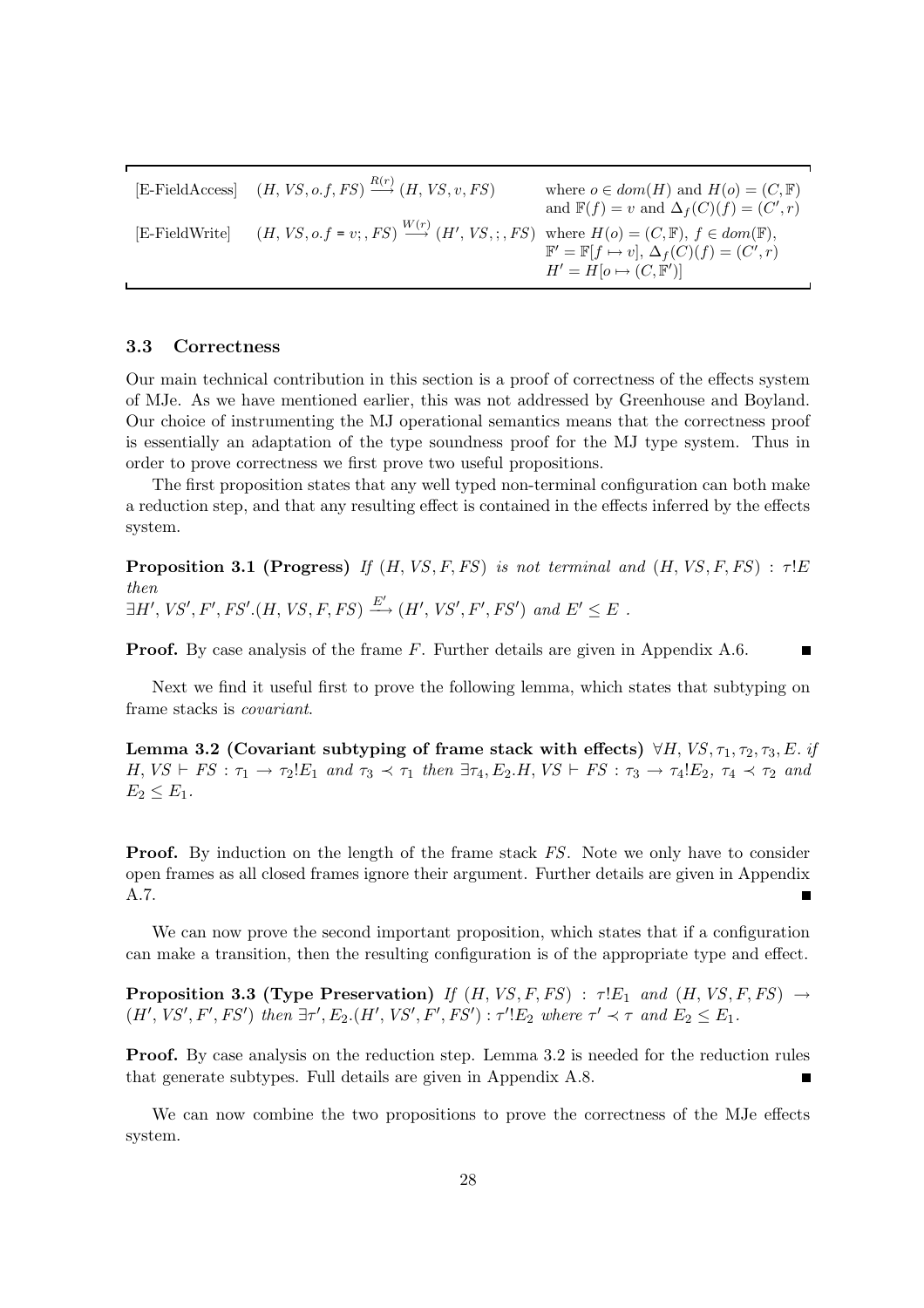Theorem 3.4 (Correctness) If  $(H, VS, F, FS)$  :  $\tau !E$  and  $(H, VS, F, FS)$   $\stackrel{E'}{\longrightarrow}$  $\longrightarrow^* (H',\mathit{VS}',F,\mathit{FS}')$ where  $(H', VS', F, FS')$  is terminal then either  $(H', VS', F', FS')$  :  $\tau'$ ! $E''$  where  $\tau' \prec \tau$ ,  $E' \leq E$ and  $E'' \leq E$ ; or the configuration is of the form **NPE** or **CCE**.

### 3.4 Effect Inference

In the previous section we defined an effects system, where fields are declared to be in abstract regions and methods annotated with their read/write behaviour with respect to these regions, and proved its correctness. The obvious question, not formally addressed by Greenhouse and Boyland, is whether the method effects can be inferred automatically, assuming that fields have been 'seeded' with their regions. In this section we show that this is possible, and give an outline of an algorithm which is then proved correct.

Our approach automatically generates the most general annotations for each method and constructor. We first extend the grammar for effects with variables, where X ranges over these effects variables.

We then further extend the types system so that it generates a series of *constraints*. A constraint is written  $E \leq X$  which is intended to mean that effect X is at least the effects E. A constraint set is then a set of such constraints.

| <b>Effect</b>                             | Constraint Sets                               |
|-------------------------------------------|-----------------------------------------------|
| $E$ ::= $\emptyset  W(r) R(r) X E \cup E$ | $R := \{E_1 \leq X_1, \ldots, E_n \leq X_n\}$ |

A substitution,  $\theta$ , is a function that maps effects variables to effects. It can be extended pointwise over effects. We say that a substitution  $\theta$  satisfies a constraint  $E \leq X$  if  $\theta(E) \leq$  $\theta(X)$ . The key to our inference algorithm is the generation of two constraint sets. The first arises from the effects in the bodies of the methods and constructors; the second from subtyping.

For the inference algorithm we do not have annotations on methods to describe their effects. Instead we generate a fresh effect variable to represent their effects. We write  $\theta(\Delta)$ to denote the substitution  $\theta$  on the effects variables contained in  $\Delta$ ; we suppress the rather routine details.

$$
\Delta_m(C)(m) = \begin{cases} \overline{C} \to C''!X & \text{where } md_i = C''m(\overline{C}\vec{x})\{\dots\} \\ \Delta_m(C')(m) & \text{where } m \notin md_1 \dots md_n \end{cases}
$$

where class C extends  $C'\{fd\, end\, md_1 \dots md_n\} \in p$ and  $X$  is a fresh effect variable.

We must extend the definitions of both a well-formed class table,  $\vdash \Delta$  ok, and well-formed programs,  $\Delta \vdash p$  ok to generate constraints. We will first give the new definition of a wellformed class table. Instead of checking the subtyping requirements on each methods' effects, we generate a constraint for each check. The rules then union together the constraints.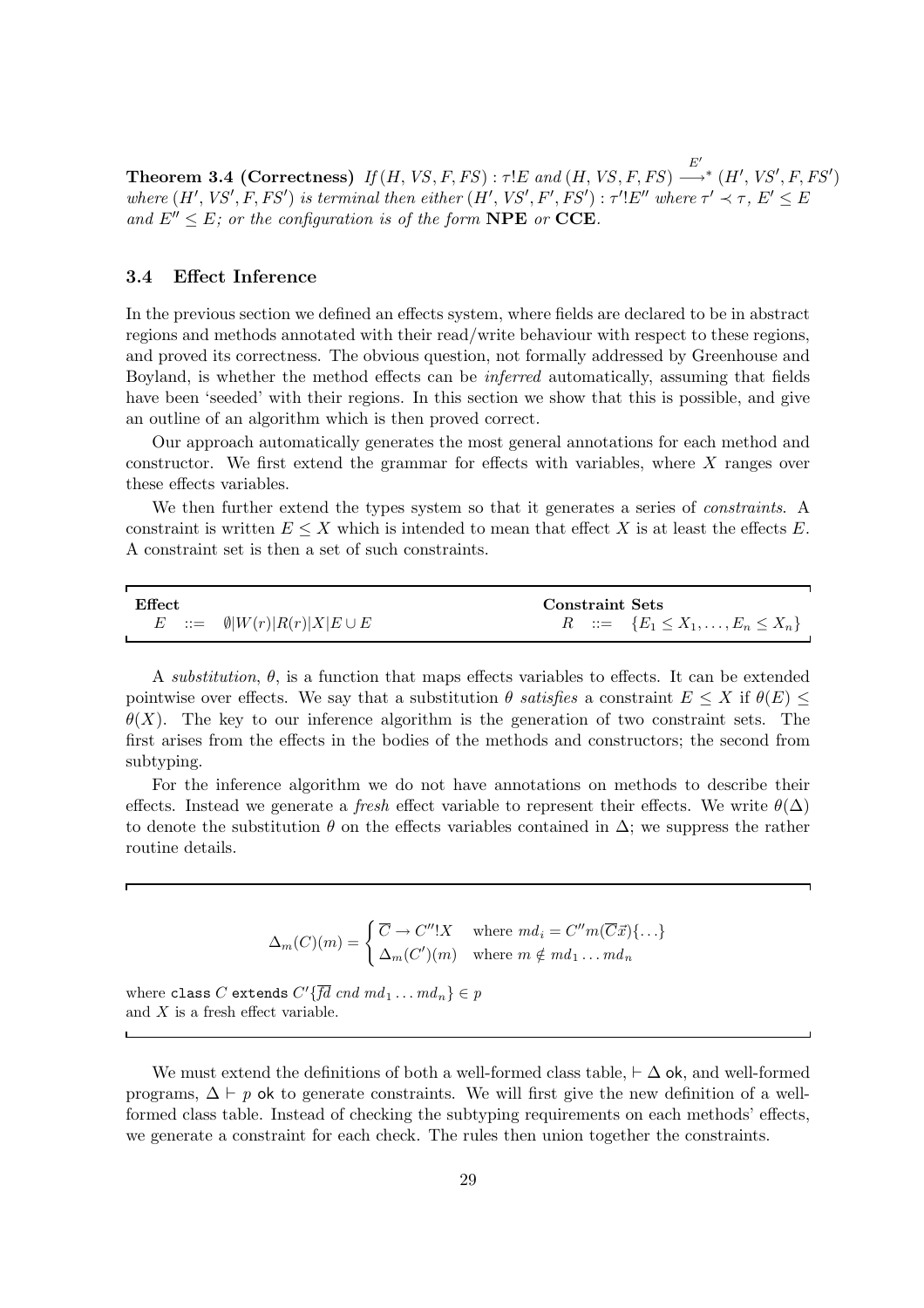$$
[\text{T-METHOK1}] \frac{\Delta \vdash \mu \text{ ok}}{\Delta \vdash_i C.m : \{X \le Y\}}
$$
\nwhere  $\Delta_m(C)(m) = \mu!X$   
\n $C \prec_1 C'$   
\n $\Delta_m(C')(m) = \mu'!Y$   
\n $\mu = \mu'$   
\n $(\text{T-METHOK2}] \frac{\Delta \vdash \mu \text{ ok}}{\Delta \vdash_i C.m : \emptyset}$   
\n $\Delta \vdash_i C.m : \emptyset$   
\nwhere  $\Delta_m(C)(m) = \mu!X$   
\n $C \prec_1 C'$   
\n $m \notin dom(\Delta_m(C'))'$   
\nwhere  $dom(\Delta_m) = \{C_1, ..., C_n\}$ ,  
\n $\Delta \vdash_i C_1.m_{1,1} : R_{1,1} \dots \Delta \vdash_i C_n.m_{n,n_n} : R_{n,n_n} \quad dom(\Delta_m(C_1)) = \{m_{1,1}, ..., m_{1,n_1}\},$   
\n $\Delta \vdash_i \Delta_m : R_1 \perp \Delta \ldots \cup R_{n,n_n}$   
\n $\vdash_i \Delta : R$ 

Next we will give the extension to the definition of a well-formed program. Here we must produce constraints that the effect variable associated to a method or constructor has at least the effects of the body.

 $[T-MDEFN] \frac{\Delta, \Gamma \vdash \overline{s} : C'!E'}{A \vdash A \land B}$  $\Delta \vdash_i \mathit{mbody}(C, m) : \{E' \leq X\}$ where  $\Gamma = \mathtt{this} : C, \overline{x} : \overline{C}$  and  $mbody(C, m) = (\overline{x}, \overline{s})$ and  $\Delta_m(C)(m) = (C \rightarrow C''!E)$ and  $C' \prec C''$  $[T\text{-}C\text{DEFN}] \frac{\Delta, \Gamma \vdash \text{super}(\overline{e}); : \text{void}! E_1 \Delta, \Gamma \vdash \overline{s} : \text{void}! E_2}{\Delta \vdash C \vdash \Gamma \vdash \Gamma \vdash \overline{s} : \text{void}! E_2}$  $\Delta \vdash_i C$  cok :  $\{E_1 \cup E_2 \leq X\}$ where  $\Gamma = \mathtt{this} : C', \overline{x} : C$ and  $cnbody(C) = (\overline{x}, super(\overline{e}); \overline{s})$ and  $\Delta_c(C') = C!X$ 

We use the following three rules to generate the constraint set for the whole program.

| [T-METHODS]   | $\Delta \vdash_i \text{mbody}(C, m_1) : R_1 \ldots \Delta \vdash_i \text{mbody}(C, m_n) : R_n$<br>$\Delta \vdash_i C$ mok : $R_1 \cup  \cup R_n$                                                                                                                             | where<br>$dom(\Delta_m(C)) = \{m_1, \ldots, m_n\}$ |
|---------------|------------------------------------------------------------------------------------------------------------------------------------------------------------------------------------------------------------------------------------------------------------------------------|----------------------------------------------------|
| $[T-CLASDEF]$ | $\Delta \vdash_i C$ mok : $R_1$ $\Delta \vdash_i C$ mok : $R_n$<br>$\label{eq:delta} \begin{array}{ccc} \Delta \vdash_i C \text{ cok}: R'_1 & \dots & \Delta \vdash_i C \text{ cok}: R'_n \end{array}$<br>$\Delta \vdash_i p : R_1 \cup R_1' \cup \ldots \cup R_n \cup R_n'$ |                                                    |

We have given ways of generating constraints based on the class hierarchy,  $\vdash_i \Delta : R_1$ , and also constraints from the implementations of methods and constructors,  $\Delta \vdash p : R_2$ . We note immediately that these constraints need not have a unique solution. Consider the following excerpt from a class definition.

int counter;  $/*$  in  $r$   $*/$ void count(int x) {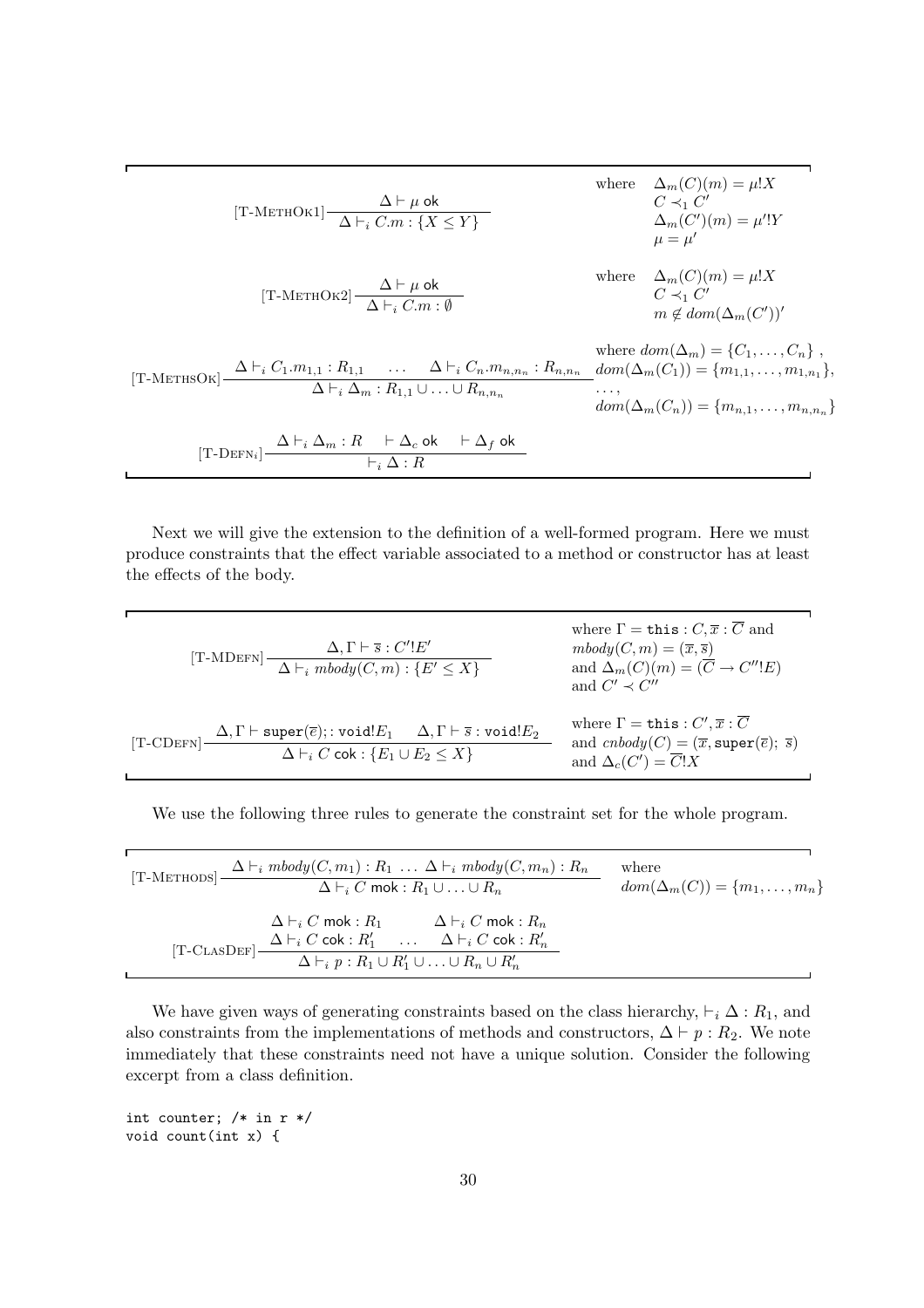```
this.counter=x; this.count(x-1);
}
```
Assume that the method count is assigned the effect variable X as its effects annotation. From the typing judgement for the method body we produce the constraint:

$$
W(r) \cup R(r) \cup X \le X
$$

Clearly there are infinitely many solutions to this constraint. However the minimum solution is what is needed (in this case it is  $\{X \mapsto W(r) \cup R(r)\}\)$ .

Lemma 3.5 (Existence of minimum solution) Given a constraint set  $\{E_1 \le X_1, \ldots, E_n \le$  $X_n$  there is a unique, minimal solution.

Proof. A proof was given by Talpin and Jouvelot [19]. They also give an algorithm for finding the minimum solution of a set of constraints.

Our main result in this section is that our inference algorithm is correct, in that it generates valid effect annotations. First we prove a couple of useful lemmas about effect substitution. The first states that if a substitution satisfies the constraints generated by a class table, then applying it to the class table produces a well-formed class table; which is obvious by definition.

Lemma 3.6 (Substitutions satisfy subtyping) If  $\vdash \Delta : R_s$  and  $\theta$  satisfies  $R_s$  then  $\vdash$  $\theta(\Delta)$  ok.

Proof. Straight from definitions.

The next lemma states that effect substitutions preserve typing judgements.

Lemma 3.7 (Effect substitution preserves typing) If  $\Delta; \Gamma \vdash t : C E, \vdash \Delta : R_s$  and  $\theta$ satisfies  $R_s$  then  $\theta(\Delta)$ ;  $\Gamma \vdash t : C! \theta(E)$ 

Proof. By induction on the typing relation. This uses the fact that substitution is ∪continuous, to prove the rules that compose effects from their premises. It requires the previous lemma to prove the axioms.

From these two lemmas we can prove the correctness of our effect inference algorithm.

Theorem 3.8 (Inference algorithm produces sound annotations) If  $\Delta \vdash p : R_d$ ,  $\vdash$  $\Delta: R_s$  and  $\theta$  satisfies  $R_s \cup R_d$  then  $\theta(\Delta) \vdash p$  ok.

Proof. This follows from the definitions and repeated use of Lemma 3.7. See Appendix §A.9 for more details.

 $\blacksquare$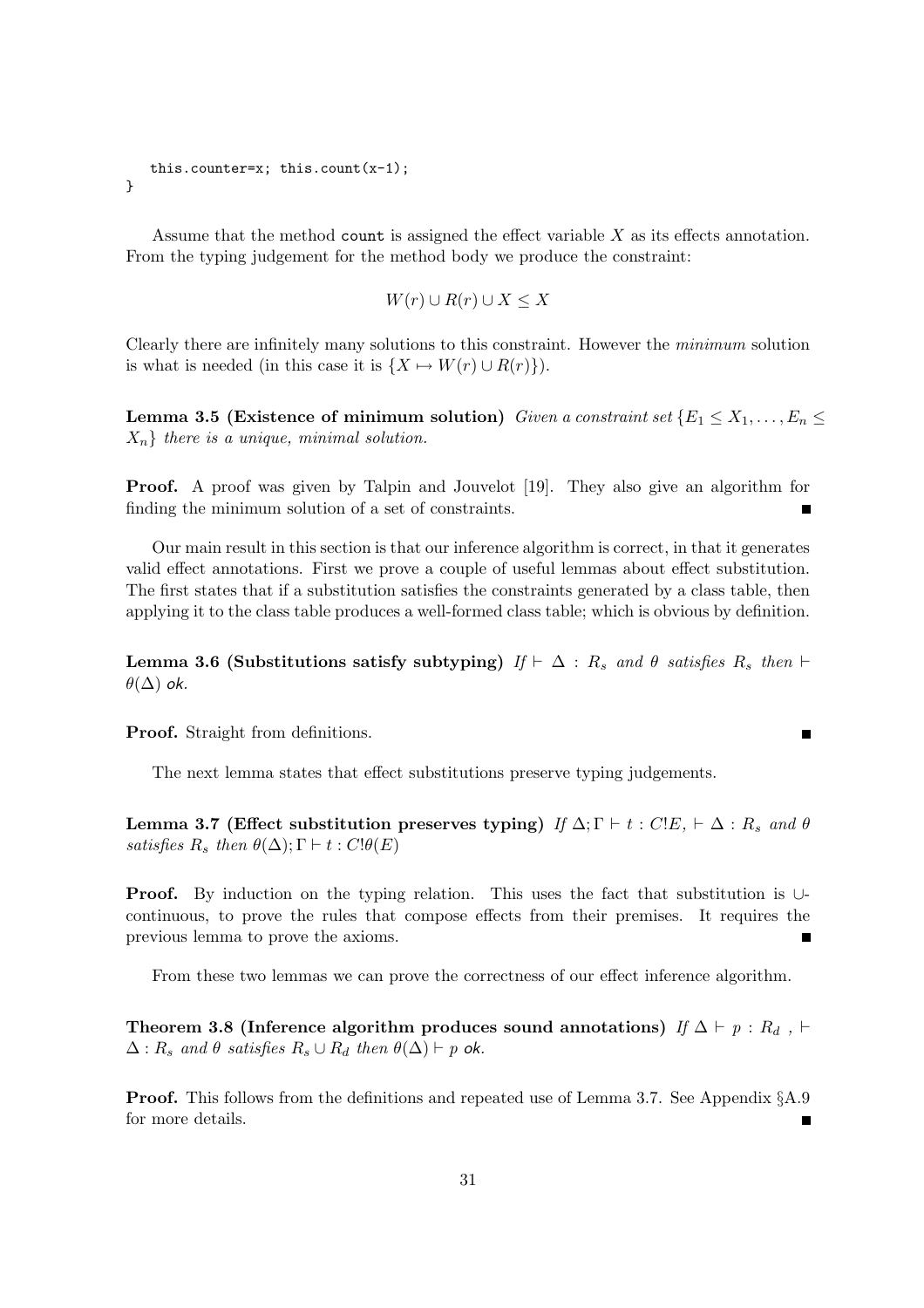# 4 Related work

There have been many works on formalising subsets of Java. Our work is closely related to, and motivated by, Featherweight Java [12]. We have upheld the same philosophy, by keeping MJ a valid subset of Java. However FJ lacks many key features we wish to model. It has no concept of state or object identity, which we feel essential for developing usable specification logics. Our work has extended FJ to contain what we feel are the important imperative features of Java.

Another related calculus is Classic Java [7], which embodies many of the language features of MJ. However, Classic Java is not a valid subset of Java, as it uses let-binding to model both sequencing and locally scoped variables. Hence several features of Java, such as its block structured state and unusual syntactic distinction on promotable expressions, are not modelled directly. However their motivation is different to ours: they are interested in extending Java with mixins, rather than reasoning about features of Java.

Eisenbach, Drossopoulou, et al. have developed type soundness proofs for various subsets of Java [5, 6]. In fact they consider a larger subset of Java than MJ as they model exceptions and arrays, however they do not model block structured scoping. Our aims were to provide an imperative core subset of Java rather than to prove soundness of a large fragment.

There has been some other related work on effects systems. The use of regions by Greenhouse and Boyland is similar to Leino's use of *data groups* [15]. Data groups are also an abstract means for encapsulating fields. The key difference is that regions own a field uniquely, where as a field can belong to many data groups. Leino uses data groups to discuss only writes/updates of fields. Clarke and Drossopoulou [3] have also defined an effects system for a Java-like language. Their system uses ownership types rather than regions to delimit the scope of computational effects. A more detailed comparison is left to future work.

# 5 Conclusions and future work

In this paper we propose Middleweight Java, or MJ, as a contender for an *imperative* core calculus for Java. We claim that it captures most of the complicated imperative features of Java, but is compact enough to make rigorous proofs feasible. To justify this claim we considered its extension with an effects system proposed by Greenhouse and Boyland [10]. We formally defined the effects system and an instrumented operational semantics, and proved the correctness of the effects systems (a question not addressed by Greenhouse and Boyland). We then considered the question of effects *inference*, namely the inference of the effects in the method and constructor bodies. We defined an algorithm and proved its correctness.

There are surprising problems when considering subject reduction for Java, primarily concerning the use of substitution. This was discussed in detail recently on the types forum [11]. Consider the following method declaration:

```
Object m (boolean b, Object a1, Object a2) {
   return (b ? a1 : a2);}
```
Imagine unfolding a method call  $m(v_1,v_1)$  using substitution. Typechecking the resulting statement return (b ? v1 : v2); runs into difficulty because we have lost the 'static' types of v1 and v2 (Object), and it may be the case that their 'dynamic' types are not "cast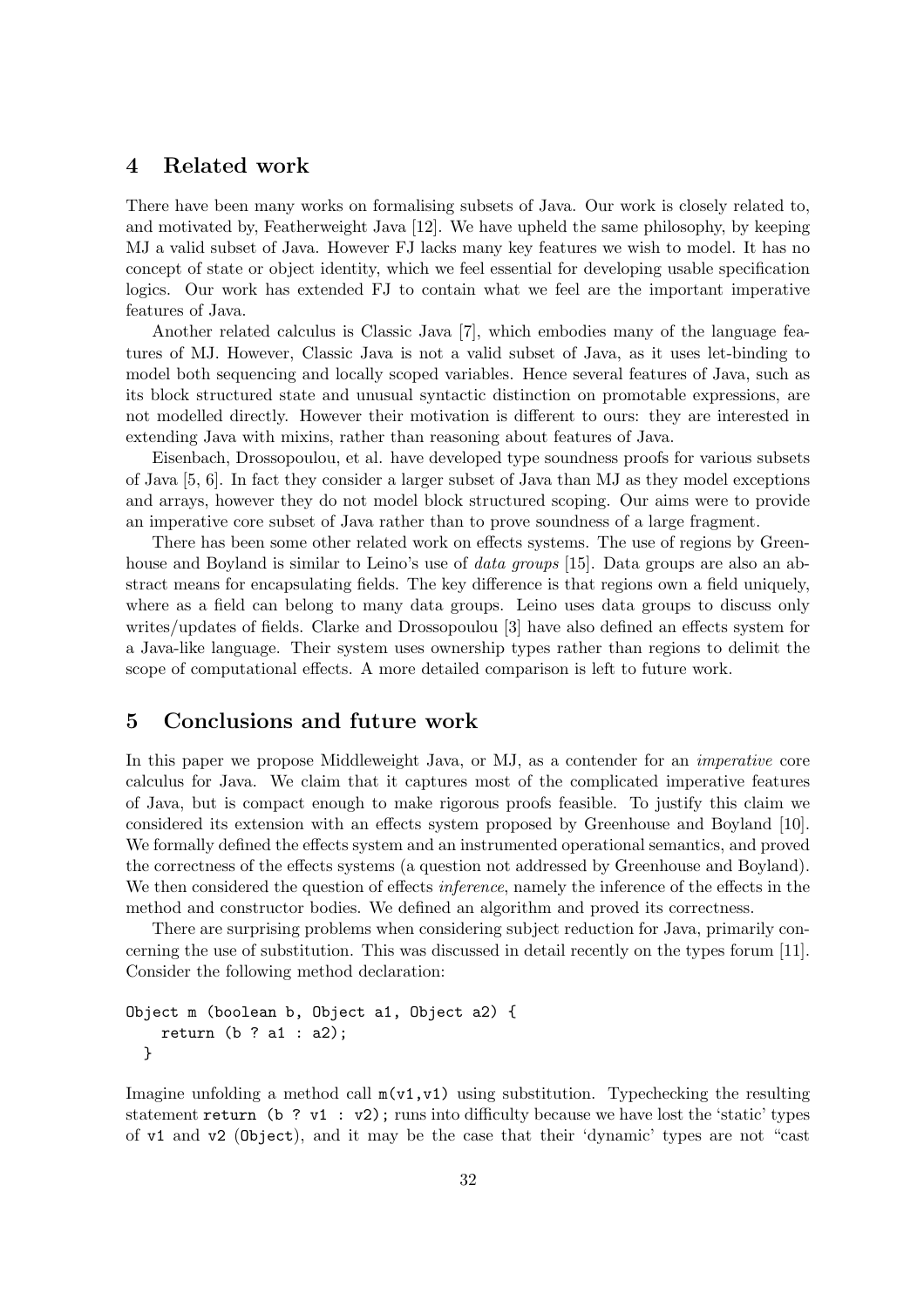convertible". In MJ we do not model parameter passing by substitution, and so in fact this problem does not arise (method invocations create new scopes that contain the 'static' typing information). Of course we still have two "Stupid" type rules: one for casting and one for comparison.

Clearly further work remains. In terms of the effects system, we are currently investigating extending MJe with two other properties suggested by Greenhouse and Boyland; namely hierarchies of regions, and alias types. It remains to be seen if our proofs of correctness can be easily adapted to this richer setting.

Recent work on formalising the various generic extensions of Java, like Generic Java (GJ) [2], have been based on FJ [12]. Indeed this was part of the motivation for the design of FJ. Recently Alan Jeffrey has discovered a problem with the type inference used in GJ [13]. His counterexample exploits the manipulation of state to generate a runtime exception. Thus it appears that adopting a functional core calculus of Java to study generics is an oversimplification. We intend to use MJ as a basis for studying the proposals for generic extensions to both Java [2] and  $C^{\sharp}$  [14]

In other work, we are developing a logic for reasoning about MJ programs, based on the bunched logic approach pioneered by O'Hearn, Reynolds and Yang [17, 18].

# Acknowledgements

Portions of this work were presented at the Workshop for Object-Oriented Developments [1]. We are grateful to the referees for their comments on this work.

We are grateful for discussions with Andrew Kennedy, Alan Lawrence and Martin Odersky. This work was supported by EPSRC (Parkinson) and EU AppSem II (Bierman).

# References

- [1] G.M. Bierman and M.J. Parkinson. Effects and effect inference for a core Java calculus. In Proceedings of WOOD, volume 82 of ENTCS, 2003.
- [2] G. Bracha, M. Odersky, D. Stoutamire, and P. Wadler. Making the future safe for the past: Adding genericity to the Java programming language. In Proceedings of OOP-SLA'98, October 1998.
- [3] D. Clarke and S. Drossopolou. Ownership, encapsulation and the disjointness of type and effect. In Proceedings of OOPSLA, November 2002.
- [4] D.L. Detlefs, K.R.M. Leino, G. Nelson, and J.B. Saxe. Extended static checking. Technical Report 159, Compaq Systems Research Center, 1998.
- [5] S. Drossopoulou, S. Eisenbach, and S. Khurshid. Is the Java type system sound? Theory and Practice of Object Systems, 7(1):3–24, 1999.
- [6] Sophia Drossopoulou, Tanya Valkevych, and Susan Eisenbach. Java type soundness revisited. URL http://citeseer.nj.nec.com/article/drossopoulou00java.html.
- [7] M. Flatt, S. Krishnamurthi, and M. Felleisen. A programmer's reduction semantics for classes and mixins. Technical Report TR-97-293, Rice University, 1997. Corrected June, 1999.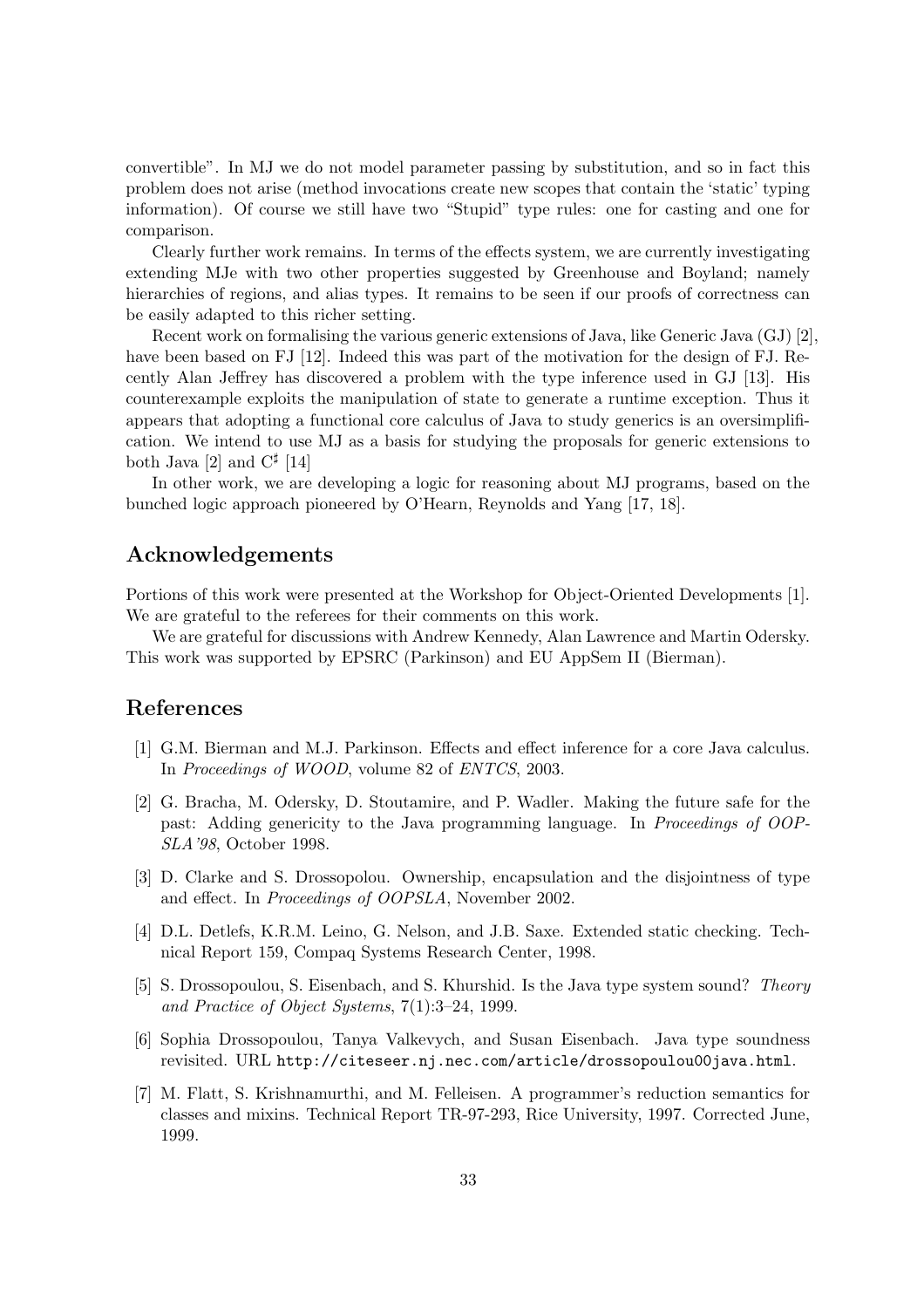- [8] D.K. Gifford and J.M. Lucassen. Integrating functional and imperative programming. In Proceedings of ACM Lisp and Functional Programming, 1986.
- [9] J. Gosling, B. Joy, G. Steele, and G. Bracha. The Java Language Specification. Addison Wesley, second edition, 2000.
- [10] A. Greenhouse and J. Boyland. An object-oriented effects system. In ECOOP, volume 1628 of Lecture Notes in Computer Science, pages 205–229, 1999.
- [11] H. Hosoya, B. Pierce, and D. Turner. Subject reduction fails in Java. Note sent to the types mailing list, June 1998. URL http://www.cis.upenn.edu/~bcpierce/types/archives/1997-98/msg00400.html.
- [12] A. Igarashi, B.C. Pierce, and P. Wadler. Featherweight Java: A minimal core calculus for Java and GJ. ACM Transactions on Programming Languages and Systems, 23(3):396– 450, 2001.
- [13] A. Jeffrey. Generic Java type inference is unsound. Note sent to the types mailing list, December 2001. URL http://www.cis.upenn.edu/~bcpierce/types/archives/current/msg00849.html.
- [14] A.J. Kennedy and D. Syme. The design and implementation of generics for the .NET common language runtime. In Proceedings of PLDI, june 2001.
- [15] K.R.M. Leino. Data groups: Specifying the modification of extended state. In Proceedings of OOPSLA, 1998.
- [16] J.M. Lucassen. Types and effects, towards the integration of functional and imperative programming. PhD thesis, MIT Laboratory for Computer Science, 1987.
- [17] P.W. O'Hearn, J.C. Reynolds, and H. Yang. Local reasoning about programs that alter data structures. In Proceedings of CSL, 2001.
- [18] J.C. Reynolds. Separation logic: A logic for shared mutable data structures. In Proceedings of LICS, 2002.
- [19] J.-P. Talpin and P. Jouvelot. Polymorphic type, region, and effect inference. *Journal of* Functional Programming, 2(3):245–271, 1992.
- [20] J.-P. Talpin and P. Jouvelot. The type and effect discipline. Information and Computation, 111(2):245–296, 1994.
- [21] P. Wadler. The essence of functional programming. In Proceedings of Principles of Programming Languages, 1992.
- [22] P. Wadler. The marriage of effects and monads. In International Conference on Functional Programming, 1998.
- [23] A. Wright and M. Felleisen. A syntactic approach to type soundness. Information and Computation, 115(1):38–94, 1994.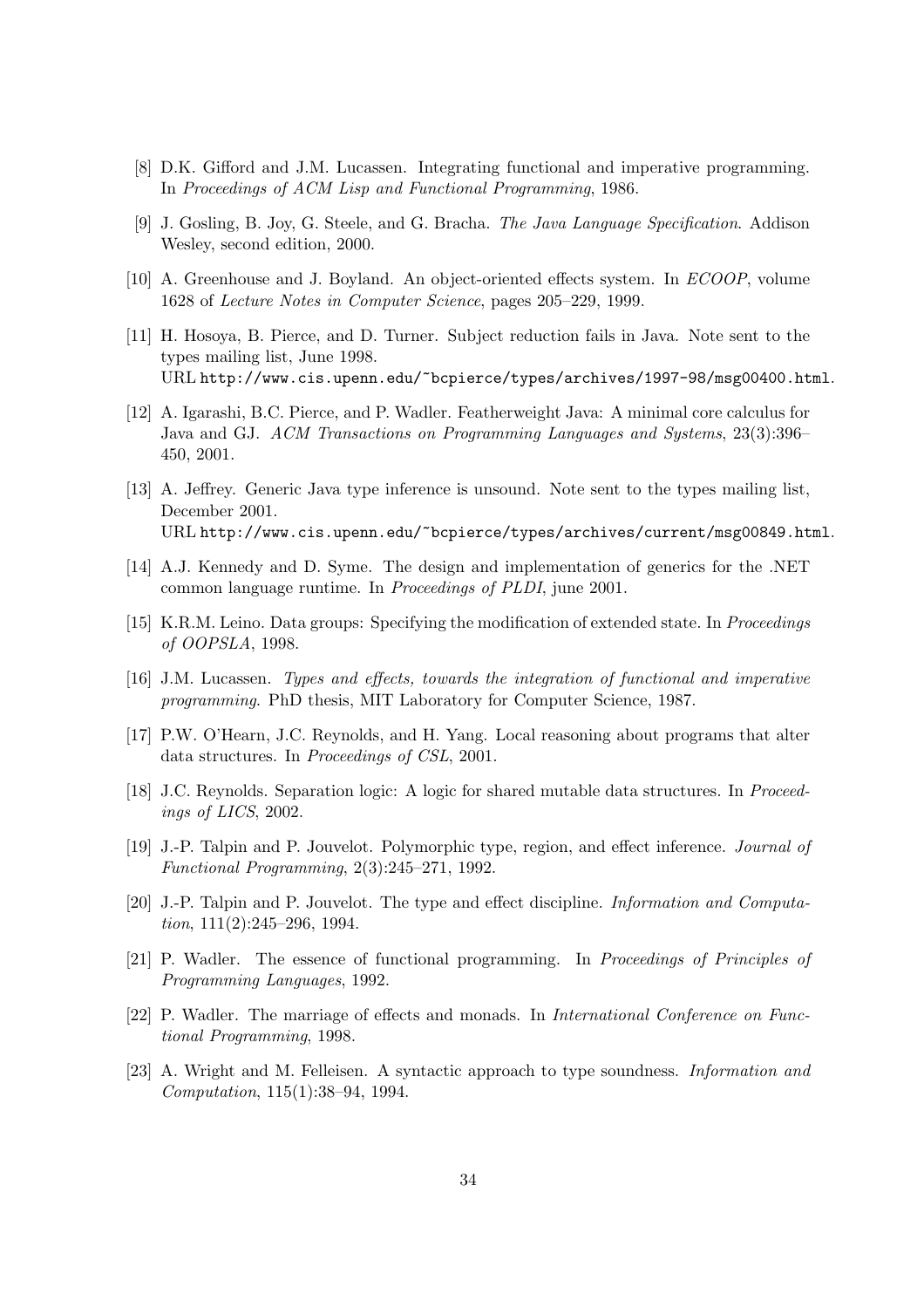# A Proofs

### A.1 Progress Lemma

**Proposition 2.2 (Progress)** If (H, VS, CF, FS) is not terminal and  $\Delta \vdash (H, VS, CF, FS)$ :  $\tau$  then  $\exists H', VS', CF', FS'.(H, VS, CF, FS) \rightarrow (H', VS', CF', FS')$ .

**Proof.** By case analysis of CF. By considering all well typed configurations, we can show how each term can reduce.

$$
\frac{(1)}{\Delta \vdash H \text{ ok}} \quad \frac{(2)}{\Delta, H \vdash VS \text{ ok}} \quad \frac{(3)}{\Delta, H, VS \vdash CF \circ FS : \text{void} \to \tau}
$$
\n
$$
\Delta \vdash (H, VS, CF, FS) : \tau
$$

We will assume the above typing judgement, and for each term we provide a corresponding reduction rule.

**Case:**  $CF = (return e; )$  As it is well typed we know  $VS = MS \circ VS'$ . This has two possible cases of reducing.

**Case:**  $e = v$  this can reduce by [E-Return]. **Case:**  $e \neq v$  this can reduce by [EC-Return].

- **Case:**  $CF = (\{\})$  As this is well typed, we know  $VS = (BS \circ MS) \circ VS'$  and hence this can reduce by [E-Block].
- **Case:**  $CF = C x$ ; As it is well typed, we know  $VS = (BS \circ MS) \circ VS'$  and also  $x \notin$ context(VS). From the definition of context we can see that this gives  $x \notin dom(BS \circ$ MS) and hence it can reduce by [E-VarIntro].
- **Case:**  $CF = x$  We know that x must be in context(H, VS), and as x can not be in H it must come from *VS* and more precisely in *MS* where  $VS = MS \circ VS'$ , hence it can reduce by [E-VarAccess].

Case:  $CF = o$ .

**Case:**  $FS \neq ||$  reduces by [E-Sub]. **Case:**  $FS = \parallel$  This is a terminal framestack:  $(H, VS, o, \parallel)$ .

Case:  $CF = null$ .

**Case:**  $FS \neq ||$  reduces by [E-Sub]. **Case:**  $FS = \Pi$  This is a terminal framestack:  $(H, VS, \text{null}, \Pi)$ .

**Case:**  $CF = e.f$  This can be broken into three cases.

**Case:**  $e = \text{null}$  reduces by [E-NullField]. **Case:**  $e = o$  reduces by [E-FieldAccess]. **Case:**  $e \neq v$  reduces by [EC-FieldAccess].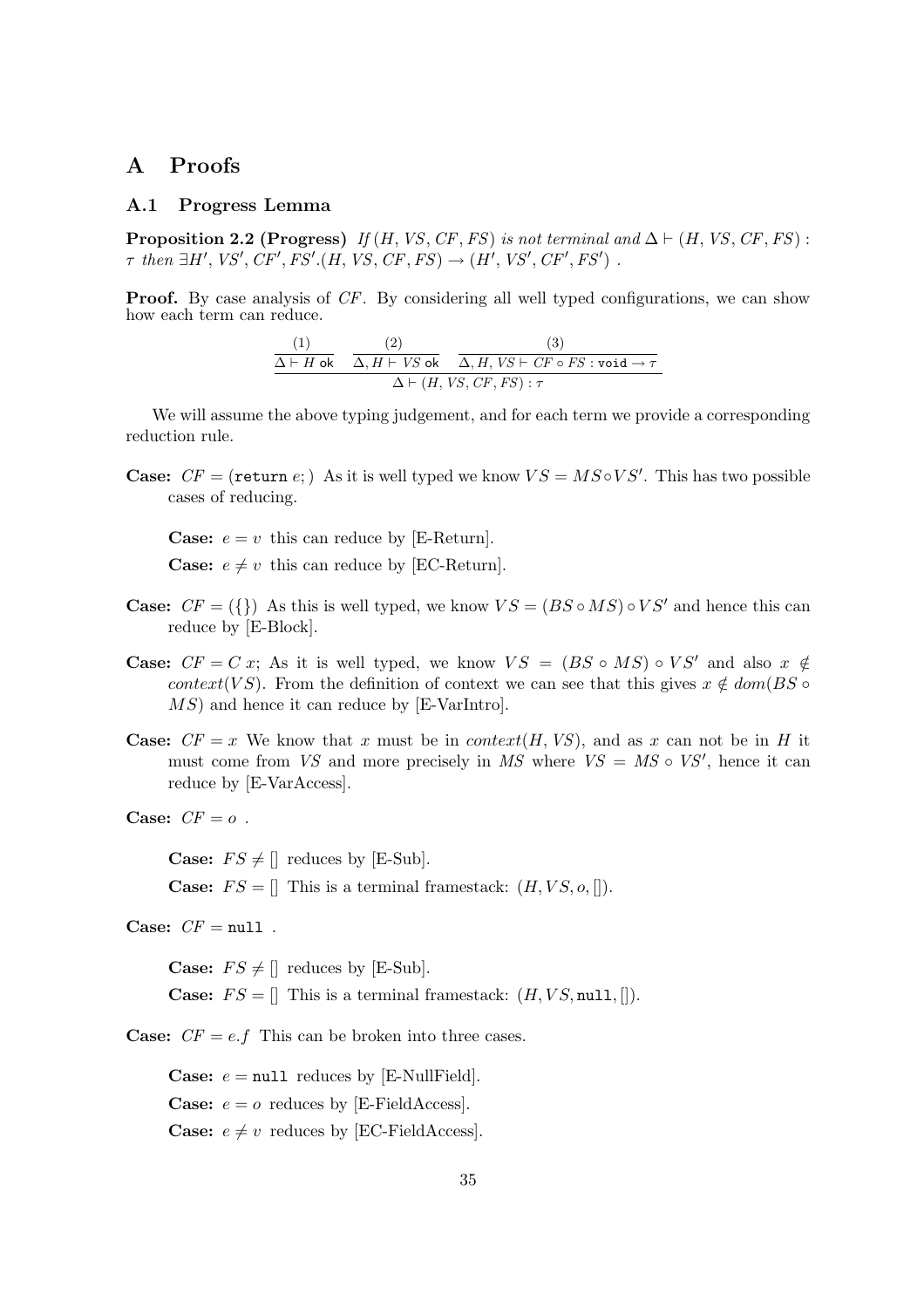**Case:**  $CF = e' \cdot m(e_1, \ldots, e_n)$  If  $e' \neq v$  then [EC-Method1] will apply. If any of  $e_1, \ldots, e_n$ are not values then [EC-Method2] will be applied. Otherwise we have the case where  $CF = v'.m(v_1, \ldots, v_n)$  in which case [E-Method] applies if  $v' = o$  or [E-NullMethod] if  $v' = \texttt{null}.$ 

**Case:**  $CF = new C(e_1, \ldots, e_n)$  reduces by [EC-New] when  $e_i \neq v$  or [E-New] otherwise.

**Case:**  $CF = (C)e$ .

**Case:**  $e \neq v$  reduces by [EC-Cast].

**Case:**  $e = o$  reduces by either [E-Cast] or [E-InvCast] depending on the type of o. **Case:**  $e = \text{null}$  this can reduce by [E-NullCast].

Case:  $CF =$ ; .

**Case:**  $FS \neq ||$  reduces by [E-Skip]. **Case:**  $FS = \parallel$  This is a terminal state.

**Case:**  $CF = s_1 \dots s_n$  reduces by [EC-Seq].

**Case:**  $CF = if (e_1 == e_2) {\overline{s_1}}$  else  ${\overline{s_2}}$ .

**Case:**  $e_1 \neq v_1$  reduces by [EC-If1] **Case:**  $e_2 \neq v_2 \land e_1 = v_1$  reduces by [EC-If2] **Case:**  $e_1 = v_1 \wedge e_2 = v_2$  can reduce by either depending on the test [E-If1] and [E-If2].

Case:  $CF = x = e$ .

**Case:**  $e = v$  this can reduce using [E-VarWrite] if x is in the environment. The typing rule tells us that this must be true as  $context(H, VS) \vdash x : C$ 

**Case:**  $e \neq v$  this can reduce by [EC-VarWrite].

Case:  $CF = e.f = e'$ .

**Case:**  $e \neq v$  reduces using [EC-FieldWrite1]. **Case:**  $e = v \wedge e' \neq v'$  reduces using [EC-FieldWrite2]. **Case:**  $e = o \wedge e' = v'$  reduces using [E-FieldWrite]. **Case:**  $e = \text{null} \land e' = v'$  reduces using [E-NullWrite].

**Case:**  $CF = e$ ; reduces by [EC-ExpState].

**Case:**  $CF = \text{super}(e_1, \ldots, e_n)$  If all the expressions are values then this can reduce by [E-Super], otherwise it can reduce by [EC-Super].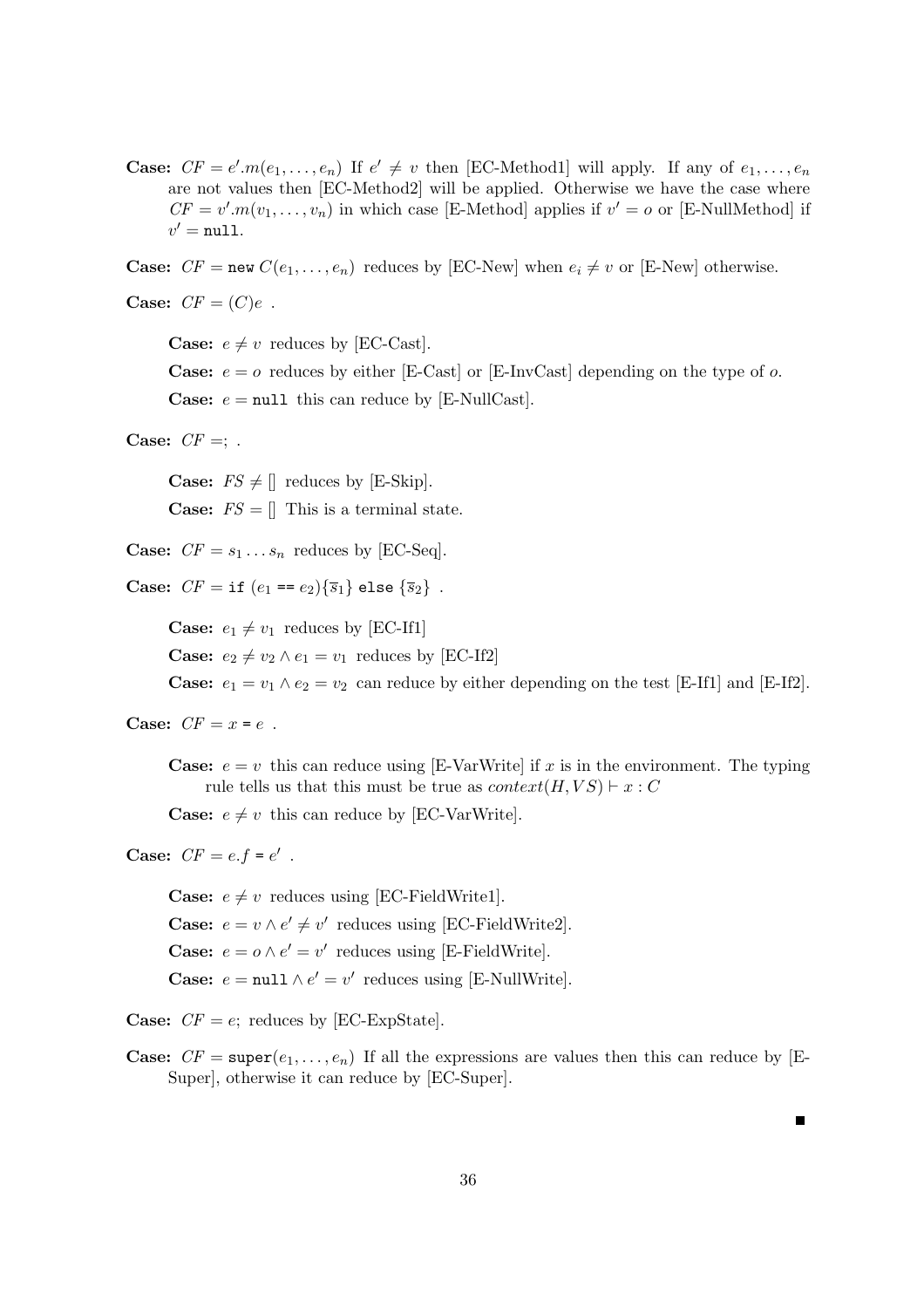### A.2 Frame stack sequence typing

We require two lemmas for dealing with typing sequences when they are added to the frame stack.

Lemma A.1 (Block)  $\Delta$ , H, MS ∘ VS  $\vdash$  FS : void  $\rightarrow \tau \wedge \Delta$ ; context(H, (BS ∘ MS) ∘ VS)  $\vdash$  $\overline{s}$  : void  $\Rightarrow \Delta, H, (BS \circ MS) \circ VS \vdash \overline{s} \circ \{\} \circ FS : \text{void} \to \tau$ 

**Lemma A.2 (Return)**  $\Delta$ ,  $H$ ,  $VS \vdash FS : \tau \to \tau' \wedge \Delta$ ; context $(H, MS \circ VS) \vdash s_1 \dots s_n : \tau \Rightarrow$  $\Delta$ , H, MS  $\circ$  VS  $\vdash$   $s_1 \circ \ldots \circ s_n \circ FS$  : void  $\rightarrow \tau$  where  $s_n$  is of the form return e;

The two lemmas have very similar proofs. We will present the proof to the first lemma here.

**Proof.** We prove this by induction on the size of  $\overline{s}$ .

### Base Case:

$$
\Delta, H, MS \circ VS \vdash FS : \text{void} \rightarrow \tau \wedge \Delta; context(H, (BS \circ MS) \circ VS) \vdash s : \text{void} \n\Rightarrow \Delta, H, (BS \circ MS) \circ VS \vdash s \circ \{\} \circ FS : \text{void} \rightarrow \tau \quad (4)
$$

This is trivial as the proof of  $\Delta$ , H, (BS ◦ MS) ◦ VS  $\vdash$  s ◦ {} ◦ FS : void  $\rightarrow \tau$  is given by the two assumptions.

### Inductive Case: Assume:

$$
\forall BS.\Delta, H, MS \circ VS \vdash FS : \text{void} \to \tau \wedge \Delta; context(H, (BS \circ MS) \circ VS) \vdash s_2 \dots s_n
$$
  

$$
\Rightarrow H, (BS \circ MS) \circ VS \vdash s_2 \dots s_n \circ \{\} \circ FS : \text{void} \to \tau
$$
 (5)

$$
\Delta, H, MS \circ VS \vdash FS : \text{void} \to \tau \tag{6}
$$

$$
\Delta; context(H, (BS' \circ MS) \circ VS) \vdash s_1 \dots s_n \tag{7}
$$

Prove:

$$
\Delta, H, (BS' \circ MS) \circ VS \vdash s_1 \dots s_n \circ \{\} \circ FS : \text{void} \to \tau
$$
 (8)

We proceed by a case analysis of  $s_1$ .

**Case:**  $s_1 = Cx$ ; From (7) we can deduce  $\Delta$ ;  $context(H, (BS'[x \rightarrow (C, null)] \circ MS) \circ VS)$   $\vdash$  $s_2 \ldots s_n$ : void. Using this and specialising the the inductive hypothesis (5) allows us to deduce  $\Delta$ ,  $H$ ,  $(BS[x \rightarrow (C, \text{null})] \circ MS) \circ VS \vdash s_2 \dots s_n \circ \{\} \circ FS : \text{void} \rightarrow \tau$ . This is exactly what we require to prove (8), which completes this case.

**Case:**  $s_1 \neq Cx$ ; From (7) we can deduce

$$
\Delta; context(H, (BS' \circ MS) \circ VS) \vdash s_2 \dots s_n : \text{void} \tag{9}
$$

$$
\Delta; context(H, (BS' \circ MS) \circ VS) \vdash s_1 : \text{void} \tag{10}
$$

Specialising the inductive hypothesis and using (9) gives us  $\Delta$ , H, (BS ◦ MS) ◦ VS  $\vdash$  $s_2 \ldots s_n \circ \{\}\circ FS : \text{void} \to \tau$ , which combined with (10) gives (8), and completes this case.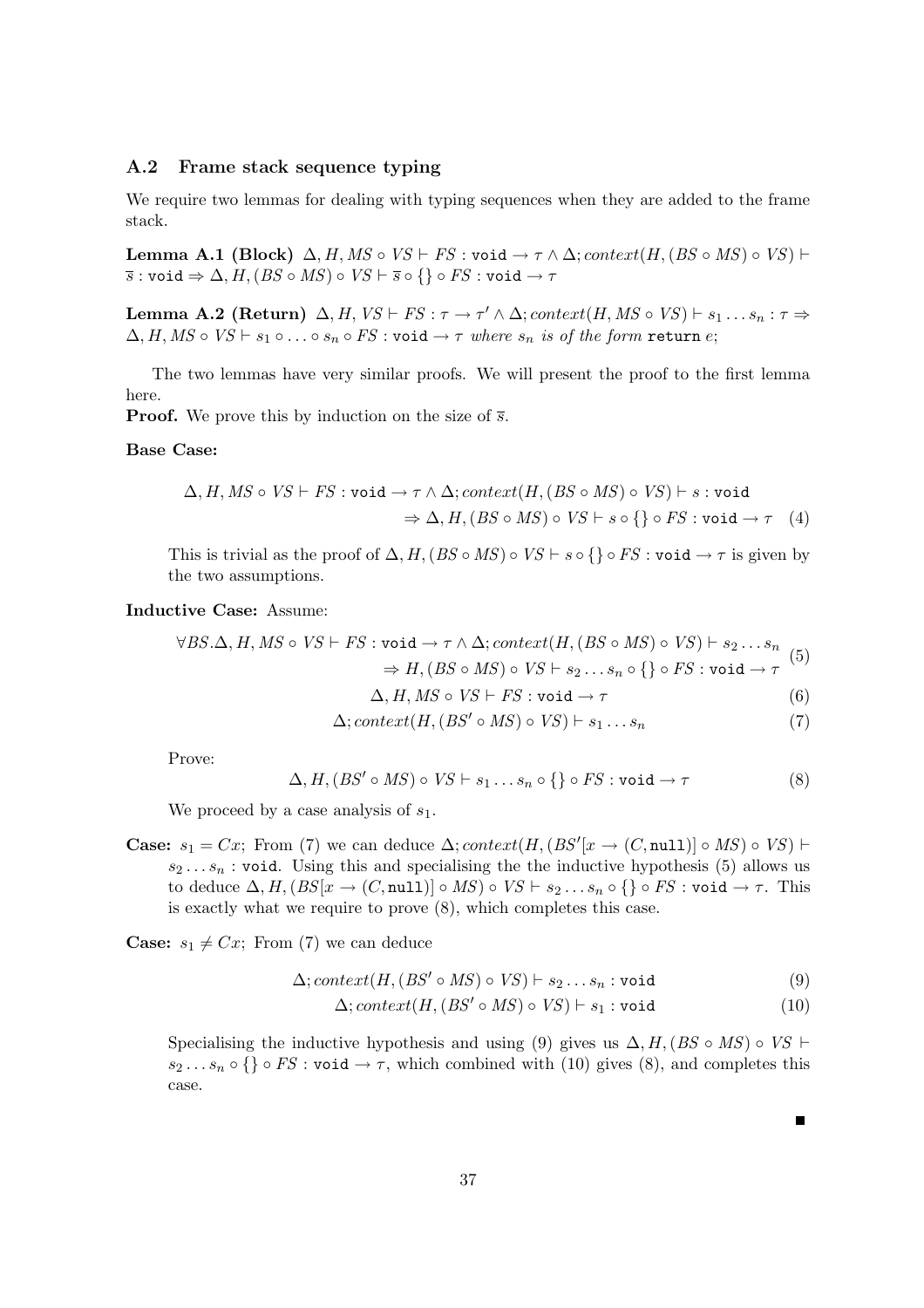# A.3 Heap Extension preserves typing

Lemma A.3 If  $\Delta$ , H, VS  $\vdash$  FS :  $\tau \rightarrow \tau'$ ,  $o \notin dom(H)$  and  $\Delta \vdash C$  then  $\Delta$ , H[ $o \mapsto$  $(C, \ldots)], VS \vdash FS : \tau \to \tau'$ 

**Proof.** by induction on the length of FS. All the rules for typing the frame stack follow by induction, except for [TF-OpenFrame], [TF-ClosedFrame] and [TF-Method2]. To prove these it suffices to prove

$$
\Delta;\Gamma \vdash F:\tau \wedge \Delta \vdash C \Rightarrow \Delta;\Gamma,o:C \vdash F:\tau
$$

where  $o \notin dom(\Gamma)$ .

We can see  $\Delta \vdash \Gamma$  ok  $\wedge \Delta \vdash C \Rightarrow \Delta \vdash \Gamma$ ,  $o: C$  ok from the definition of  $\Gamma$  ok. We can use this to prove all the axioms of the typing judgement. The rules follow directly by induction except for [TS-Intro]. For this rule, we must prove that x and o are different. This is true as they are from different syntactic categories.

### A.4 Covariant subtyping of frame stack

Lemma 2.3 (Covariant subtyping of frame stack)  $\forall H, VS, \tau_1, \tau_2, \tau_3$ . if  $\Delta, H, VS \vdash FS$ :  $\tau_1 \rightarrow \tau_2$  and  $\tau_3 \prec \tau_1$  then  $\exists \tau_4 \Delta, H, VS \vdash FS : \tau_3 \rightarrow \tau_4$  and  $\tau_4 \prec \tau_2$ .

Proof. By induction on the size of  $FS$ .

**Base Case:**  $FS = \Pi$ 

This can only be typed by [TF-StackEmpty]. This rule is covariant, as the only constraint is that the argument and the result types are the same.

### Inductive Step

Show that covariant subtyping holds for  $F \circ FS$  by assuming it holds for FS. If F is closed then this is trivial, because all closed frames ignore their argument. Hence their typing and effects can not depend on their argument's type. Next we must consider the open frames. First let us consider return  $\bullet$ ; as this affects the typing environment. This is covariantly typed if the remainder of the frame stack is covariantly typed. Hence this is true by the inductive hypothesis. For the remainder of the cases it suffices to prove:

$$
\underbrace{\Delta; \Gamma, \bullet : \tau \vdash \mathit{OF} : \tau_1 \land \tau_2 \prec \tau}_{(11)} \Rightarrow \exists \tau_3. \underbrace{\Delta; \Gamma, \bullet : \tau_2 \vdash \mathit{OF} : \tau_3 \land \tau_3 \prec \tau_1}_{(13)} \land \underbrace{\tau_3 \prec \tau_1}_{(14)}
$$

We proceed by case analysis on  $OF$ .

**Case:**  $OF = \text{if } (\bullet == e) \{\overline{s_1}\}$  else  $\{\overline{s_2}\}$ ; From (11) we know

$$
\frac{\Delta; \Gamma, \bullet: \tau \vdash \bullet: \tau \quad \frac{(15)}{\Delta; \Gamma, \bullet: \tau \vdash e: C} \quad \frac{(16)}{\Delta; \Gamma, \bullet: \tau \vdash \overline{s_1}: \text{void}} \quad \frac{(17)}{\Delta; \Gamma, \bullet: \tau \vdash \overline{s_2}: \text{void}}}{\Delta; \Gamma, \bullet: \tau \vdash \text{if } (\bullet == e) \{ \overline{s_1} \} \text{ else } \{ \overline{s_2} \};: \text{void}}
$$

We need to prove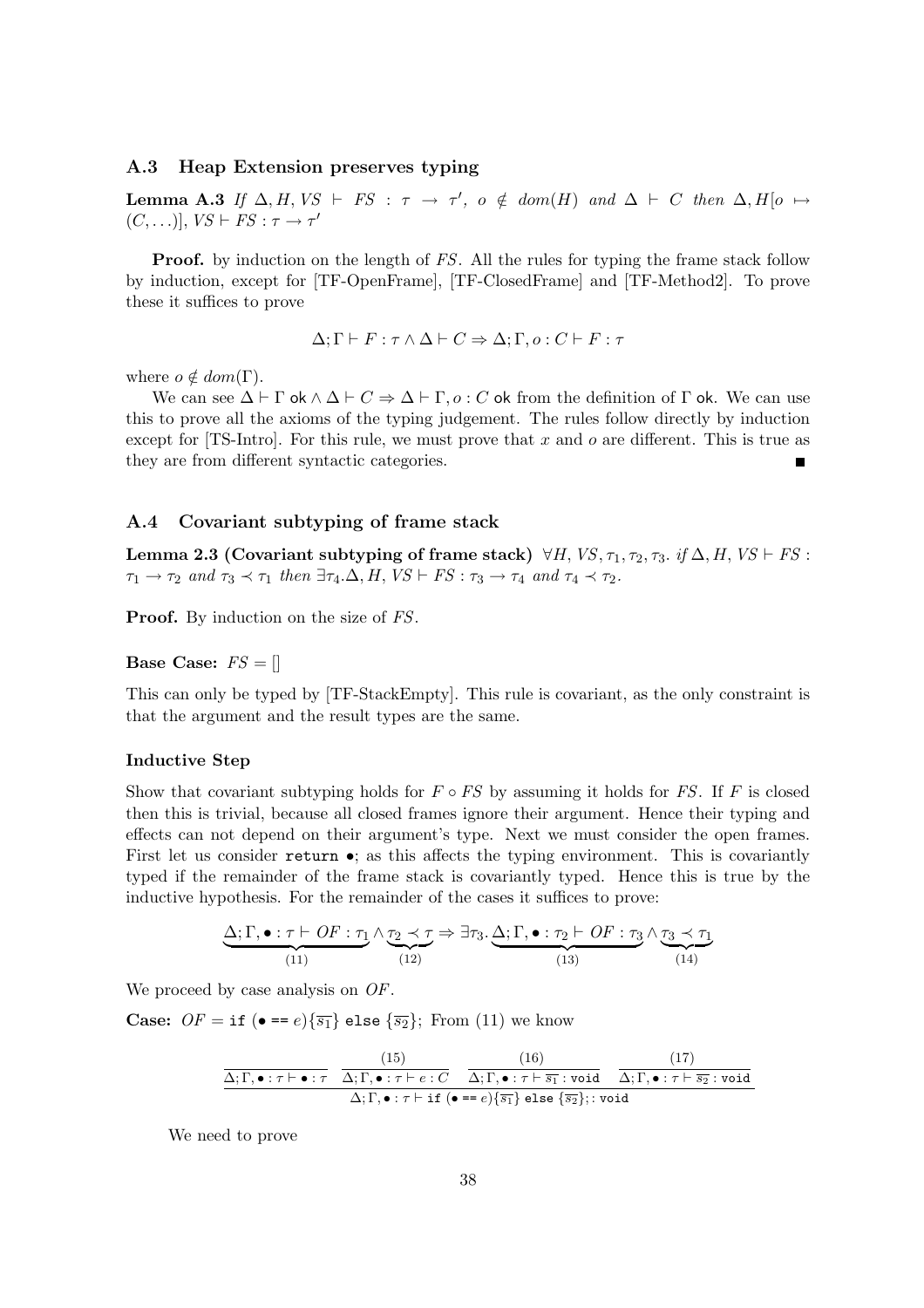$$
\frac{\overbrace{\Delta; \Gamma, \bullet : \tau_1 \vdash \bullet : \tau_1}^{(18)} \quad \overbrace{\Delta; \Gamma, \bullet : \tau_1 \vdash e : C}^{(19)} \quad \overbrace{\Delta; \Gamma, \bullet : \tau_1 \vdash \overline{s_1} : \text{void}}^{(19)} \quad \overbrace{\Delta; \Gamma, \bullet : \tau_1 \vdash \overline{s_2} : \text{void}}^{(20)} }{\Delta; \Gamma, \bullet : \tau_1 \vdash \text{if } (\bullet == e) \{ \overline{s_1} \} \text{ else } \{ \overline{s_2} \} : \text{void}}
$$

Clearly as  $e, \overline{s_1}$  and  $\overline{s_2}$  do not contain •. Therefore we have  $(15) \Rightarrow (18), (16) \Rightarrow (19)$ and  $(17) \Rightarrow (20)$ , which completes this case.

**Case:**  $OF = \textbf{if } (v == \bullet) {\overline{s}_1} \textbf{else } {\overline{s}_2};$  Similar to previous case.

**Case:**  $OF = \bullet.f$  From assumptions we know

$$
\frac{\Delta; \Gamma, \bullet: \tau \vdash \bullet: \tau}{\Delta; \Gamma, \bullet: \tau \vdash \bullet, f: C_2} \cdot \frac{\Delta_f(\tau)(f) = C_2}{\Delta; \Gamma, \bullet: \tau \vdash \bullet, f: C_2}
$$

As  $\tau_2 \prec \tau$  and field types can not be overridden, we know  $\Delta_f(\tau_2)(f) = C_2$ , which lets us prove

$$
\Delta;\Gamma,\bullet:\tau_2\vdash\bullet.f:C_2
$$

as required.

**Case:**  $OF = \bullet.f = e$ ; Similar to previous case.

**Case:**  $OF = \bullet.m(e_1, \ldots, e_n)$  Similar to previous case, except we use the fact method types can not be overridden.

**Case:**  $OF = x = \bullet$ ; We know from the assumptions that

$$
\frac{\Delta; \Gamma, \bullet : \tau \vdash x : C \quad \overline{\Delta; \Gamma, \bullet : \tau \vdash \bullet : \tau} \quad \overline{\tau \prec C}}{\Delta; \Gamma, \bullet : \tau \vdash x = \bullet; : \text{void}}
$$

As the sub-typing relation is transitive and  $\tau_2 \prec \tau$ , we can see this is well typed for  $\bullet$  :  $\tau_2$ , and the result type is the same.

**Case:**  $OF = v.f = \bullet$ ; Similar to previous case.

**Case:**  $OF = v.m(v_1, \ldots, v_{i-1}, \bullet, e_{i+1}, \ldots, e_n)$  Similar to previous case.

Case:  $OF = new C(v_1, \ldots, v_{i-1}, \bullet, e_{i+1}, \ldots, e_n)$  Similar to previous case.

**Case:**  $OF = \text{super}(v_1, \ldots, v_{i-1}, \bullet, e_{i+1}, \ldots, e_n)$  Similar to previous case.

**Case:**  $OF = (C)$  The result type of this frame does not depend on the argument type. The three possible typing rules for this case combined to only require • is typeable. Hence this case is trivial.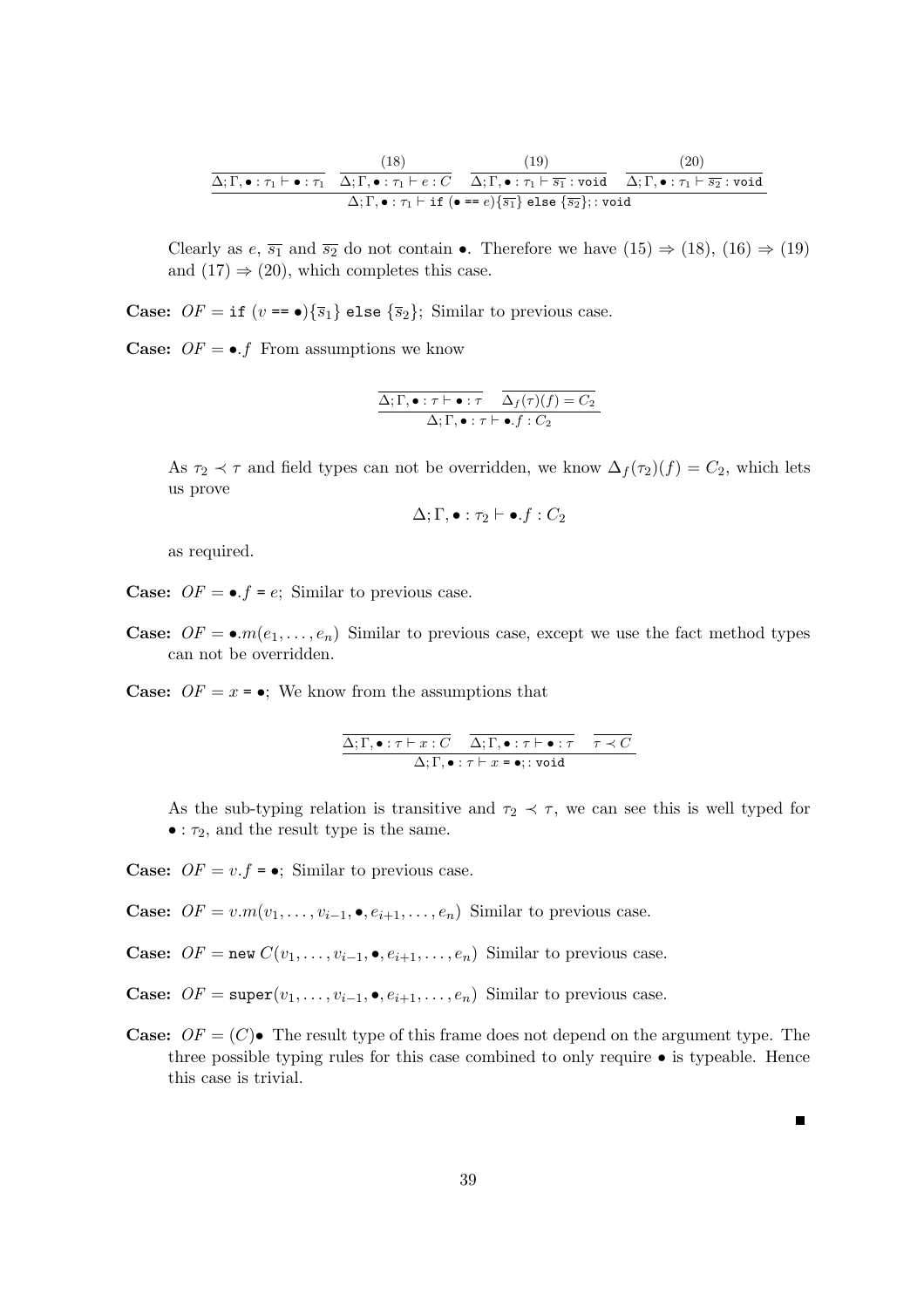### A.5 Type preservation

Proposition 2.4 If  $\Delta \vdash (H, VS, F, FS) : \tau$  and  $(H, VS, F, FS) \rightarrow (H', VS', F', FS')$  then  $\exists \tau'. \Delta \vdash (H',\mathit{VS}',\mathit{F}',\mathit{FS}') : \tau'$  where  $\tau' \prec \tau$ .

**Proof.** This done by case analysis on the  $\rightarrow$  relation. By considering all possible reductions we can show that the program will always reduce to a valid state, and that the state will be a subtype of the configuration type before the reductions.

All the rules for controlling the order of evaluation, defined in §3, are proved by trivially restructuring the typing derivations. We will show the rest of the cases now.

### Case: [E-Skip]

Assume 
$$
\Delta \vdash (H, VS, ; F \circ FS) : \tau
$$
 (21)  
Prove 
$$
\Delta \vdash (H, VS, F, FS) : \tau
$$
 (22)

(23)  
\n
$$
\frac{(24)}{\Delta \vdash H \text{ ok}} \frac{(24)}{\Delta, H \vdash VS \text{ ok}} \frac{\overbrace{\Delta, H, VS \vdash F \circ FS : \text{void} \rightarrow \tau}^{(25)} \Delta; context(H, VS) \vdash; : \text{void}}{\Delta, H, VS \vdash (;) \circ F \circ FS : \text{void} \rightarrow \tau}
$$

This lets us deduce the following:

$$
\frac{\Delta \vdash H \text{ ok}}{4} \frac{23}{\Delta, H \vdash VS \text{ ok}} \frac{24}{\Delta, H, VS \vdash F \circ FS : \text{void} \to \tau}{\Delta \vdash (H, VS, F, FS) : \tau} 25
$$

and hence prove 22.

Case: [E-Sub]

Assume 
$$
\Delta \vdash (H, VS, v, F \circ FS) : \tau
$$
 (26)

Prove 
$$
\Delta \vdash (H, VS, F[v/\bullet], FS) : \tau
$$
 (27)

We split the proof into two cases. Firstly where  $F = CF$  (a closed frame) and secondly where  $F = OF$  (frame with a hole).

The proof needs to be split into two cases. One where  $F$  is a closed term,  $CF$ , and the second where  $F$  is a term requiring an expression,  $OF$ .

**Case:**  $F = CF$  From (26) we get

(30)  
\n
$$
\frac{(28)}{\vdash H \text{ ok }} \frac{(29)}{\Delta, H \vdash VS \text{ ok }} \frac{\Delta; context(H, VS) \vdash v : \tau' \overline{\Delta, H, VS \vdash CF \circ FS : \text{void } \rightarrow \tau}}{\Delta, H, VS \vdash (v) \circ CF \circ FS : \text{void } \rightarrow \tau}
$$
\n
$$
\Delta \vdash (H, VS, v, CF \circ FS) : \tau
$$

We know that  $CF = CF[v/\bullet]$  as CF has no holes. Hence we can deduce

$$
\frac{\Delta \vdash H \text{ ok}}{4} \frac{28}{\Delta, H \vdash VS \text{ ok}} \frac{29}{\Delta, H, VS \vdash CF \circ FS : \text{void} \to \tau}{\Delta \vdash (H, VS, CF, FS) : \tau}
$$
\n
$$
\frac{\Delta \vdash (H, VS, CF[v/\bullet], FS) : \tau}{\Delta \vdash (H, VS, CF[v/\bullet], FS) : \tau}
$$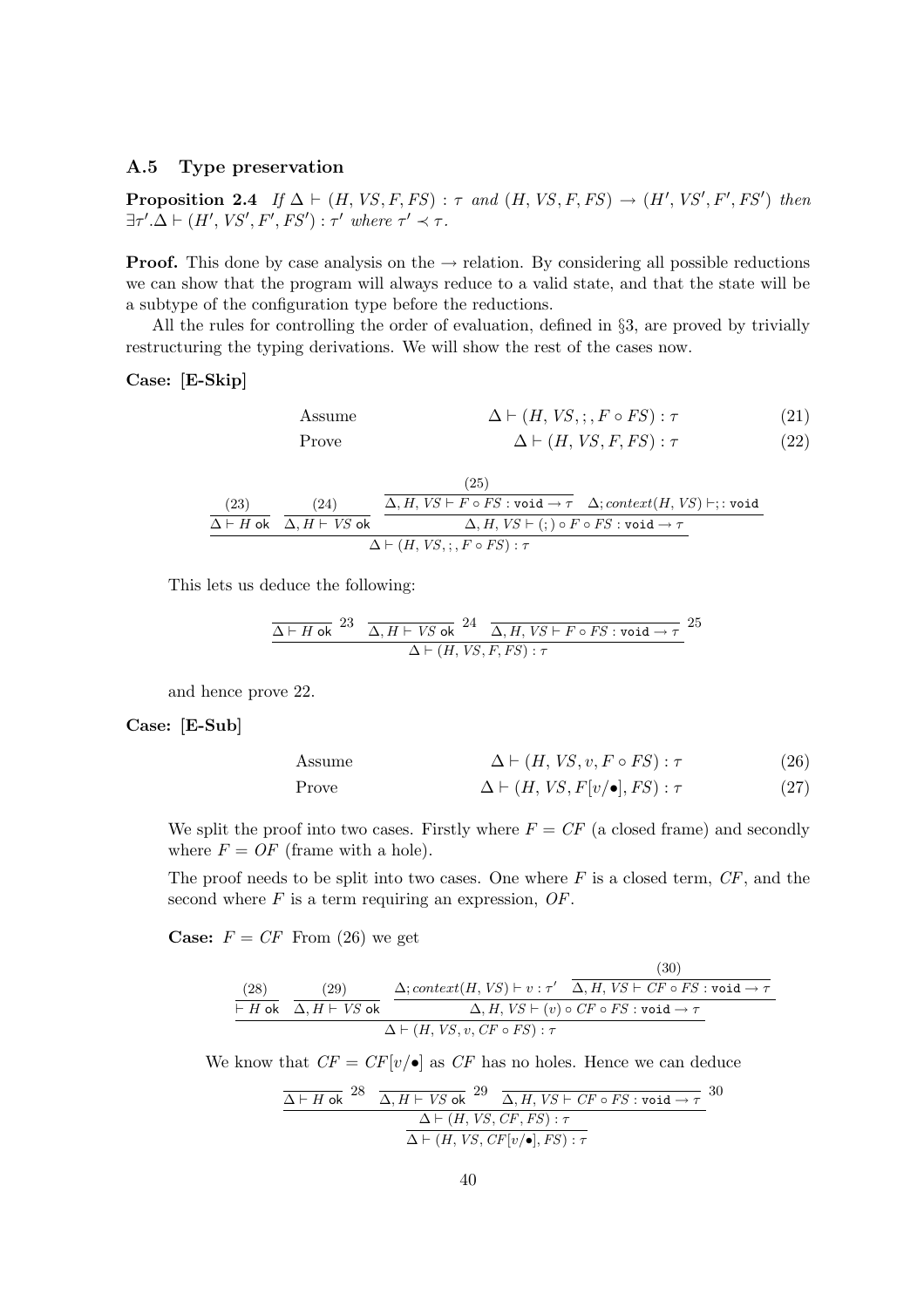### Which proves (27).

**Case:**  $F = OF$  From (26) we get

(31)  
\n
$$
\frac{(31)}{\Delta; context(H, VS), \bullet : \tau' \vdash OF : \tau'' \quad \Delta, H, VS \vdash FS : \tau'' \rightarrow \tau}
$$
\n
$$
\frac{\Delta, H, VS \vdash OF \circ FS : \tau' \rightarrow \tau}{(36)}
$$
\n(35)  
\n(33)  
\n(34)  
\n(35)  
\n(36)  
\n(37)  
\n(38)  
\n(39)  
\n(35)  
\n(36)  
\n(37)  
\n(38)  
\n(39)  
\n(35)  
\n(36)  
\n(39)  
\n(35)  
\n(36)  
\n(36)  
\n(37)  
\n(38)  
\n(39)  
\n(39)  
\n(35)  
\n(36)  
\n(36)  
\n(37)  
\n(36)  
\n(38)  
\n(39)  
\n(39)  
\n(35)  
\n(36)  
\n(36)  
\n(37)  
\n(36)  
\n(38)  
\n(39)  
\n(39)  
\n(39)  
\n(39)  
\n(39)  
\n(30)  
\n(35)  
\n(36)  
\n(36)  
\n(37)  
\n(38)  
\n(39)  
\n(39)  
\n(39)  
\n(39)  
\n(39)  
\n(39)  
\n(39)  
\n(39)  
\n(39)  
\n(39)  
\n(39)  
\n(39)  
\n(39)  
\n(39)  
\n(39)  
\n(39)  
\n(39)  
\n(39)  
\n(39)  
\n(39)  
\n(39)  
\n(39)  
\n(39)  
\n(39)  
\n(39)  
\n(39)  
\n(39)  
\n(39)  
\n(39)  
\n(39)  
\n(39)  
\n(39)  
\n(39)  
\n(39)  
\n(39)  
\n(39)  
\n(39)  
\n(39)  
\n(39)  
\n(30)  
\n(30)  
\n(37)  
\n(39)  
\n(39)  
\n(39)  
\n(39)  
\n(30)  
\n

From this we can deduce

$$
\frac{(37)}{\Delta \vdash H \text{ ok}} 33 \quad \frac{\Delta; context(H, VS) \vdash OF[v/\bullet]: \tau'' \quad \Delta, H, VS \vdash FS : \tau'' \to \tau}{\Delta, H, VS \vdash FS : \tau'' \to \tau} 32
$$
\n
$$
\frac{\Delta, H, VS \vdash OF[v/\bullet] \circ FS : \text{void} \to \tau}{\Delta \vdash (H, VS, OF[v/\bullet], FS) : \tau}
$$

We need to show that  $(35)\wedge(31) \Rightarrow (37)$ . We can break this into two cases  $v = \text{null}$ and  $v = o$ . The first is trivially true as null can have any type that is required, and hence plugging null in for any identifier will still leave the term typeable. The second case looks harder but this actually just alpha conversion, as both  $\bullet$  and  $\omicron$ are identifiers.

Hence we have proved (27).

### Case: [E-Return]

Assume 
$$
\Delta \vdash (H, MS \circ VS, \text{return } v; , FS) : \tau
$$
 (38)  
Prove 
$$
\Delta \vdash (H, VS, v, FS) : \tau
$$
 (39)

From (38) we have the following proof tree

(43)  
\n
$$
\begin{array}{c}\n (40) \quad (41) \quad \Delta; context(H, MS \circ VS) \vdash v : \tau' \quad \Delta, H, VS \vdash FS : \tau' \to \tau \\
 \Delta \vdash H \text{ ok} \quad \Delta, H \vdash MS \circ VS \text{ ok} \quad \Delta, H, MS \circ VS \vdash (\text{return } v; ) \circ FS : \text{void} \to \tau \\
 \Delta \vdash (H, MS \circ VS, \text{return } v; , FS) : \tau\n \end{array}
$$

For (39) we need the following tree.

$$
\frac{(43)}{\Delta \vdash H \text{ ok}} \quad 40 \quad \frac{(44)}{\Delta, H \vdash V S \text{ ok}} \quad \frac{\overbrace{\Delta; context(H, VS) \vdash v : \tau'}{\Delta, H, VS \vdash FS : \tau' \rightarrow \tau}} \quad 43
$$
\n
$$
\Delta \vdash (H, VS, v, FS) : \tau
$$

From the definition of  $\Delta$ ,  $H \vdash VS$  ok we can see that (41)  $\Rightarrow$  (44).

We know a value's typing is not affected by the variable scope. Hence  $(42) \Rightarrow (45)$ , which proves  $(39)$ .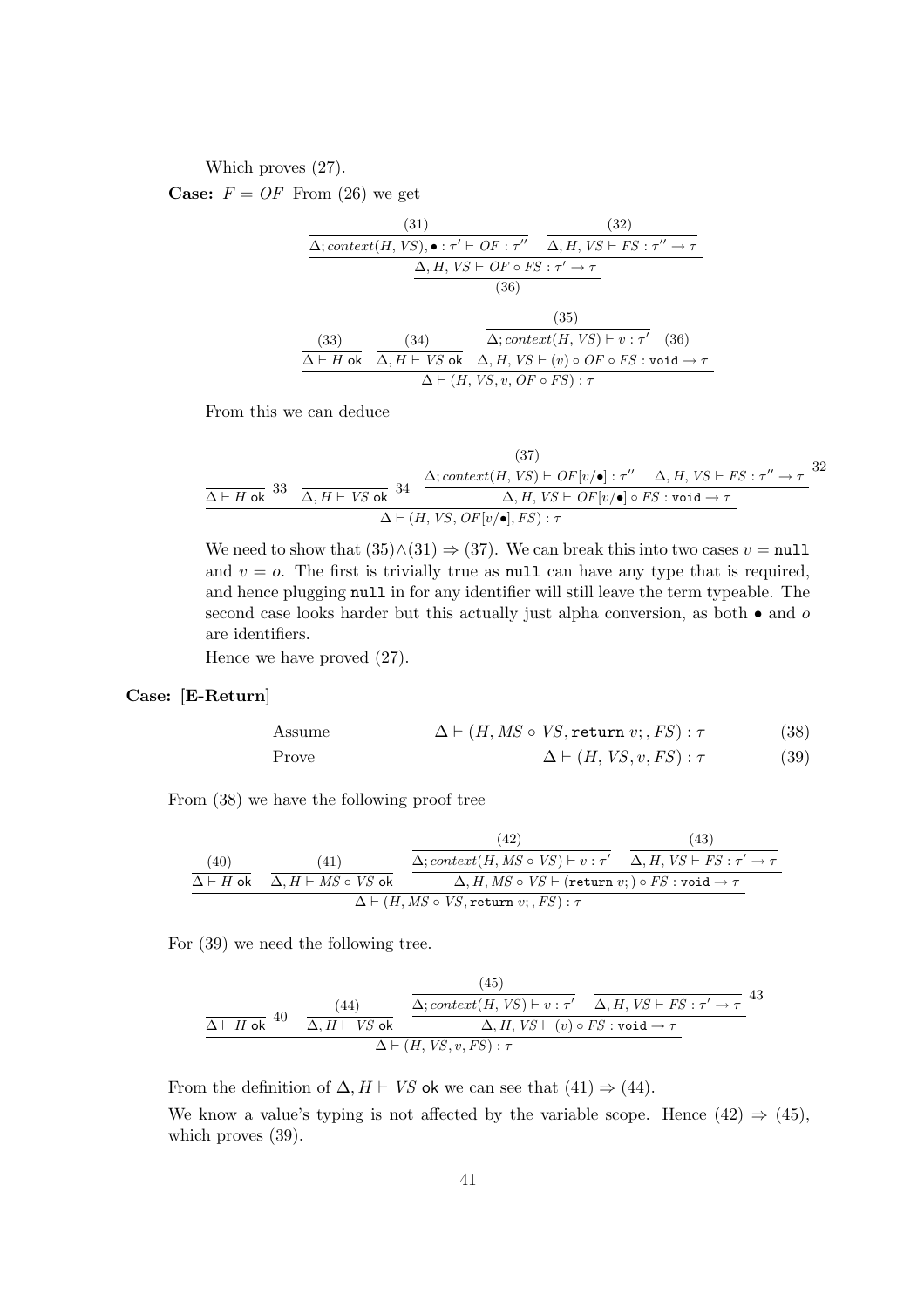# Case: [E-VarAccess]

Assume 
$$
\Delta \vdash (H, MS \circ VS, x, FS) : \tau
$$
 (46)

$$
eval(MS, x) = (v, C_2) \tag{47}
$$

$$
\Delta \vdash (H, MS \circ VS, v, FS) : \tau_1 \tag{48}
$$

$$
\tau_1 \prec \tau \tag{49}
$$

From (46) we can deduce the following tree.

(53)  
\n
$$
\frac{(50)}{\Delta \vdash H \text{ ok}} \quad \frac{(51)}{\Delta, H \vdash MS \circ VS \text{ ok}} \quad \frac{\Delta; context(H, MS \circ VS) \vdash x : C_2}{\Delta, H, MS \circ VS \vdash (x) \circ FS : \text{void} \rightarrow \tau} \quad \frac{(53)}{\Delta \vdash (H, MS \circ VS) \vdash x : C_2 \rightarrow \tau}
$$

To prove (48)

$$
\frac{(54)}{\Delta; context(H, MS \circ VS) \vdash v : C_3} \quad \frac{(55)}{\Delta, H, MS \circ VS \vdash FS : C_3 \rightarrow \tau_1}
$$
\n
$$
\frac{\Delta, H, MS \circ VS \vdash (v) \circ FS : \text{void} \rightarrow \tau_1}{(56)}
$$
\n
$$
\frac{\Delta \vdash H \text{ ok}}{\Delta \vdash (H, MS \circ VS, v, FS) : \tau_1} \quad (56)
$$

Combining (47) and (51), we can deduce that v is well typed and that  $C_3 \prec C_2$ , which proves (54)

We use the Covariant Subtyping of the stack lemma

$$
C_3 \prec C_2 \wedge (53) \Rightarrow (55) \wedge (49)
$$

This completes the case.

# Case: [E-VarWrite]

Assume  $\Delta \vdash (H, MS \circ VS, x = v; , FS) : \tau$  (57)

$$
update(MS, (x \mapsto v)) \downarrow \tag{58}
$$

Prove 
$$
\Delta \vdash (H, MS'; ; FS) : \tau
$$
 (59)

where  $MS' = update(MS, x \mapsto v)$ .

From (57) we can deduce the following tree.

(61)  
\n
$$
\Delta; context(H, MS \circ VS) \vdash x : C
$$
\n
$$
\Delta; context(H, MS \circ VS) \vdash x = v; : void
$$
\n
$$
\Delta; context(H, MS \circ VS) \vdash x = v; : void
$$
\n(60)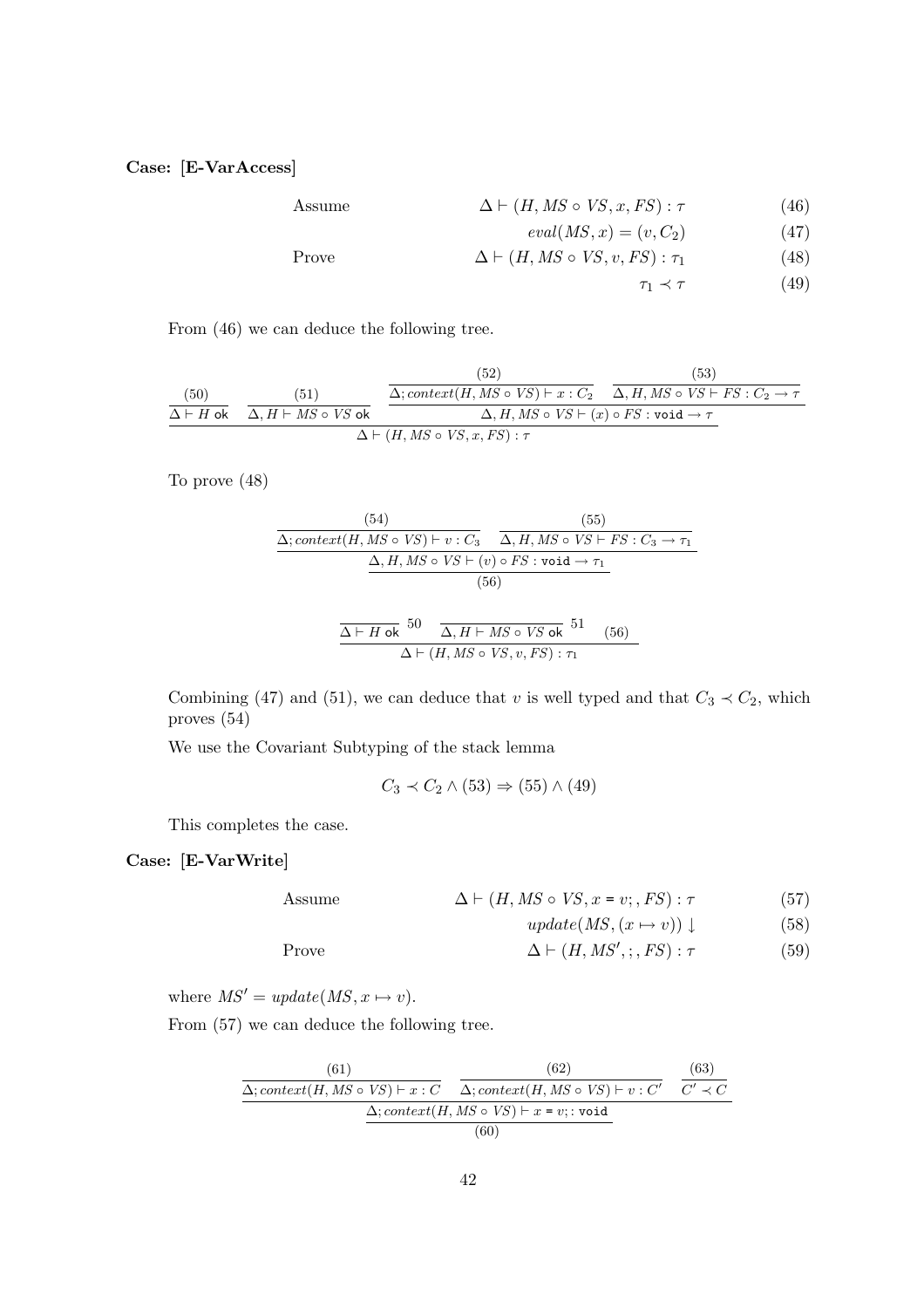(66)  
\n
$$
\begin{array}{c|c}\n(64) & (65) & (60) & \overline{\Delta, H, MS \circ VS + FS : \text{void} \to \tau} \\
\hline\n\Delta + H \text{ ok} & \Delta, H + MS \circ VS \text{ ok} & \Delta, H, MS \circ VS + (x = v; ) \circ FS : \text{void} \to \tau \\
\Delta + (H, MS \circ VS, x = v; , FS) : \tau\n\end{array}
$$

To deduce (59) we need the following proof.

$$
\frac{\Delta; context(H, MS' \circ VS) \vdash; : \text{void} \quad \text{TS-Skip}}{\Delta, H, MS' \circ VS \vdash; \text{e's: void} \rightarrow \tau}
$$
\n
$$
\frac{\Delta, H, MS' \circ VS \vdash; \text{e's: void} \rightarrow \tau}{(69)}
$$
\n
$$
\frac{\vdash H \text{ ok}}{\Delta, H \vdash MS' \circ VS \text{ ok}} \quad (69)
$$
\n
$$
\frac{\vdash H \text{ ok}}{\Delta \vdash (H, MS' \circ VS; ; FS) : \tau}
$$

We know the only difference between  $MS$  and  $MS'$  is that one of the variable blocks contains the new value  $x \mapsto (v, C)$ . For this to be well-typed we require that

$$
\Delta, H \vdash v : C
$$

This is given by  $(62)$  and  $(63)$ , which with  $(65)$ , gives  $(68)$ .

The typing information contained in MS and MS' is identical. Therefore  $(66) \Rightarrow (67)$ .

### Case: [E-VarIntro]

Assume 
$$
\Delta \vdash (H, (BS \circ MS) \circ VS, C x; , FS) : \tau
$$
 (70)

Prove  $\Delta \vdash (H, (BS' \circ MS) \circ VS, ;, FS) : \tau'$ (71)

where  $BS' = BS[x \mapsto (null, C)]$ 

From (70) we can deduce the following tree.

$$
\frac{(72)}{x \notin dom(BS \circ MS)} \quad \frac{(73)}{\Delta, H, (BS' \circ MS) \circ VS \vdash FS : \text{void} \to \tau}
$$
\n
$$
\frac{(76)}{}
$$

$$
\begin{array}{c|c}\n(74) & (75) & (76) \\
\hline\n\Delta \vdash H \text{ ok} & \Delta, H \vdash (BS \circ MS) \circ VS \text{ ok} & \Delta, H, (BS \circ MS) \circ VS \vdash (C x; ) \circ FS : \text{void} \rightarrow \tau \\
\Delta \vdash (H, (BS \circ MS) \circ VS, x, FS) : \tau\n\end{array}
$$

To prove (71)

$$
\Delta; context(H, (BS' \circ MS) \circ VS) \vdash; : void \qquad \qquad TS-Skip \qquad \overline{\Delta, H, (BS' \circ MS) \circ VS \vdash FS : void \rightarrow \tau} \qquad \qquad 73
$$
  

$$
\Delta, H, (BS' \circ MS) \circ VS \vdash); \qquad \qquad \overline{\Delta, H, (BS' \circ MS) \circ VS \vdash \tau};
$$
  

$$
(77)
$$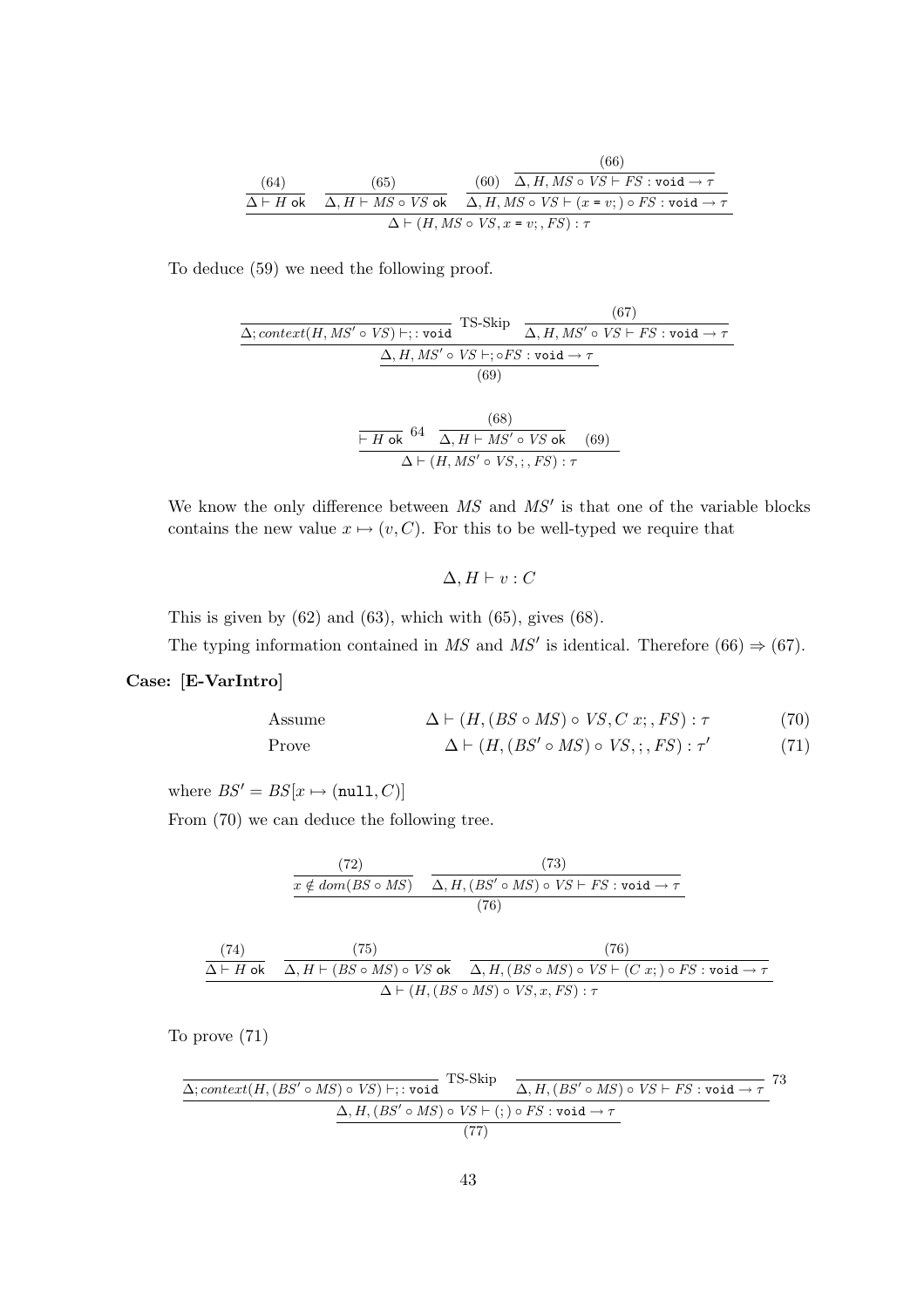$$
\frac{\Delta \vdash H \text{ ok}}{\Delta \vdash (H, (BS' \circ MS) \circ VS \text{ ok}} \cdot \frac{(78)}{\Delta \vdash (H, (BS' \circ MS) \circ VS, \cdot, FS) : \tau}
$$

By the definition of  $\Delta$ ,  $H \vdash VS$  ok we know that (75)  $\Rightarrow$  (78), as the additional variable is valid. Hence proving (71)

# Case: [E-If1]

Assume 
$$
\Delta \vdash (H, VS, \text{if } (v_1 == v_2) \{ \overline{s}_1 \} \text{ else } \{ \overline{s}_2 \}, FS) : \tau
$$
 (79)

Prove 
$$
\Delta \vdash (H, VS, \{\overline{s}_1\}, FS) : \tau \tag{80}
$$

From  $(79)$  we can deduce

$$
\underline{\Delta;\Gamma\vdash v_1:\tau_1\quad\Delta;\Gamma\vdash v_2:\tau_2\quad\frac{\text{(81)}}{\Delta;\Gamma\vdash \{\overline{s}_1\}: \text{void}\quad\Delta;\Gamma\vdash \{\overline{s}_2\}: \text{void}\quad}}{84}
$$

(83) (84) (85)  
\n
$$
\frac{\Delta; \Gamma \vdash \text{if } (v_1 == v_2) \{ \overline{s}_1 \} \text{ else } \{ \overline{s}_2 \} ) : \text{void } \overline{\Delta}, H, VS \vdash FS : \text{void } \rightarrow \tau
$$
\n
$$
\frac{\Delta \vdash H \text{ ok}}{\Delta, H \vdash VS \text{ ok}} \frac{\Delta, H, VS \vdash (\text{if } (v_1 == v_2) \{ \overline{s}_1 \} \text{ else } \{ \overline{s}_2 \} ) \circ FS : \text{void } \rightarrow \tau}{\Delta \vdash (H, VS, \text{if } (v_1 == v_2) \{ \overline{s}_1 \} \text{ else } \{ \overline{s}_2 \}, FS) : \tau}
$$

where  $\Gamma = context(H, VS)$ .

From this we can deduce the following tree, and hence prove (80).

$$
\frac{\overline{\Delta \vdash H \text{ ok}} \ 82}{\Delta \vdash H \text{ ok}} \ \frac{\overline{\Delta}; \Gamma \vdash \overline{\{s_1\}} : \text{void} \ 81 \quad \overline{\Delta}, H, \text{VS} \vdash \text{FS} : \text{void} \rightarrow \tau}{\Delta, H, \text{VS} \vdash \overline{\{s_1\}} \circ \text{FS} : \text{void} \rightarrow \tau} 85
$$
\n
$$
\Delta \vdash (H, \text{VS}, \overline{\{s_1\}}, \text{FS}) : \tau
$$

Case: [E-If2] Identical to previous.

# Case: [E-BlockIntro]

Assume  $\Delta \vdash (H, MS \circ VS, \{\overline{s}\}, FS) : \tau$  (86)

Prove 
$$
\Delta \vdash (H, (\{\}\circ MS) \circ VS, \overline{s}, \{\}\circ FS) : \tau!E
$$
 (87)

We know

(88)  
\n
$$
\frac{(89)}{\Delta, H \text{ ok}} \quad \frac{(\text{89})}{\Delta, H \vdash MS \circ VS \text{ ok}} \quad \frac{\Delta; context(H, MS \circ VS) \vdash \overline{s} : \text{void}}{\Delta, H, MS \circ VS \vdash \overline{s} : \text{void}} \quad \frac{(91)}{\Delta, H, MS \circ VS \vdash FS : \text{void} \rightarrow \tau} \quad \frac{(\text{90})}{\Delta, H, MS \circ VS \vdash \overline{s} \circ FS : \text{void} \rightarrow \tau}
$$

We need to prove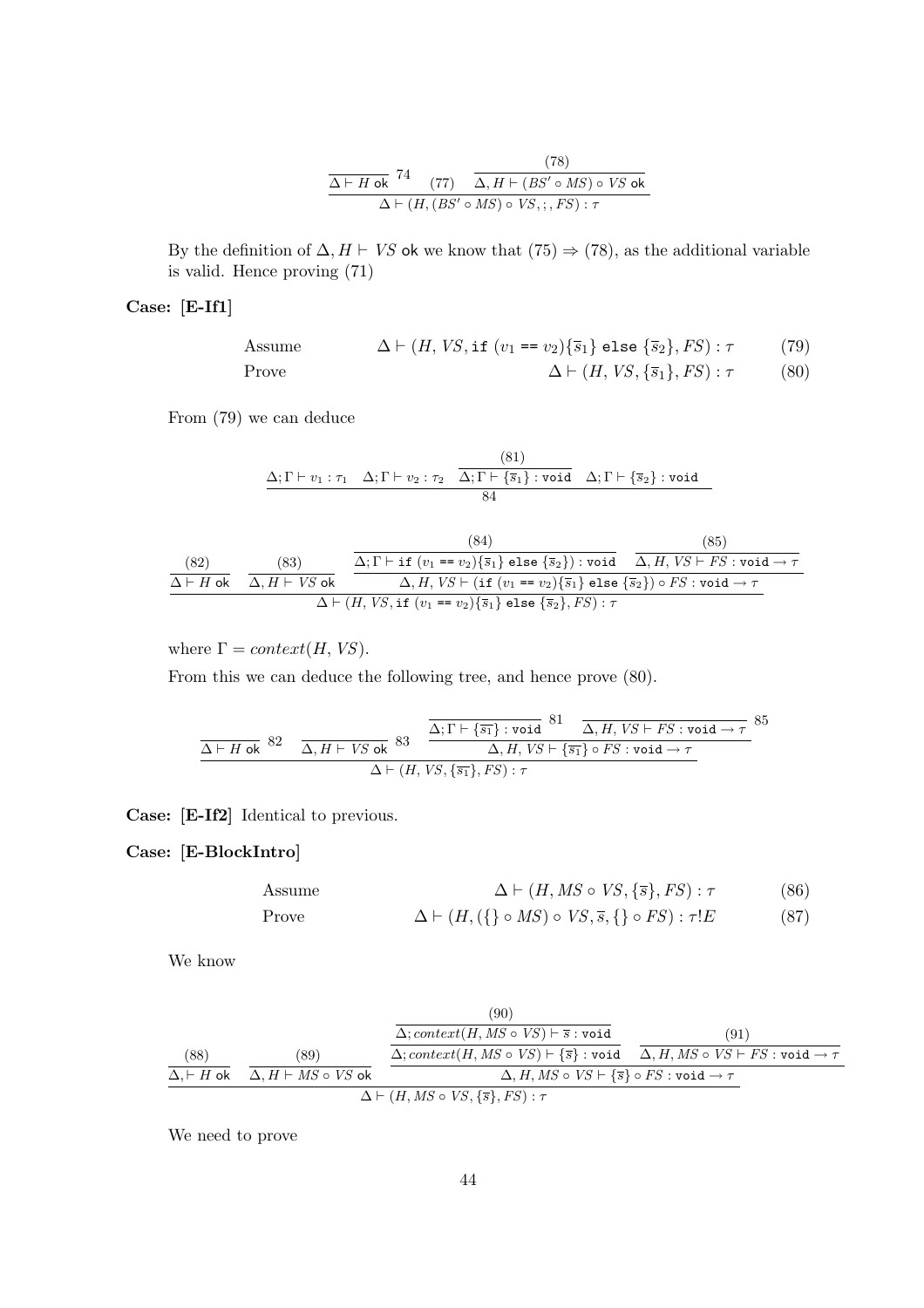$$
\frac{\Delta \vdash H \text{ ok}}{\Delta \vdash H \text{ ok}} \frac{88}{\Delta, H \vdash (\{\}\circ MS) \circ VS \text{ ok}} \frac{89}{\Delta, H, (\{\}\circ MS) \circ VS \vdash (\overline{s}) \circ \{\}\circ FS : \text{void} \rightarrow \tau}{\Delta \vdash (H, (\{\}\circ MS) \circ VS, \overline{s}, \{\}\circ FS) : \tau}
$$
\n(92)

Using (90) and the definition of *context*, we can deduce  $\Delta$ ; *context*(Heap, { } ◦ MS) ◦  $VS$ )  $\vdash$   $\overline{s}$  : void. Using this, (91) and Lemma A.1 gives us (92), hence completing this case.

### Case: [E-Cast]

Assume  $\Delta \vdash (H, VS, (C_1)o, FS) : \tau$  (93)

 $H(o) = (C_2, \mathbb{F})$  (94)

$$
C_2 \prec C_1 \tag{95}
$$

Prove 
$$
\Delta \vdash (H, VS, o, FS) : \tau'
$$
 (96)

$$
\tau' \prec \tau \tag{97}
$$

From (93) we can deduce

$$
\frac{(98)}{\Delta \vdash H \text{ ok}} \quad \frac{(99)}{\Delta, H \vdash VS \text{ ok}} \quad \frac{\Delta; context(H, VS) \vdash (C_1)o : C_1 \quad \overline{\Delta, H, VS \vdash FS : C_1 \rightarrow \tau}}{\Delta, H, VS \vdash ((C_1)o) \circ FS : \text{void} \rightarrow \tau} \quad \Delta \vdash (H, VS, (C_1)o, FS) : \tau
$$

We need to prove

$$
\frac{\Delta \vdash H \text{ ok}}{\Delta \vdash H \text{ ok}} 98 \quad \frac{\Delta; context(H, VS) \vdash o: C_2}{\Delta, H, VS \vdash (o) \circ FS : void \rightarrow \tau'} \quad \frac{(101)}{\Delta \vdash (H, VS), o, FS) : \tau')}
$$

We use the Covariant subtyping lemma this to gives us:

 $(95) \wedge (100) \Rightarrow (97) \wedge (101)$ 

Hence proving (96) and (97).

### Case: [E-FieldWrite]

Assume 
$$
\Delta \vdash (H, VS, o.f = v; , FS) : \tau
$$
 (102)  
Prove 
$$
\Delta \vdash (H', VS, ; , FS) : \tau'
$$
 (103)

$$
\Delta \vdash (H',\, V\,S,\,;\, F\,S) : \tau' \tag{103}
$$

where  $H(o) = (C, \mathbb{F})$  and  $H' = H[o \mapsto (C, \mathbb{F}[f \mapsto v])]$ From 102 we can deduce

$$
\frac{(105)}{\Delta; \Gamma \vdash o: C} \quad \frac{(106)}{\Delta; \Gamma \vdash v: C_2} \quad \frac{(107)}{\Delta_f(C)(f) = (C_3)} \quad \frac{(108)}{C_2 \prec C_3}
$$
\n
$$
(104)
$$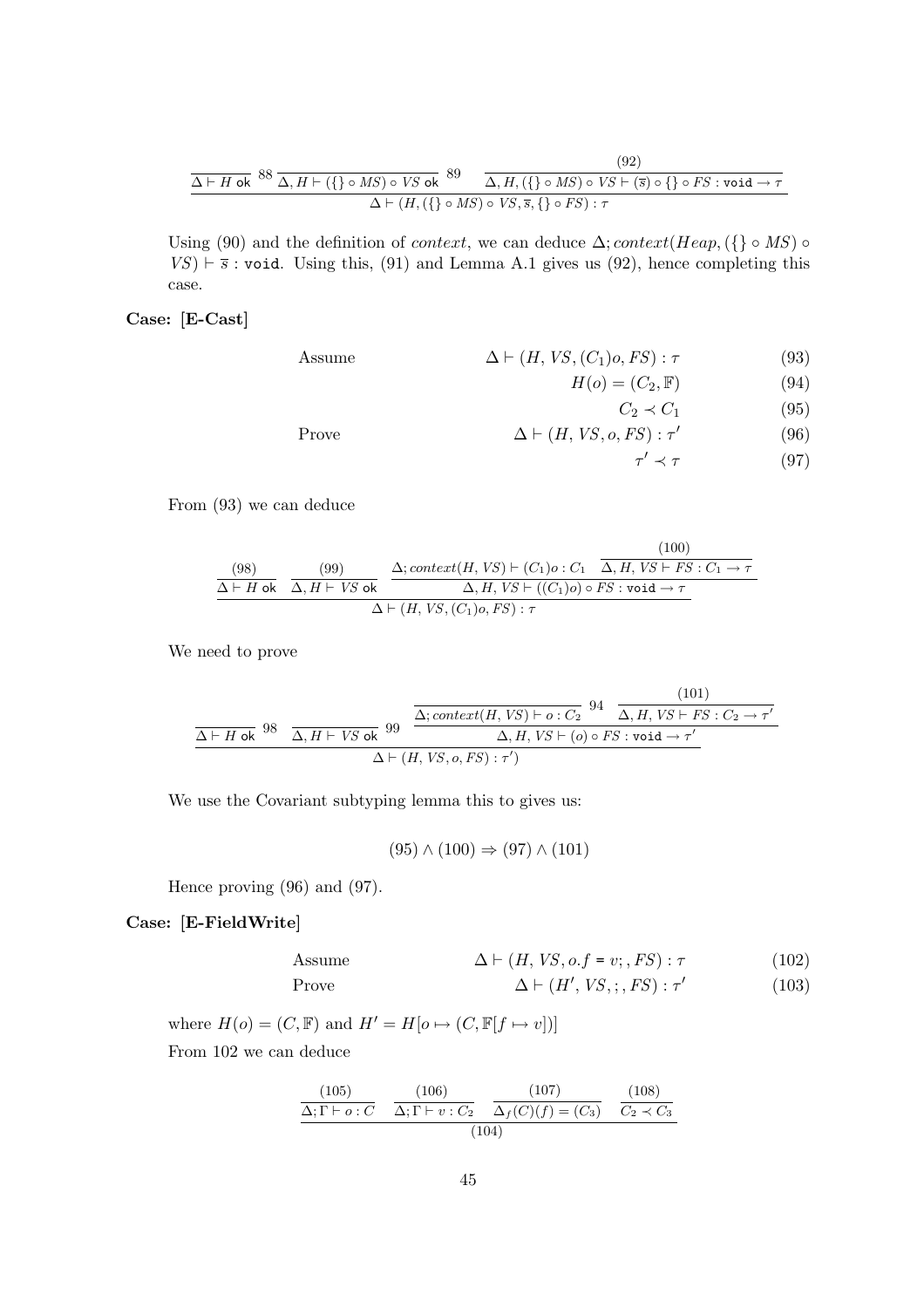(109)  
\n
$$
\frac{(100)}{\Delta \vdash H \text{ ok}} \quad \frac{(110)}{\Delta, H \vdash VS \text{ ok}} \quad \frac{\overbrace{\Delta; \Gamma \vdash o.f = v; : \text{void}}{\Delta, H, VS \vdash (o.f = v;) \circ FS : \text{void} \to \tau}}{\Delta \vdash (H, VS, o.f = v; , FS) : \tau}
$$
\n(111)

where  $\Gamma = context(H, VS)$ .

We need to prove the following tree.

$$
\frac{(112)}{\Delta \vdash H' \text{ ok}} \quad \frac{\Delta, H' \vdash VS \text{ ok}}{\Delta, H' \vdash VS \text{ ok}} \quad 110 \quad \frac{\Delta; context(H', VS) \vdash; : \text{void}}{\Delta, H', VS \vdash (;) \circ FS : \text{void} \rightarrow \tau} \quad \frac{(113)}{\Delta \vdash (H', VS, ;, FS) : \tau}
$$

Both  $H$  and  $H'$  contain the same typing information, wrt the function *context*, hence  $(111) \Rightarrow (113).$ 

As we know (109) we only need to prove  $H' \vdash o$  ok for (112). To prove this we are required to show  $\Delta, H' \vdash v : \Delta_f(C)(f)$ , which is given by (105), (106), (107) and (108).

# Case: [E-FieldAccess]

| Assume | $(H, VS, o.f, FS): \tau$ | (114) |
|--------|--------------------------|-------|
|--------|--------------------------|-------|

$$
o \in dom(H) \tag{115}
$$

$$
H(o) = (C, \mathbb{F}) \tag{116}
$$

$$
\mathbb{F}(f) = v \tag{117}
$$

$$
Prove \qquad (H, VS, v, FS) : \tau_1 \qquad (118)
$$

$$
\tau_1 \prec \tau \tag{119}
$$

From (114) we can deduce

(120) ∆ ` H ok (121) ∆, H ` VS ok (122) ∆; context(H, VS) ` o : C (123) ∆<sup>f</sup> (C)(f) = C<sup>2</sup> ∆; context(H, VS) ` o.f : C<sup>2</sup> (124) ∆, H, VS ` FS : C<sup>2</sup> → τ ∆, H, VS ` (o.f) ◦ FS : void → τ ∆ ` (H, VS, o.f, FS) : τ

We need to prove

$$
\frac{\text{(125)}}{\Delta \vdash H \text{ ok}} \cdot 120 \quad \frac{\text{(126)}}{\Delta, H \vdash VS \text{ ok}} \cdot 121 \quad \frac{\Delta; context(H, VS) \vdash v : C_3}{\Delta, H, VS \vdash (v) \circ FS : \text{void} \rightarrow \tau_1} \quad \frac{\Delta, H, VS \vdash (v) \circ FS : \text{void} \rightarrow \tau_1}{\Delta \vdash (H, VS, v, FS) : \tau_1}
$$

By the definition of  $\Delta \vdash H$  ok, we can see that  $(120) \wedge (122) \wedge (123) \Rightarrow (125) \wedge C_3 \prec C_2$ and using covariant subtyping of the stack gives us  $C_3 \prec C_2 \wedge (124) \Rightarrow (126) \wedge (119)$ . Hence proving (118) and (119).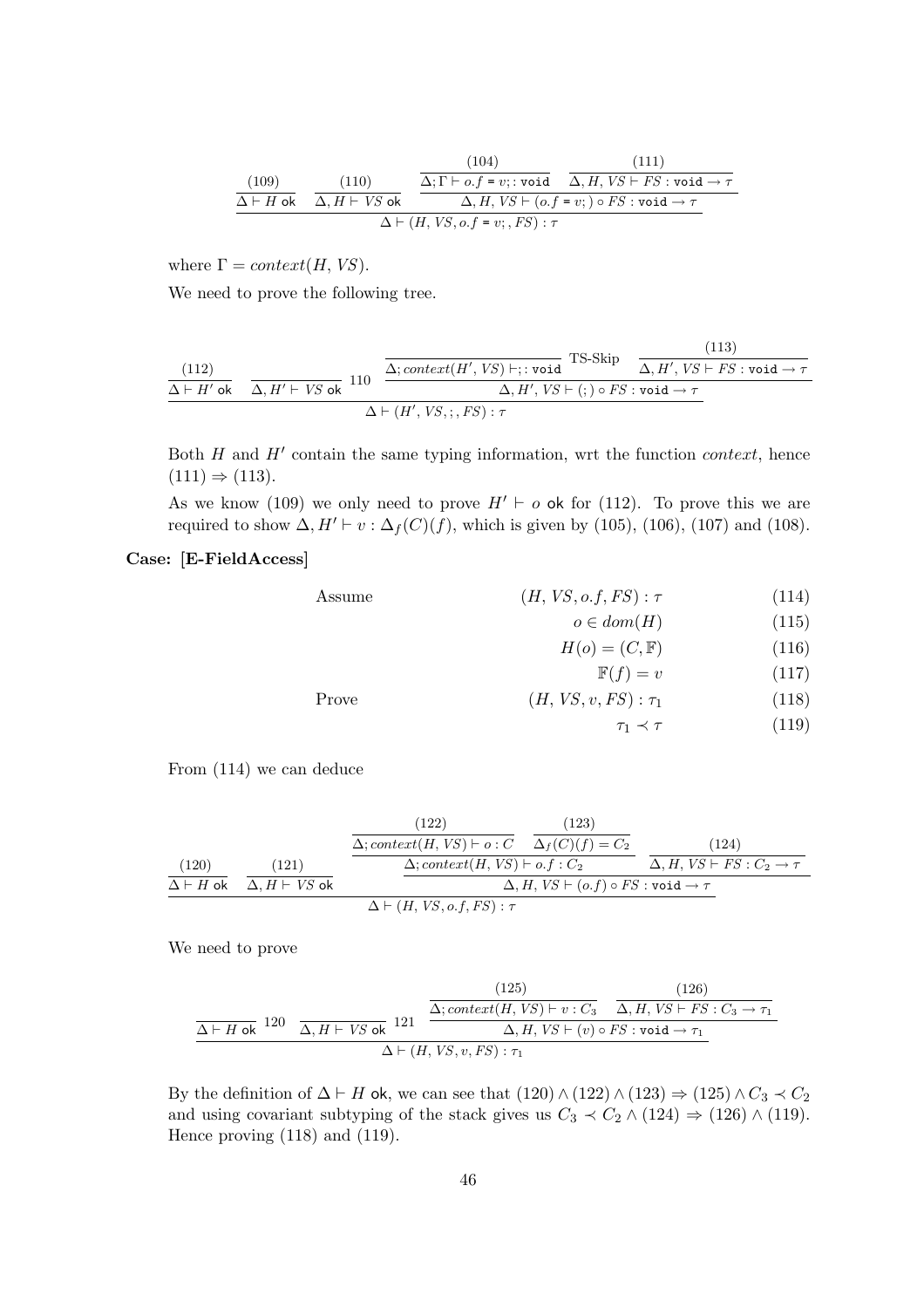### Case: [E-New]

Assume 
$$
\Delta \vdash (H, VS, \text{new } C(v_1, \ldots, v_n), FS) : \tau
$$
 (127)

Prove 
$$
\Delta \vdash (H', MS \circ VS, \text{super}(\overline{e}); \overline{s}, (\text{return } o; ) \circ FS) : \tau
$$
 (128)

where

$$
o \notin dom(H) \tag{129}
$$

$$
\mathbb{F} = \{ f \mapsto null | (f \in dom(\Delta_f(C))) \}
$$
\n(130)

$$
\Delta_C(C) = [C_1, \dots, C_n]
$$
\n
$$
cnbody(C) = [x_1, \dots, x_n], \text{super}(\overline{e}); \overline{s}
$$
\n(131)

$$
MS = \{\text{this} \mapsto (o, C), x_1 \mapsto (v_1, C_1), \dots, x_n \mapsto (v_n, C_n)\} \circ []
$$
\n(133)

$$
H' = H[o \mapsto (C, \mathbb{F})]
$$
\n(134)

From (127) we can deduce

$$
\overline{\Gamma \vdash v_1 : C'_1} \quad (136) \quad \overline{\Gamma \vdash v_n : C'_n} \quad \overline{C'_1 \prec C_1} \quad (137) \quad \overline{C'_n \prec C_n}
$$
\n
$$
(135)
$$

(138)  
\n
$$
\begin{array}{c}\n(139) \\
\hline\n\text{H ob } H + VS \text{ ok } H + VS \text{ ok } H, VS \vdash (\text{new } C(v_1, \ldots, v_n)) \circ FS : C \to \tau \\
\hline\n\text{H} & (H, VS, \text{new } C(v_1, \ldots, v_n)) \circ FS : \text{void} \to \tau\n\end{array}
$$

where  $\Gamma = context(H, VS)$ .

To prove (128)

$$
\begin{array}{c|c|c} \text{(141)} & \text{(142)}\\ \hline \text{-- } H' \text{ ok} & \text{-- } H' \vdash MS \circ VS \text{ ok} \\ \hline \text{-- } (H', MS \circ VS + (\text{super}(\overline{e}); \overline{s}) \circ (\text{return } o; ) \circ FS : \text{void } \rightarrow \tau \\ \hline \text{-- } (H', MS \circ VS, \text{super}(\overline{e}); \overline{s}, (\text{return } o; ) \circ FS) : \tau \end{array}
$$

We can prove (141) as the only change from  $H$  to  $H'$  is adding a new object. As all its fields are set to null we know this is object is valid, and all the other objects are valid by (138).

We need to prove that MS is a valid variable scope wrt to  $H'$ . We know that this is of type C and so is  $\sigma$  so this part is okay, as the subtype relation is reflexive. The other variables are all bound to values that are known to be valid from (136) and (137). Hence using  $(139)$  we know  $(142)$ .

Using heap extension preserves typing we know  $(140) \Rightarrow \Delta, H', VS \vdash FS : C \to \tau$ .

From [T-ConsOK] we know that  $\Delta; \Gamma \vdash \texttt{super}(\overline{e}); \overline{s} : \texttt{void where } \Gamma = \{\texttt{this} : C, x_1 :$  $C_1, \ldots, x_n : C_n$ . We can see from the definition of context that *context*( $H', MS \circ VS$ ) =  $\Gamma \oplus \Gamma'$  where  $\Gamma'$  contains only type assignments for object ids. By the extension property we know  $\Delta$ ; context(H', MS ∘ VS)  $\vdash$  super( $\overline{e}$ );  $\overline{s}$  : void. We can extend this to give  $\Delta$ ; context(H', MS ∘ VS)  $\vdash$  super( $\overline{e}$ );  $\overline{s}$  return  $o; : C$ , which allows us to use lemma A.2 to complete the case.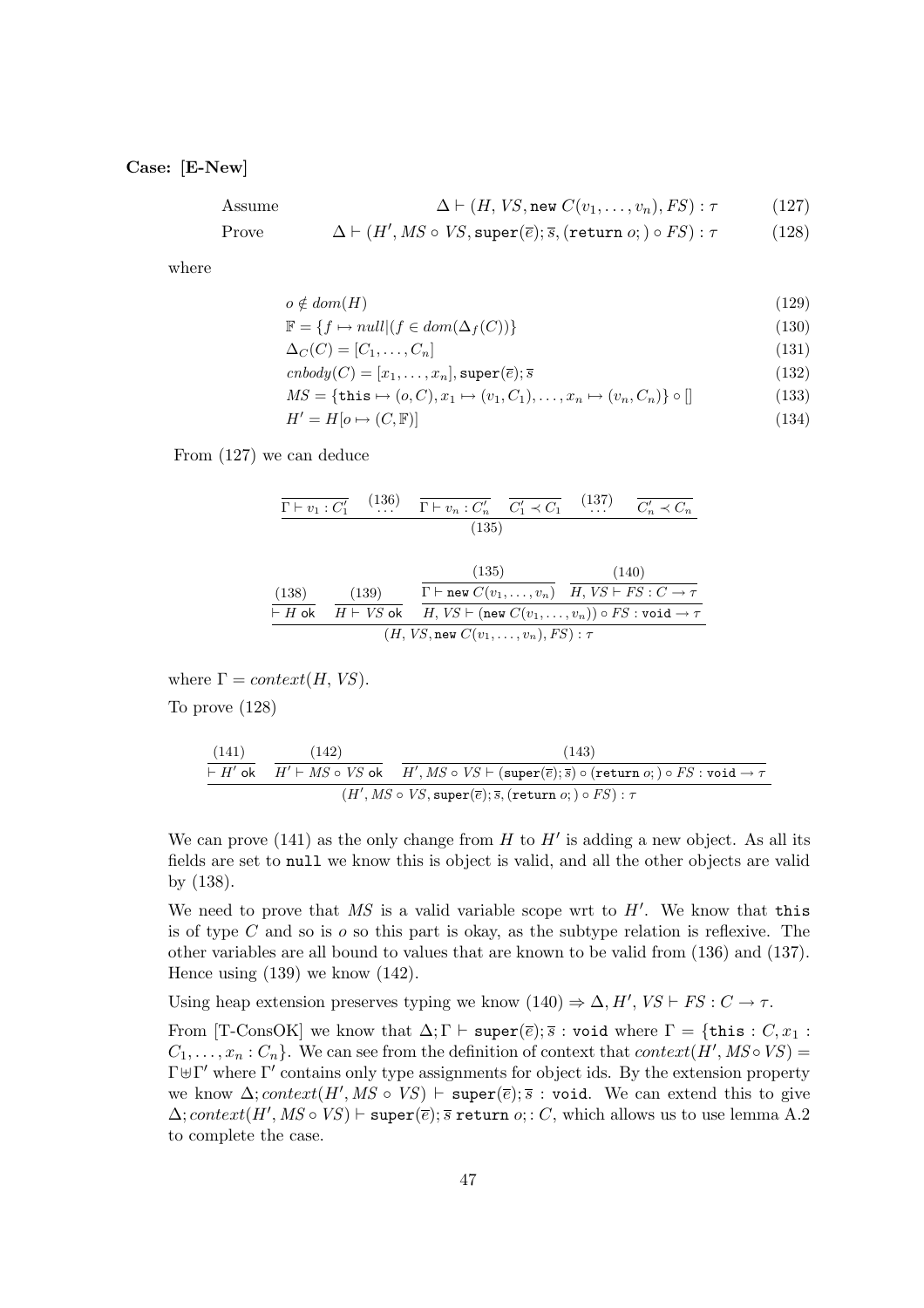Case: [E-Method]

Assume 
$$
(H, VS, o.m(v_1, ..., v_n), FS): \tau
$$
 (144)

Prove 
$$
(H, MS \circ VS, \overline{s} \text{ return } e; , FS) : \tau
$$
 (145)

where

$$
H(o) = (C, \mathbb{F})
$$
\n<sup>(146)</sup>

$$
\Delta_m(C)(m) = C_1, \dots, C_n \to C' \tag{147}
$$

$$
mbody(C, m) = [x_1, \dots, x_n], \overline{s} \text{ return } e;
$$
\n(148)

$$
MS = \{ \text{this} \mapsto (o, C), x_1 \mapsto (v_1, C_1), \dots, x_n \mapsto (v_n, C_n) \} \circ [] \tag{149}
$$

From (144) we can deduce

$$
\frac{(151)}{\Gamma \vdash o:C} \quad \frac{(152)}{\Gamma \vdash v_1:C_1'} \quad (152) \quad \frac{\Gamma \vdash v_n:C_n'}{\Gamma \vdash v_n:C_n'} \quad \frac{C_1' \prec C_1}{C_1' \prec C_1} \quad (153) \quad \frac{C_n' \prec C_n}{C_n' \prec C_n}
$$
\n
$$
\frac{\Gamma \vdash o.m(v_1,\ldots,v_n):C'}{(150)}
$$

(154)  
\n
$$
\frac{(154)}{\vdash H \text{ ok}} \quad \frac{(155)}{H \vdash VS \text{ ok}} \quad \frac{(150)}{H, VS \vdash (o.m(v_1, \ldots, v_n)) \circ FS : \text{void} \to \tau}{H, VS, o.m(v_1, \ldots, v_n), FS) : \tau}
$$

where  $\Gamma = context(H, VS)$ . To prove (145) we need the following tree

$$
\frac{\boxed{(157)}}{\text{H ok}} \frac{\text{(158)}}{H + MS \circ VS \text{ ok}} \frac{\boxed{(158)}}{H, MS \circ VS + (\overline{s} \text{ return } e; ) \circ FS : \text{void} \rightarrow \tau}{H, MS \circ VS, (\overline{s} \text{ return } e; ), FS) : \tau}
$$

We need to show that  $MS$  is a valid variable scope. This can be seen to be true in the same way as the previous case, except for the typing of object which comes from (151). So we know  $(155) \Rightarrow (157)$ 

We know from methods ok that  $\Delta; \Gamma \vdash \overline{s}$  return  $e; : C$  where  $\Gamma = \{o : C, x_1 : C_1, \ldots, x_n :$  $C_n$ , by similar reasoning to previous case and again using lemma A.2 we can complete TODO the case. TODO: Requires Covariant subtyping lemma as well.

Case: [E-MethodVoid] Same as previous case, with a trivial alteration for the return .

Case: [E-Super]

Assume 
$$
(H, MS \circ VS, \text{super}(v_1, \ldots, v_n), FS) : \tau
$$
 (159)

Prove 
$$
(H, MS' \circ MS \circ VS, \overline{s}, \text{return } o; , FS) : \tau'
$$
 (160)

(161)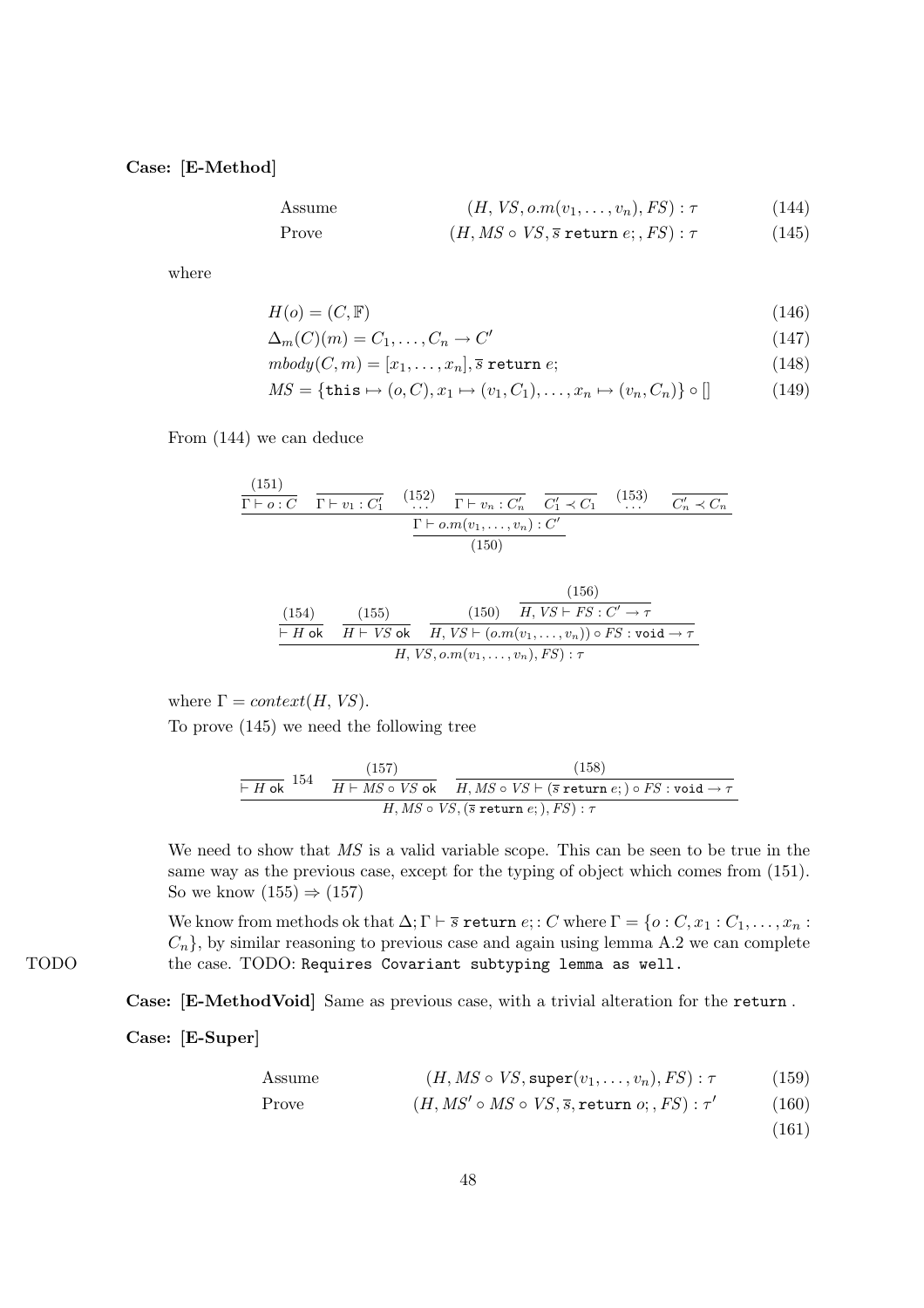where

$$
MS(\mathtt{this}) = (o, C) \tag{162}
$$

$$
\Delta_c(C') = \{C_1, \dots, C_n\} \tag{163}
$$

$$
cnbody(C') = [x_1, \dots, x_n], \overline{s}
$$
\n
$$
(164)
$$

$$
MS' = \{ \text{this} \mapsto (o, C'), x_1 \mapsto (v_1, C_1), \dots, x_n \mapsto (v_n, C_n) \} \circ [] \tag{165}
$$

$$
C \prec_1 C' \tag{166}
$$

From (159) we can deduce

$$
\frac{\Gamma \vdash v_1 : C'_1 \quad (168) \quad \Gamma \vdash v_n : C'_n \quad C'_1 \prec C_1 \quad (169) \quad C'_n \prec C_n \quad \overline{C \prec 1C}}{\Gamma \vdash \text{super}(v_1, \dots, v_n) : \text{void}}
$$
\n(167) (172)

$$
\frac{(170)}{\vdash H \text{ ok}} \quad \frac{(171)}{H \vdash MS \circ VS \text{ ok}} \quad \frac{(167)}{H, MS \circ VS \vdash (\text{super}(v_1, \ldots, v_n)) \circ FS : \text{void} \rightarrow \tau}{H, MS \circ VS, \text{super}(v_1, \ldots, v_n), FS) : \tau}
$$

where  $\Gamma = context(H, VS)$ .

To prove (160) we need the following proof

$$
\frac{(173)}{F \cdot H \cdot \text{ok}} \cdot \frac{(173)}{H \cdot MS' \circ MS \circ VS \cdot \text{ok}} \cdot \frac{(174)}{H, MS' \circ MS \circ VS \cdot (5) \circ (\text{return } o; ) \circ FS : \text{void} \rightarrow \tau}{H, MS' \circ MS \circ VS, 5, (\text{return } o; ) \circ FS : \tau}
$$

We need to show that  $MS'$  is a valid variable scope. This is true in the same way as the previous case, except for the typing of this, which comes from MS, because super requires Γ to contain this. We know this to be valid from  $(171)$  and  $(167)$ , so we know  $(171) \Rightarrow (173)$ 

We can prove (174) in the same way as for [E-New]. Hence we have proved the final case.

П

### A.6 Progress with effects.

**Proposition 3.1** If  $(H, VS, F, FS)$  is not terminal and  $(H, VS, F, FS)$ :  $\tau$ !E then  $\exists H',\,VS',\,F',\,FS'.(H,\,VS,\,F,\,FS)\xrightarrow{E'}(H',\,VS',\,F',\,FS')\,$  and  $E'\leq E$ .

**Proof.** The proof of this lemma is identical to the proof in  $\AA$ .1 except for the following two cases.

**Case:**  $F = e.f$  Typing this will introduce the effect  $R(r)$  where the field f is in the region r. This can be broken into three cases.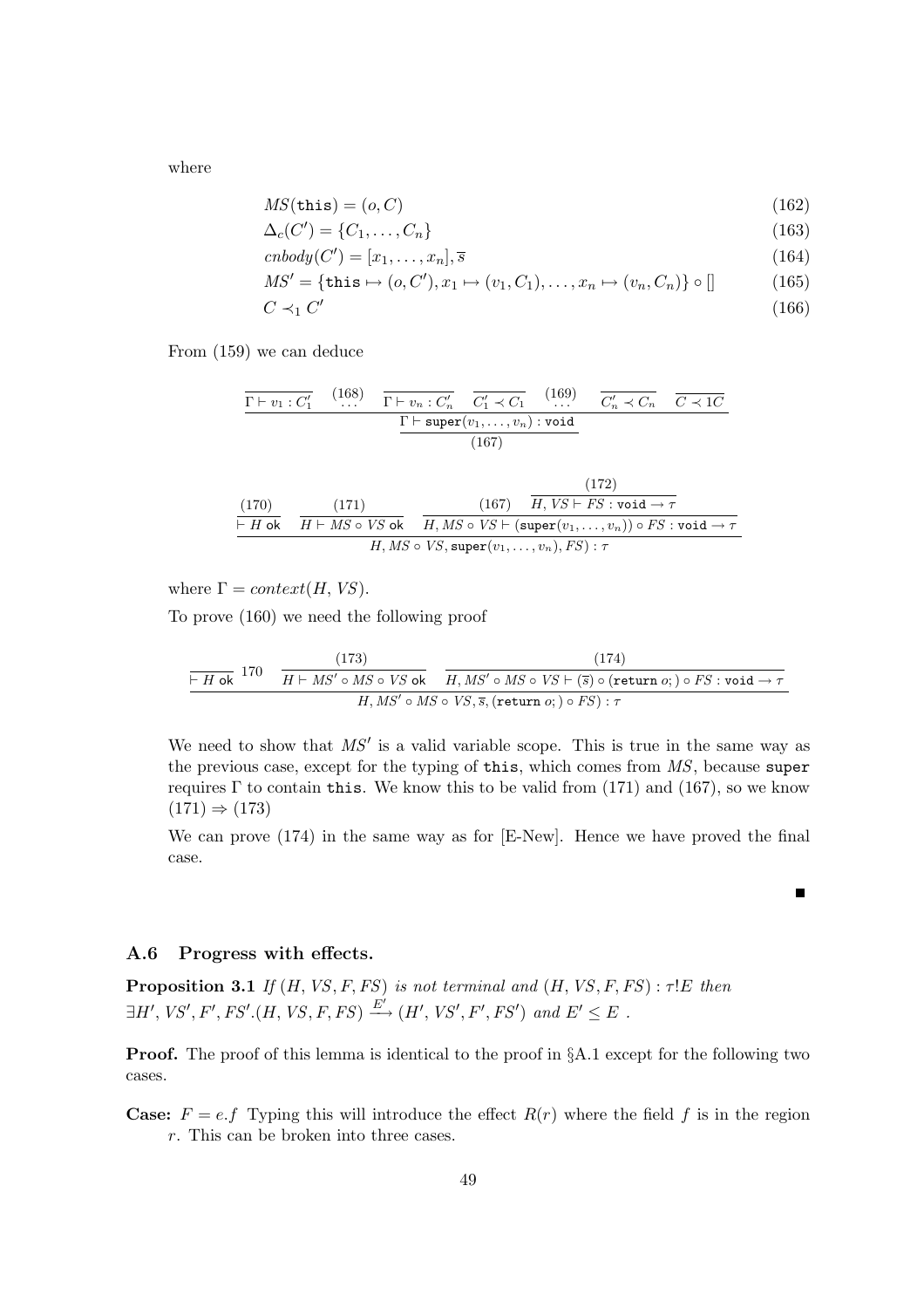**Case:**  $e = \text{null}$  reduces by [E-NullField].

**Case:**  $e = o$  reduces by [E-FieldAccess]. This reduction has effect  $R(r)$ , which we have in the typing judgement.

**Case:**  $e \neq v$  reduces by [EC-FieldAccess].

**Case:**  $F = e \cdot f = e'$ . The typing of this introduces the effect  $W(r)$  where f is in the region r.

**Case:**  $e \neq v$  reduces using [EC-FieldWrite1].

**Case:**  $e = v \wedge e' \neq v'$  reduces using [EC-FieldWrite2].

**Case:**  $e = o \wedge e' = v'$  reduces using [E-FieldWrite]. This reduction rule has the effect of  $W(r)$ , which is in the typing derivation.

**Case:**  $e = \text{null} \wedge e' = v'$  reduces using [E-NullWrite].

# A.7 Covariant subtyping of frame stack with effects

**Lemma 3.2** ∀H, VS,  $\tau_1$ ,  $\tau_2$ ,  $\tau_3$ , E. if H, VS  $\vdash$  FS :  $\tau_1 \rightarrow \tau_2!E_1$  and  $\tau_3 \prec \tau_1$  then  $\exists \tau_4$ ,  $E_2$ .H, VS  $\vdash$  $FS: \tau_3 \rightarrow \tau_4!E_2$ ,  $\tau_4 \prec \tau_2$  and  $E_2 \leq E_1$ .

Proof. This is proved in the same way as the lemma without effects. The following cases need slight extension.

**Case:**  $OF = \bullet$ . From assumptions we know

$$
\frac{\Delta; \Gamma, \bullet : \tau \vdash \bullet : \tau! \emptyset \quad \Delta_f(\tau)(f) = (C_2, r)}{\Delta; \Gamma, \bullet : \tau \vdash \bullet .f : C_2! R(r)}
$$

As  $\tau_1 \prec \tau$  and field types and regions can not be overridden, we know  $\Delta_f(\tau_1)(f)$  =  $(C_2, r)$ , which lets us prove

$$
\Delta; \Gamma, \bullet : \tau_1 \vdash \bullet.f : C_2!R(r)
$$

as required.

**Case:**  $OF = \bullet$ .  $f = e$ ; Similar to previous case.

**Case:**  $OF = \bullet.m(e_1, \ldots, e_n)$  Similar to previous case, except we use the fact method types and effects can not be overridden.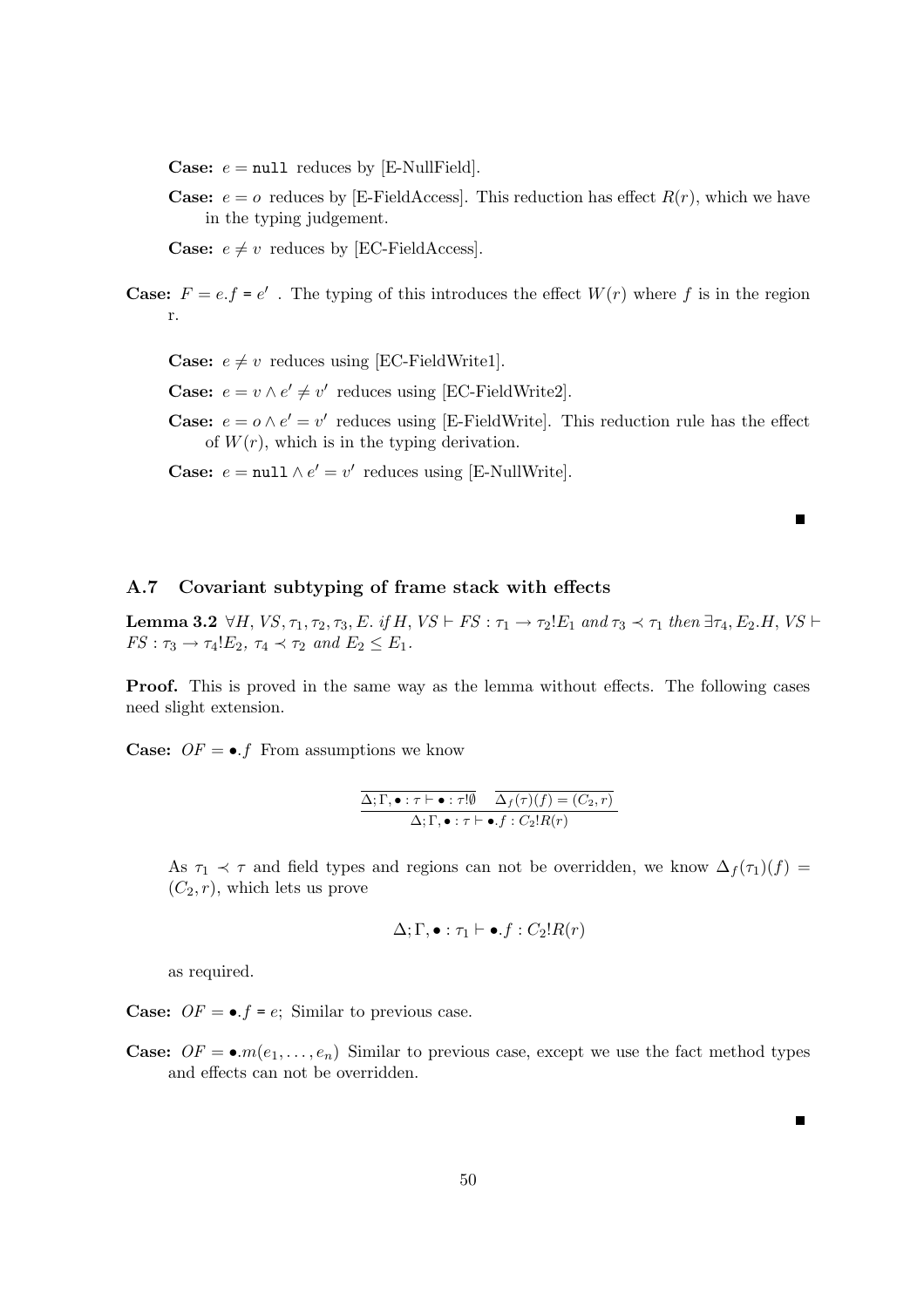# A.8 Type and effect preservation lemma

**Proposition 3.3** If  $\Delta \vdash (H, VS, F, FS) : \tau!E_1$  and  $(H, VS, F, FS) \rightarrow (H', VS', F', FS')$  then  $\exists \tau'. \Delta \vdash (H',\textit{VS}',\textit{F}',\textit{FS}') : \tau'!E_2$  where  $\tau' \prec \tau$  and  $E_2 \leq E_1$ .

**Proof.** The proof proceeds in exactly the same way as for §A.5. The majority of cases either do not require any additional proof or follow directly from the extended covariant lemma. We will now present the additional information required to prove the extended type preservation proof.

The following cases follow using the same proof, but using the rules of the effect system: [E-Sub], [E-Skip], [E-Return], [E-VarWrite], [E-VarIntro]

The following cases follow from extending the proof trees and using the extended covariant lemma: [E-VarAccess], [E-Cast]

The remaining cases all alter the effect type. We must show that the new effect type is a subeffect of the old.

Case: [E-If1]

Assume  $\Delta \vdash (H, VS, \text{if } (v_1 == v_2) \{ \overline{s}_1 \} \text{ else } \{ \overline{s}_2 \}, FS) : \tau !E$  (175)

Prove 
$$
\Delta \vdash (H, VS, \{\overline{s}_1\}, FS) : \tau!E'
$$
 (176)

 $E' \le E$  (177)

If we consider  $\{\overline{s}_1\}$  to have the effects  $E_1$ ,  $\{\overline{s}_2\}$  to have the effects  $E_2$  and FS to have the effects  $E_3$ . Then we can see, before the reduction the effects are  $E_1 \cup E_2 \cup E_3$  and after they are  $E_1 \cup E_3$ , which is clearly a subeffect.

Case: [E-If2] Identical to previous.

- **Case:** [E-FieldWrite] Before the reduction this has the effects  $E\cup W(r)$  and after E. Again the reduction only reduces the effects.
- Case: [E-FieldAccess] Same as previous case but with a read effect.
- **Case:** [E-New] Before the reduction the effects are the effect annotation given in  $\Delta$ , after the reduction they are the effects of the actual implementation, but from [T-ConsOK] we know the implementation must has less effects. Hence the reduction reduces the effects.
- Case: [E-Super] Same as previous case.
- Case: [E-Method] Same as previous case, except we need to use the same property of methods.
- Case: [E-MethodVoid] Same as previous case.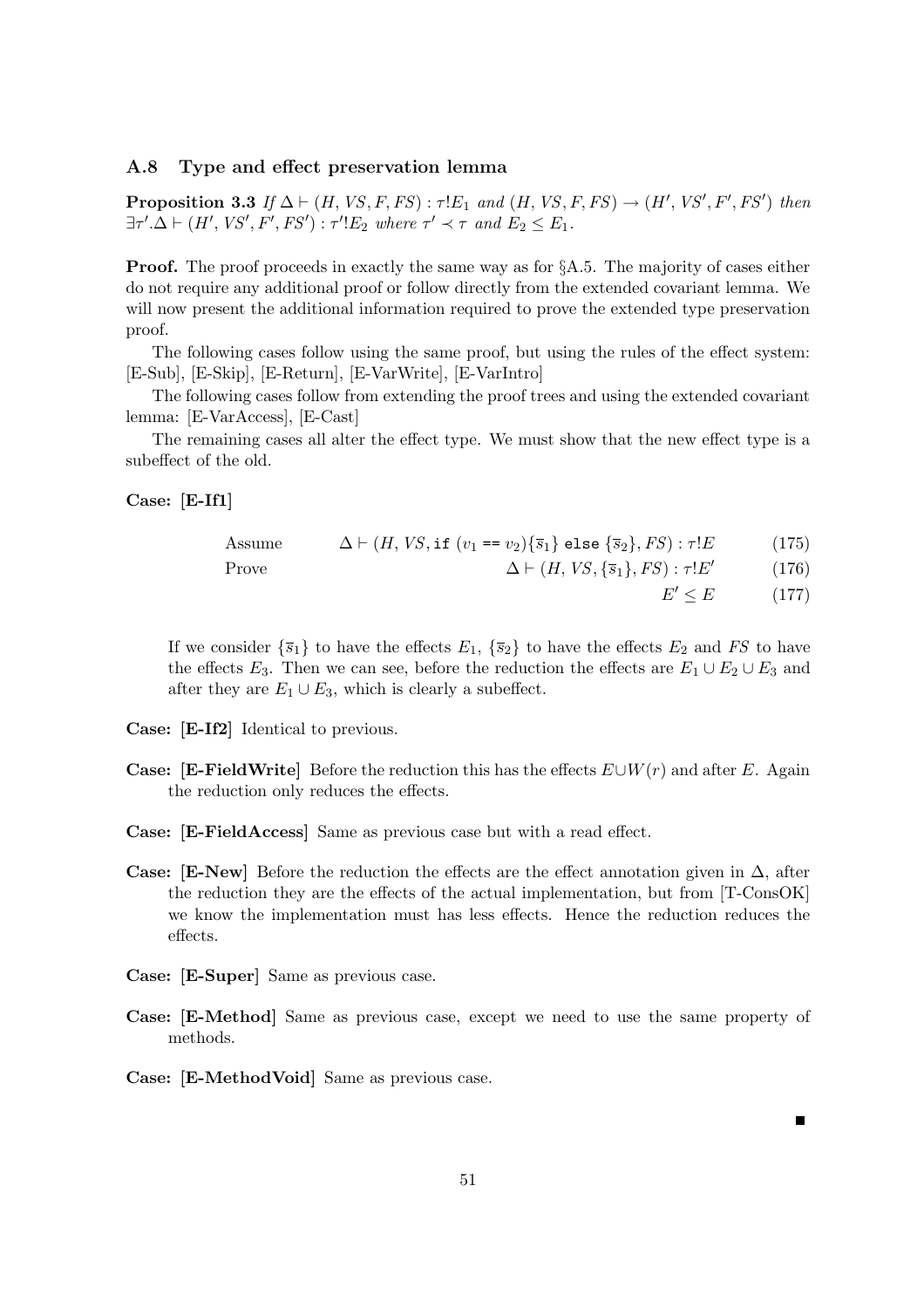# A.9 Inference algorithm produce sound annotations.

**Theorem 3.8** If  $\Delta \vdash p : R_1$ ,  $\vdash \Delta : R_2$  and  $\theta$  satisfies  $R_1 \cup R_2$  then  $\theta(\Delta) \vdash p : \emptyset$ .

Proof. Assume

$$
\Delta \vdash_i p : R \tag{178}
$$

$$
\vdash_i \Delta : R' \tag{179}
$$

$$
\theta \text{ satisfies } R \cup R' \tag{180}
$$

Prove

$$
\theta(\Delta) \vdash p \tag{181}
$$

From (178) we know  $\forall j$ 

$$
\Delta \vdash_i C_j \text{ ok}: R_j \tag{182}
$$

$$
R_j \subseteq R \tag{183}
$$

Which gives

$$
\Delta \vdash_i C_j \text{ mok}: R'_j \tag{184}
$$

$$
\Delta \vdash_i C_j \text{ cok} : R''_j \tag{185}
$$

$$
R_j = R'_j \cup R''_j \tag{186}
$$

From (184) we know ∀k

$$
\Delta \vdash_i C_j.m_k: R'_{j,k} \tag{187}
$$

$$
R'_{j,k} \subseteq R'_j \tag{188}
$$

From (187) we know

$$
\Delta, \Gamma \vdash body : C'!E'
$$
\n<sup>(189)</sup>

$$
R'_{j,k} = E' \le X \tag{190}
$$

$$
\Delta_m(C_j)(m_k) = \mu!X\tag{191}
$$

By Lemma 3.7 with (189), (180) and (179) we can deduce

$$
\theta(\Delta), \Gamma \vdash body : C'! \theta(E') \tag{192}
$$

As  $R'_{j,k} \subseteq R$  (by (183),(186) and (188)), (180) and (190) we have

$$
\theta(E') \le \theta(X) \tag{193}
$$

By definition of substitution on  $\Delta$  and (191)

$$
\theta(\Delta_m)(C_j)(m_k) = \mu! \theta(X) \tag{194}
$$